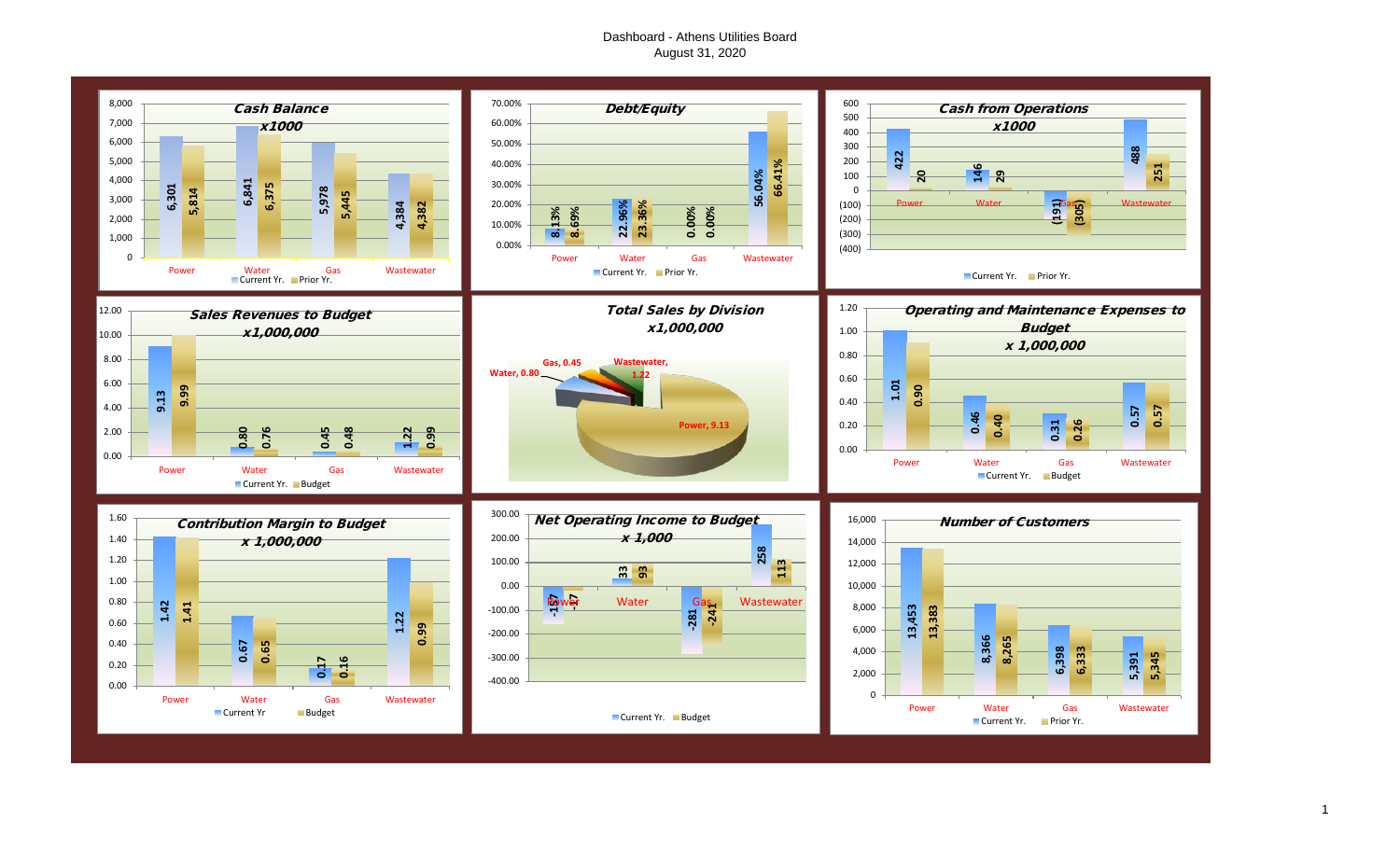#### **Athens Utilities Board Combined Balance Sheet (000 Omitted) August 31, 2020**

|                                         | <b>August 31, 2020</b> | <b>Prior Year</b>      | <b>Change</b>    |
|-----------------------------------------|------------------------|------------------------|------------------|
| <b>Current Assets</b>                   | \$32,159               | \$31,453               | \$706            |
| Long-Term Assets<br><b>Total Assets</b> | \$118,496<br>\$150,654 | \$117,613<br>\$149,065 | \$883<br>\$1,589 |
| <b>Current Liabilities</b>              | \$6,306                | \$6.062                | \$244            |
| Long-Term Liabilities                   | \$27,235               | \$28,008               | (\$773)          |
| Net Assets                              | \$117,113              | \$114,995              | \$2,118          |
| <b>Total Liabilities and Net Assets</b> | \$150.654              | \$149,065              | \$1,589          |

#### **Athens Utilities Board Combined Profit and Loss Statement (000 Omitted)**

# **August 31, 2020**

|                                       |                        | YEAR-TO-DATE      |                 |                        | <b>CURRENT MONTH</b> |                 |               |               |                 |
|---------------------------------------|------------------------|-------------------|-----------------|------------------------|----------------------|-----------------|---------------|---------------|-----------------|
|                                       | <b>YTD</b>             | <b>YTD</b>        | <b>Variance</b> | Month                  | Month                | <b>Variance</b> | Annual        | YTD           | <b>Variance</b> |
|                                       | <b>August 31, 2020</b> | <b>Prior Year</b> |                 | <b>August 31, 2020</b> | <b>Prior Year</b>    |                 | <b>Budget</b> | <b>Budget</b> |                 |
| <i>Sales Revenue</i>                  | \$11,489               | \$12,292          | (\$803)         | \$5,944                | \$6,309              | (\$364)         | \$68,435      | \$12,217      | (\$728)         |
| Cost of Goods Sold                    | \$8,106                | \$8,920           | \$814           | \$3,966                | \$4,416              | \$450           | \$47,125      | \$8,992       | \$886           |
| <b>Contribution Margin</b>            | \$3,383                | \$3,372           | \$11            | \$1,979                | \$1,893              | \$86            | \$21,309      | \$3,226       | \$157           |
| Operating and Maintenance Expenses    | \$2,261                | \$1,950           | (\$311)         | \$1,048                | \$1,151              | \$103           | \$13,110      | \$2,199       | (\$62)          |
| Depreciation and Taxes Equivalents    | \$1,257                | \$1,092           | (\$164)         | \$628                  | \$542                | (\$86)          | \$6,256       | \$1,078       | (\$179)         |
| <b>Total Operating Expenses</b>       | \$3,517                | \$3,042           | (\$475)         | \$1,676                | \$1,693              | \$17            | \$19,366      | \$3,277       | (\$241)         |
| <b>Net Operating Income</b>           | ( \$134)               | \$330             | (\$464)         | \$302                  | \$200                | \$102           | \$1,943       | (\$51)        | (\$83)          |
| Grants, Contributions & Extraordinary | \$29                   | \$0               | \$29            | \$28                   | \$0                  | \$28            | \$504         | \$6           | \$23            |
| <b>Change in Net Assets</b>           | (\$105)                | \$330             | (\$435)         | \$331                  | \$200                | \$130           | \$2,447       | (\$45)        | (\$60)          |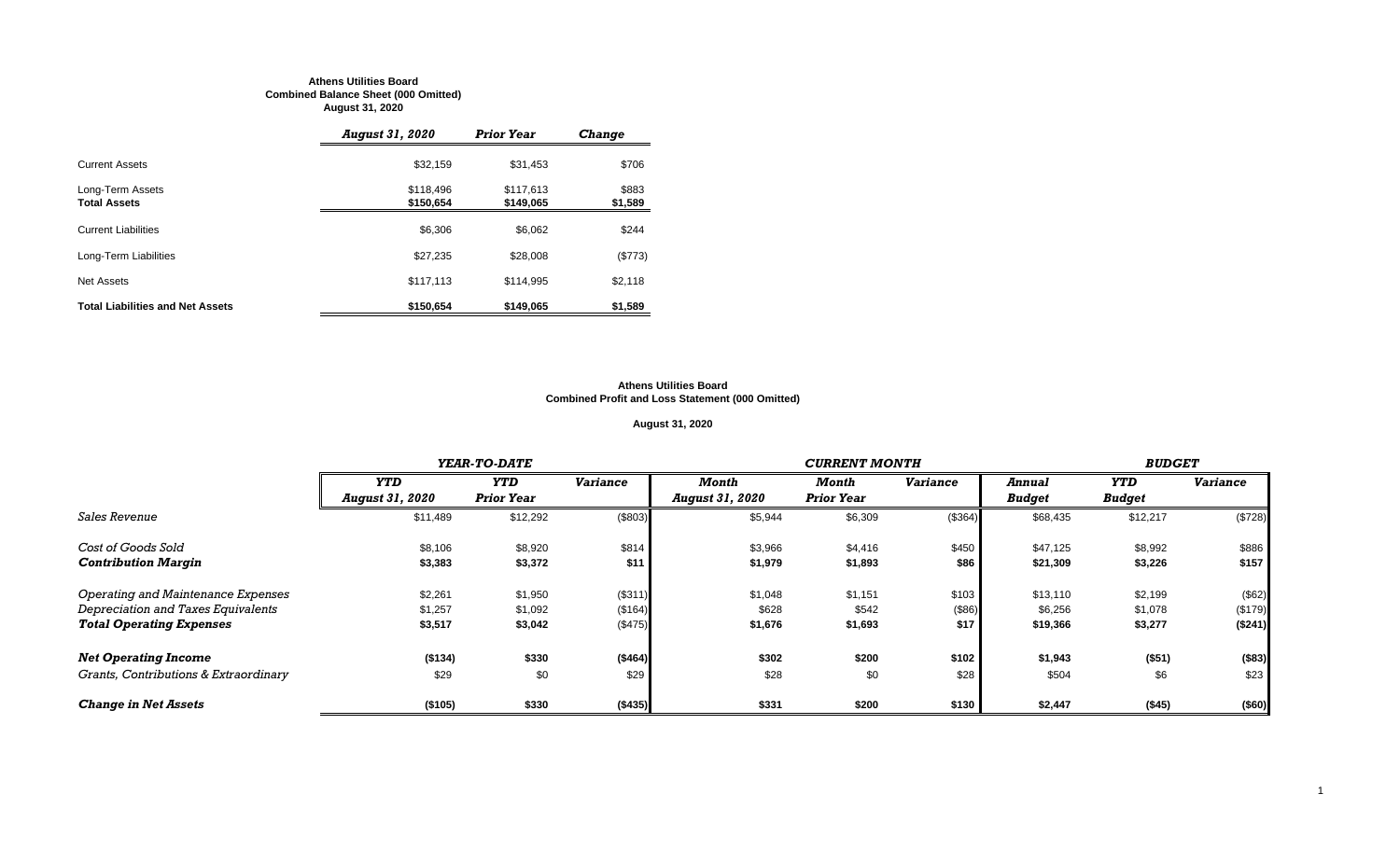# **Athens Utilities Board Financial Statement Synopsis 8/31/2020**

|                                             |                |                 |                |           |               |                   | (000 Omitted) |          |              |                                                                         |              |          |        |                  |             |                   |                |              |         |                   |
|---------------------------------------------|----------------|-----------------|----------------|-----------|---------------|-------------------|---------------|----------|--------------|-------------------------------------------------------------------------|--------------|----------|--------|------------------|-------------|-------------------|----------------|--------------|---------|-------------------|
|                                             |                |                 | <b>Power</b>   |           |               | <b>Water</b>      |               |          |              | Gas                                                                     |              |          |        |                  | Wastewater  |                   |                | <b>Total</b> |         |                   |
|                                             | Y-T-D          | $Y-T-D$         | M-T-D          | $M-T-D$   | Y-T-D         | Y-T-D             | M-T-D         | M-T-D    | Y-T-D        | $Y-T-D$                                                                 | $M-T-D$      | $M-T-D$  | Y-T-D  | $Y-T-D$          | M-T-D       | M-T-D             | /-T-D          | $Y-T-D$      | $M-T-D$ | M-T-D             |
|                                             | Current        | Prior Yr.       | <b>Current</b> | Prior Yr. |               | Current Prior Yr. |               |          |              | Current Prior Yr. Current Prior Yr. Current Prior Yr. Current Prior Yr. |              |          |        |                  |             | Current Prior Yr. | <b>Current</b> | Prior Yr.    |         | Current Prior Yr. |
| Cash Balance                                | 6,301          | 5,814           |                |           | 6,841         | 6,375             |               |          | 5,978        | 5,445                                                                   |              |          | 4,384  | 4,382            |             |                   | 23,504         | 22,017       |         |                   |
| <b>Working Capital</b>                      | 7,271          | 9,125           |                |           | 7,678         | 7,195             |               |          | 6,559        | 5,993                                                                   |              |          | 5,301  | 5,294            |             |                   | 26,809         | 27,607       |         |                   |
|                                             |                |                 |                |           |               |                   |               |          |              |                                                                         |              |          |        |                  |             |                   |                |              |         |                   |
| <b>Plant Assets</b>                         | 73,199         | 70,589          |                |           | 33,444        | 32,939            |               |          | 24,254       | 23,849                                                                  |              |          | 57,428 | 55,725           |             |                   | 188,325        | 183,102      |         |                   |
| Debt                                        | 4,040          | 4,291           |                |           | 4,934         | 4,993             |               |          | $\Omega$     | $\Omega$                                                                |              |          | 15,045 | 16,091           |             |                   | 24,019         | 25,375       |         |                   |
| Net Assets (Net Worth)                      | 49,661         | 49,354          |                |           | 21,494        | 21,378            |               |          | 20,245       | 20,032                                                                  |              |          | 25,430 | 24,231           |             |                   | 116,831        | 114,995      |         |                   |
| <b>Cash from Operations</b>                 | 422            | 20              | 611            | 476       | 146           | 29                | 150           | 129      | (191)        | (305)                                                                   | (52)         | (123)    | 488    | 251              | 448         | 257               | 865            | (5)          | 1,158   | 739               |
| <b>Net Pension Liability</b>                | 2,524          | 2,027           |                |           | 734           | 590               |               |          | 534          | 392                                                                     |              |          | 755    | 603              |             |                   | 4,547          | 3,612        |         |                   |
| Principal Paid on Debt {Lease Included} (1) | 248            | 154             | 248            | 154       | 170           | 161               | 14            | 16       | $\mathbf{0}$ | $\mathbf{0}$                                                            | $\mathbf{0}$ | $\Omega$ | 1,179  | 642              | 11          | 11                | 1,597          | 957          | 273     | 181               |
| New Debt-YTD                                | $\mathbf 0$    | 0               | $\Omega$       |           | $\mathbf 0$   | $\Omega$          | $\Omega$      |          | 0            | 0                                                                       | $\mathbf 0$  |          | 0      | $\Omega$         | $\mathbf 0$ |                   | 0              | $\Omega$     |         |                   |
| <b>Cash Invested in Plant</b>               | 518            | 804             | 233            | 457       | 89            | 114               | 37            | 66       | 76           | 153                                                                     | 46           | 86       | 626    | 296              | 210         | 182               | 1,310          | 1,367        | 526     | 790               |
| Cash Flow                                   | (98)           | (786)           | 377            | 19        | 25            | (114)             | 97            | 47       | (267)        | (458)                                                                   | (98)         | (209)    | (135)  | (68)             | 252         | 64                | (476)          | (1, 426)     | 628     | (78)              |
| Sales                                       | 9,125          | 10,120          | 4,724          | 5,235     | 797           | 769               | 413           | 388      | 450          | 498                                                                     | 219          | 243      | 1,217  | 1,054            | 639         | 524               | 11,589         | 12,440       | 5,995   | 6,389             |
| Cost of Goods Sold {COGS}                   | 7,703          | 8,487           | 3,759          | 4,196     | 126           | 107               | 62            | 57       | 277          | 326                                                                     | 145          | 162      |        |                  |             |                   | 8,106          | 8,920        | 3,966   | 4,416             |
| O&M Expenses-YTD {minus COGS}               | 1,575          | 1,324           | 742            | 741       | 621           | 565               | 291           | 301      | 454          | 426                                                                     | 224          | 243      | 944    | 849              | 449         | 467               | 3,594          | 3,164        | 1,707   | 1,753             |
| <b>Net Operating Income</b>                 | (157)          | 320             | 219            | 303       | 33            | 88                | 49            | 25       | (281)        | (252)                                                                   | (152)        | (167)    | 258    | 173              | 181         | 39                | (147)          | 330          | 296     | 200               |
| <b>Interest on Debt</b>                     | $\mathcal{P}$  | 10 <sup>1</sup> |                |           | 17            | 19                | 8             |          | $\Omega$     | $\Omega$                                                                | $\Omega$     |          | 13     | 44               | 6           | 23                | 32             | 73           | 15      | 38                |
| Variable Rate Debt Interest Rate            | 0.29%          | 1.50%           |                |           |               |                   |               |          |              |                                                                         |              |          | 0.29%  | 1.50%            |             |                   |                |              |         |                   |
| Grants, Contributions, Extraordinary        | $\overline{4}$ | $\mathbf 0$     | $\overline{2}$ |           | $\mathbf 0$   | $\Omega$          | $\mathbf 0$   | $\Omega$ | $\mathbf{0}$ | $\mathbf{0}$                                                            | $\mathbf{0}$ | $\Omega$ | 26     | $\Omega$         | 26          | $\Omega$          | 29             | $\Omega$     | 28      | $\mathbf 0$       |
| Net Income                                  | (153)          | 321             | 221            | 303       | 33            | 88                | 49            | 25       | (281)        | (252)                                                                   | (152)        | (167)    | 284    | 173              | 207         | 39                | (117)          | 330          | 325     | 200               |
| <b>‡ Customers</b>                          | 13,453         | 13,383          |                |           | 8,366         | 8,265             |               |          | 6,398        | 6,333                                                                   |              |          | 5,391  | 5,345            |             |                   | 33,608         | 33,326       |         |                   |
| Sales Volume                                | 111,132        | 123,842         | 61,202         | 63,688    | 1,679         | 1,658             | 883           | 835      | 665          | 679                                                                     | 336          | 337      | 780    | 776              | 404         | 389               |                |              |         |                   |
| Revenue per Unit Sold (2)                   | 0.082          | 0.082           | 0.077          | 0.082     | 0.47          | 0.46              | 0.47          | 0.46     | 0.68         | 0.73                                                                    | 0.65         | 0.72     | 1.56   | 1.36             | 1.58        | 1.35              |                |              |         |                   |
| Natural Gas Market Price (Dth)              |                |                 |                |           |               |                   |               |          |              |                                                                         | 1.85         | 2.07     |        |                  |             |                   |                |              |         |                   |
| Natural Gas Total Unit Cost (Dth)           |                |                 |                |           |               |                   |               |          | 3.41         | 3.59                                                                    | 3.27         | 3.47     |        |                  |             |                   |                |              |         |                   |
| <b>Full Time Equivalent Employees</b>       | 61.52969       | 62.14375        | 61.08          |           | 62.25 14.6469 | 14.7475           | 14.44         | 14.68    |              | 9.86328 10.409375                                                       | 9.44         | 10.49    |        | 19.5102 20.05563 | 18.78       | 19.93             | 105.55         | 107.36       | 103.74  | 107.35            |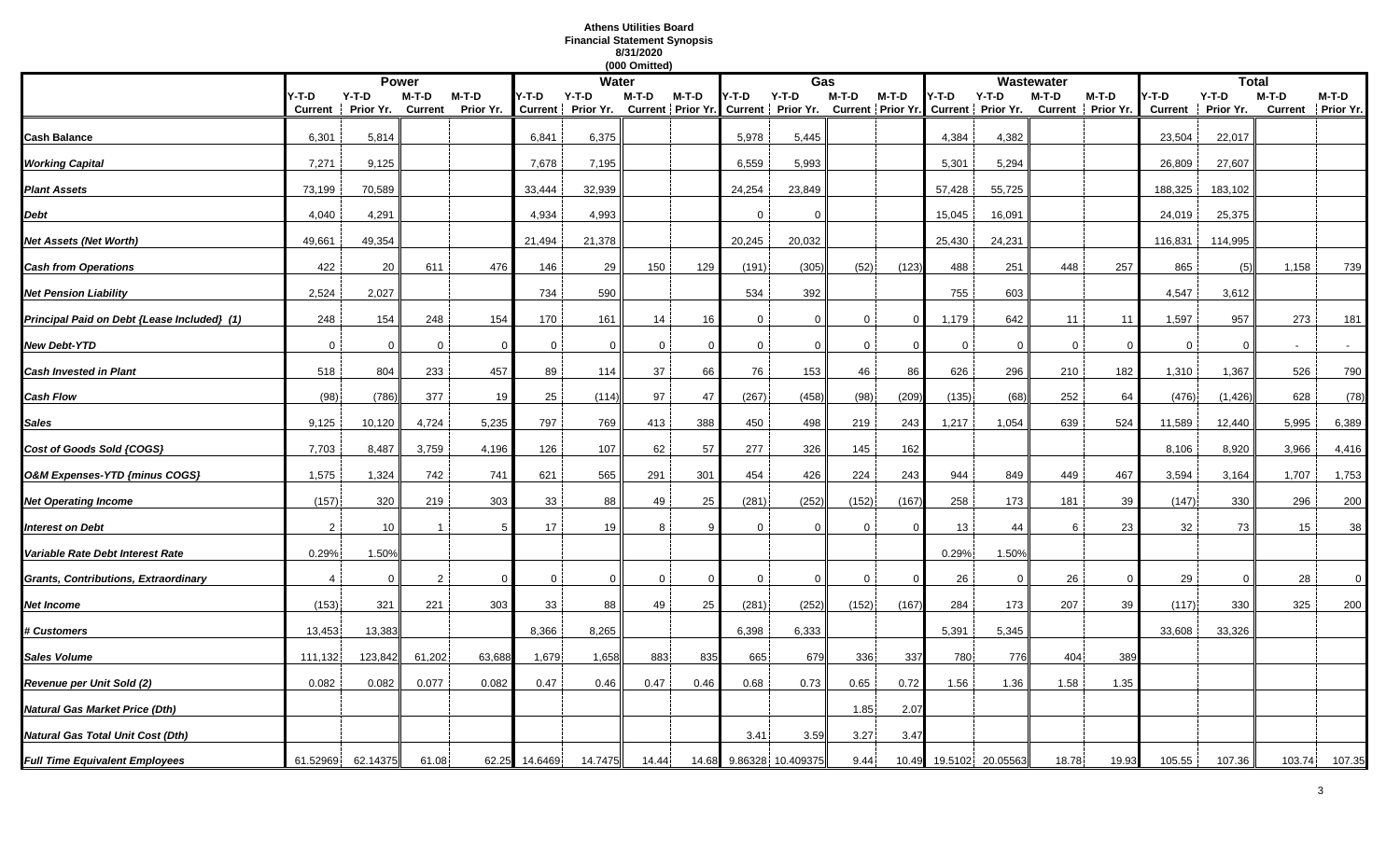| August 31, 2020<br>Change<br><b>Current Period</b><br><b>Prior Year</b><br><b>Current Period</b><br>Prior<br>Change from<br>from prior<br><b>Prior Year</b><br>August 31, 2020<br><b>Month</b><br><b>Month</b><br>August 31, 2020<br>Assets:<br>376,539.74<br>6,300,902.04<br>5,813,917.98<br>486,984.06<br>Cash and Cash Equivalents<br>6,300,902.04<br>5,924,362.30<br>0.00<br>0.00<br>0.00<br><b>Bond Funds Available</b><br>0.00<br>0.00<br>0.00<br>2,967,056.09<br>3,863,650.50<br><b>Customer Receivables</b><br>2,967,056.09<br>3,279,281.61<br>(312, 225.52)<br>(896, 594.41)<br>0.00<br>0.00<br>0.00<br>0.00<br>Due from (to) Other Divisions<br>0.00<br>0.00<br>22,003.22<br>236,025.72<br>320.075.07<br><b>Other Receivables</b><br>214,022.50<br>(84,049.35)<br>236,025.72<br>235,302.67<br>(22, 829.17)<br>215,153.02<br>20,149.65<br><b>Prepaid Expenses</b><br>235,302.67<br>258,131.84<br>1,086,212.33<br>1,187,974.39<br><b>Unbilled Revenues</b><br>1,086,212.33<br>(101, 762.06)<br>1,086,212.33<br>0.00<br>1,563,275.01<br>Materials and Supplies Inventory<br>1,563,275.01<br>40,296.12<br>1,587,057.78<br>(23, 782.77)<br>1,522,978.89<br>12,388,773.86<br>12,987,828.74<br>(599, 054.88)<br><b>Total Current Assets</b><br>12,388,773.86<br>12,284,989.47<br>103,784.39<br>0.00<br>0.00<br>0.00<br>0.00<br>0.00<br><b>Unamortized Debt Expense</b><br>0.00<br>0.00<br>0.00<br>0.00<br>0.00<br>TVA Heat Pump Loans Receivable<br>0.00<br>0.00<br><b>Deferred Pension Outflows</b><br>0.00<br>1,452,810.95<br>1,179,494.26<br>273,316.69<br>1,452,810.95<br>1,452,810.95<br>73,199,182.89<br>2,610,125.17<br>Electric Utility Plant, at Cost<br>232,739.58<br>70,589,057.72<br>73,199,182.89<br>72,966,443.31<br>(25, 567, 677.44)<br>(1,819,150.89)<br>Less: Accumulated Depreciation<br>(25, 567, 677.44)<br>(25, 358, 202.45)<br>(209, 474.99)<br>(23,748,526.55)<br>47,631,505.45<br>790,974.28<br><b>Net Electric Utility Plant</b><br>47,631,505.45<br>47,608,240.86<br>46,840,531.17<br>48,020,025.43<br>1,064,290.97<br>49,084,316.40<br>49,061,051.81<br>23,264.59<br>49,084,316.40<br><b>Total Long Term Assets</b><br>61,473,090.26<br>61,007,854.17<br>465,236.09<br><b>Total Assets</b><br>61,473,090.26<br>61,346,041.28<br>\$<br>\$<br>S<br>-S<br>£.<br><b>Liabilities and Retained Earnings:</b><br>3,951,731.59<br>4,116,343.33<br>(164, 611.74)<br>Accounts Payable<br>3,951,731.59<br>4,047,297.13<br>(95, 565.54)<br>580,131.51<br>420,440.00<br>159.691.51<br><b>Customer Deposits</b><br>580.131.51<br>575,811.51<br>0.00<br>0.00<br>0.00<br>Deferred Income<br>0.00<br>0.00<br>0.00<br>585,842.60<br>619,124.47<br>(33, 281.87)<br><b>Other Current Liabilities</b><br>585,842.60<br>635,258.17<br>5,117,705.70<br>5,155,907.80<br>(38, 202.10)<br><b>Total Current Liabilities</b><br>5,117,705.70<br>5,258,366.81<br><b>Bonds Payable</b><br>0.00<br>0.00<br>0.00<br>0.00<br>0.00<br>0.00<br>0.00<br>0.00<br>0.00<br>0.00<br>0.00<br>0.00<br>Long-Term Leases Payable<br>0.00<br>4,039,511.63<br>4,290,994.13<br>(251, 482.50)<br>Notes Payable<br>4,039,511.63<br>4,039,511.63<br>2,524,093.30<br>2,026,838.60<br>497,254.70<br>Net Pension Liability<br>2,524,093.30<br>2,477,345.94<br>46,747.36<br>130,580.80<br>179,809.42<br>(49, 228.62)<br><b>Deferred Pension Inflows</b><br>130,580.80<br>130,580.80<br>0.00<br>0.00<br>TVA Advances, Energy Right Loans<br>0.00<br>0.00<br>0.00<br>0.00<br>0.00<br>196,543.58<br>46,747.36<br>6,694,185.73<br>6,497,642.15<br><b>Total Long Term Liabilities</b><br>6,694,185.73<br>6,647,438.37<br>Net Position<br>49,440,236.10<br>220,962.73<br>49,661,198.83<br>49,354,304.22<br>306,894.61<br>49,661,198.83<br>61,473,090.26<br>61,007,854.17<br>465,236.09<br><b>Total Liabilities and Retained Earnings</b><br>61,473,090.26<br>61,346,041.28<br>127,048.98<br>\$<br>\$<br>\$<br>- \$<br>S<br>S |  | יוטוטו יום ובוס ו<br><b>BALANCE SHEET</b> |  |               |
|-------------------------------------------------------------------------------------------------------------------------------------------------------------------------------------------------------------------------------------------------------------------------------------------------------------------------------------------------------------------------------------------------------------------------------------------------------------------------------------------------------------------------------------------------------------------------------------------------------------------------------------------------------------------------------------------------------------------------------------------------------------------------------------------------------------------------------------------------------------------------------------------------------------------------------------------------------------------------------------------------------------------------------------------------------------------------------------------------------------------------------------------------------------------------------------------------------------------------------------------------------------------------------------------------------------------------------------------------------------------------------------------------------------------------------------------------------------------------------------------------------------------------------------------------------------------------------------------------------------------------------------------------------------------------------------------------------------------------------------------------------------------------------------------------------------------------------------------------------------------------------------------------------------------------------------------------------------------------------------------------------------------------------------------------------------------------------------------------------------------------------------------------------------------------------------------------------------------------------------------------------------------------------------------------------------------------------------------------------------------------------------------------------------------------------------------------------------------------------------------------------------------------------------------------------------------------------------------------------------------------------------------------------------------------------------------------------------------------------------------------------------------------------------------------------------------------------------------------------------------------------------------------------------------------------------------------------------------------------------------------------------------------------------------------------------------------------------------------------------------------------------------------------------------------------------------------------------------------------------------------------------------------------------------------------------------------------------------------------------------------------------------------------------------------------------------------------------------------------------------------------------------------------------------------------------------------------------------------------------------------------------------------------------------------------------------------------------------------------------------------------------------------------------------------------------------------------------------------------------------------------------------------|--|-------------------------------------------|--|---------------|
|                                                                                                                                                                                                                                                                                                                                                                                                                                                                                                                                                                                                                                                                                                                                                                                                                                                                                                                                                                                                                                                                                                                                                                                                                                                                                                                                                                                                                                                                                                                                                                                                                                                                                                                                                                                                                                                                                                                                                                                                                                                                                                                                                                                                                                                                                                                                                                                                                                                                                                                                                                                                                                                                                                                                                                                                                                                                                                                                                                                                                                                                                                                                                                                                                                                                                                                                                                                                                                                                                                                                                                                                                                                                                                                                                                                                                                                                                                 |  |                                           |  |               |
|                                                                                                                                                                                                                                                                                                                                                                                                                                                                                                                                                                                                                                                                                                                                                                                                                                                                                                                                                                                                                                                                                                                                                                                                                                                                                                                                                                                                                                                                                                                                                                                                                                                                                                                                                                                                                                                                                                                                                                                                                                                                                                                                                                                                                                                                                                                                                                                                                                                                                                                                                                                                                                                                                                                                                                                                                                                                                                                                                                                                                                                                                                                                                                                                                                                                                                                                                                                                                                                                                                                                                                                                                                                                                                                                                                                                                                                                                                 |  |                                           |  |               |
|                                                                                                                                                                                                                                                                                                                                                                                                                                                                                                                                                                                                                                                                                                                                                                                                                                                                                                                                                                                                                                                                                                                                                                                                                                                                                                                                                                                                                                                                                                                                                                                                                                                                                                                                                                                                                                                                                                                                                                                                                                                                                                                                                                                                                                                                                                                                                                                                                                                                                                                                                                                                                                                                                                                                                                                                                                                                                                                                                                                                                                                                                                                                                                                                                                                                                                                                                                                                                                                                                                                                                                                                                                                                                                                                                                                                                                                                                                 |  |                                           |  |               |
|                                                                                                                                                                                                                                                                                                                                                                                                                                                                                                                                                                                                                                                                                                                                                                                                                                                                                                                                                                                                                                                                                                                                                                                                                                                                                                                                                                                                                                                                                                                                                                                                                                                                                                                                                                                                                                                                                                                                                                                                                                                                                                                                                                                                                                                                                                                                                                                                                                                                                                                                                                                                                                                                                                                                                                                                                                                                                                                                                                                                                                                                                                                                                                                                                                                                                                                                                                                                                                                                                                                                                                                                                                                                                                                                                                                                                                                                                                 |  |                                           |  |               |
|                                                                                                                                                                                                                                                                                                                                                                                                                                                                                                                                                                                                                                                                                                                                                                                                                                                                                                                                                                                                                                                                                                                                                                                                                                                                                                                                                                                                                                                                                                                                                                                                                                                                                                                                                                                                                                                                                                                                                                                                                                                                                                                                                                                                                                                                                                                                                                                                                                                                                                                                                                                                                                                                                                                                                                                                                                                                                                                                                                                                                                                                                                                                                                                                                                                                                                                                                                                                                                                                                                                                                                                                                                                                                                                                                                                                                                                                                                 |  |                                           |  |               |
|                                                                                                                                                                                                                                                                                                                                                                                                                                                                                                                                                                                                                                                                                                                                                                                                                                                                                                                                                                                                                                                                                                                                                                                                                                                                                                                                                                                                                                                                                                                                                                                                                                                                                                                                                                                                                                                                                                                                                                                                                                                                                                                                                                                                                                                                                                                                                                                                                                                                                                                                                                                                                                                                                                                                                                                                                                                                                                                                                                                                                                                                                                                                                                                                                                                                                                                                                                                                                                                                                                                                                                                                                                                                                                                                                                                                                                                                                                 |  |                                           |  |               |
|                                                                                                                                                                                                                                                                                                                                                                                                                                                                                                                                                                                                                                                                                                                                                                                                                                                                                                                                                                                                                                                                                                                                                                                                                                                                                                                                                                                                                                                                                                                                                                                                                                                                                                                                                                                                                                                                                                                                                                                                                                                                                                                                                                                                                                                                                                                                                                                                                                                                                                                                                                                                                                                                                                                                                                                                                                                                                                                                                                                                                                                                                                                                                                                                                                                                                                                                                                                                                                                                                                                                                                                                                                                                                                                                                                                                                                                                                                 |  |                                           |  |               |
|                                                                                                                                                                                                                                                                                                                                                                                                                                                                                                                                                                                                                                                                                                                                                                                                                                                                                                                                                                                                                                                                                                                                                                                                                                                                                                                                                                                                                                                                                                                                                                                                                                                                                                                                                                                                                                                                                                                                                                                                                                                                                                                                                                                                                                                                                                                                                                                                                                                                                                                                                                                                                                                                                                                                                                                                                                                                                                                                                                                                                                                                                                                                                                                                                                                                                                                                                                                                                                                                                                                                                                                                                                                                                                                                                                                                                                                                                                 |  |                                           |  |               |
|                                                                                                                                                                                                                                                                                                                                                                                                                                                                                                                                                                                                                                                                                                                                                                                                                                                                                                                                                                                                                                                                                                                                                                                                                                                                                                                                                                                                                                                                                                                                                                                                                                                                                                                                                                                                                                                                                                                                                                                                                                                                                                                                                                                                                                                                                                                                                                                                                                                                                                                                                                                                                                                                                                                                                                                                                                                                                                                                                                                                                                                                                                                                                                                                                                                                                                                                                                                                                                                                                                                                                                                                                                                                                                                                                                                                                                                                                                 |  |                                           |  |               |
|                                                                                                                                                                                                                                                                                                                                                                                                                                                                                                                                                                                                                                                                                                                                                                                                                                                                                                                                                                                                                                                                                                                                                                                                                                                                                                                                                                                                                                                                                                                                                                                                                                                                                                                                                                                                                                                                                                                                                                                                                                                                                                                                                                                                                                                                                                                                                                                                                                                                                                                                                                                                                                                                                                                                                                                                                                                                                                                                                                                                                                                                                                                                                                                                                                                                                                                                                                                                                                                                                                                                                                                                                                                                                                                                                                                                                                                                                                 |  |                                           |  |               |
|                                                                                                                                                                                                                                                                                                                                                                                                                                                                                                                                                                                                                                                                                                                                                                                                                                                                                                                                                                                                                                                                                                                                                                                                                                                                                                                                                                                                                                                                                                                                                                                                                                                                                                                                                                                                                                                                                                                                                                                                                                                                                                                                                                                                                                                                                                                                                                                                                                                                                                                                                                                                                                                                                                                                                                                                                                                                                                                                                                                                                                                                                                                                                                                                                                                                                                                                                                                                                                                                                                                                                                                                                                                                                                                                                                                                                                                                                                 |  |                                           |  |               |
|                                                                                                                                                                                                                                                                                                                                                                                                                                                                                                                                                                                                                                                                                                                                                                                                                                                                                                                                                                                                                                                                                                                                                                                                                                                                                                                                                                                                                                                                                                                                                                                                                                                                                                                                                                                                                                                                                                                                                                                                                                                                                                                                                                                                                                                                                                                                                                                                                                                                                                                                                                                                                                                                                                                                                                                                                                                                                                                                                                                                                                                                                                                                                                                                                                                                                                                                                                                                                                                                                                                                                                                                                                                                                                                                                                                                                                                                                                 |  |                                           |  |               |
|                                                                                                                                                                                                                                                                                                                                                                                                                                                                                                                                                                                                                                                                                                                                                                                                                                                                                                                                                                                                                                                                                                                                                                                                                                                                                                                                                                                                                                                                                                                                                                                                                                                                                                                                                                                                                                                                                                                                                                                                                                                                                                                                                                                                                                                                                                                                                                                                                                                                                                                                                                                                                                                                                                                                                                                                                                                                                                                                                                                                                                                                                                                                                                                                                                                                                                                                                                                                                                                                                                                                                                                                                                                                                                                                                                                                                                                                                                 |  |                                           |  |               |
|                                                                                                                                                                                                                                                                                                                                                                                                                                                                                                                                                                                                                                                                                                                                                                                                                                                                                                                                                                                                                                                                                                                                                                                                                                                                                                                                                                                                                                                                                                                                                                                                                                                                                                                                                                                                                                                                                                                                                                                                                                                                                                                                                                                                                                                                                                                                                                                                                                                                                                                                                                                                                                                                                                                                                                                                                                                                                                                                                                                                                                                                                                                                                                                                                                                                                                                                                                                                                                                                                                                                                                                                                                                                                                                                                                                                                                                                                                 |  |                                           |  |               |
|                                                                                                                                                                                                                                                                                                                                                                                                                                                                                                                                                                                                                                                                                                                                                                                                                                                                                                                                                                                                                                                                                                                                                                                                                                                                                                                                                                                                                                                                                                                                                                                                                                                                                                                                                                                                                                                                                                                                                                                                                                                                                                                                                                                                                                                                                                                                                                                                                                                                                                                                                                                                                                                                                                                                                                                                                                                                                                                                                                                                                                                                                                                                                                                                                                                                                                                                                                                                                                                                                                                                                                                                                                                                                                                                                                                                                                                                                                 |  |                                           |  |               |
|                                                                                                                                                                                                                                                                                                                                                                                                                                                                                                                                                                                                                                                                                                                                                                                                                                                                                                                                                                                                                                                                                                                                                                                                                                                                                                                                                                                                                                                                                                                                                                                                                                                                                                                                                                                                                                                                                                                                                                                                                                                                                                                                                                                                                                                                                                                                                                                                                                                                                                                                                                                                                                                                                                                                                                                                                                                                                                                                                                                                                                                                                                                                                                                                                                                                                                                                                                                                                                                                                                                                                                                                                                                                                                                                                                                                                                                                                                 |  |                                           |  |               |
|                                                                                                                                                                                                                                                                                                                                                                                                                                                                                                                                                                                                                                                                                                                                                                                                                                                                                                                                                                                                                                                                                                                                                                                                                                                                                                                                                                                                                                                                                                                                                                                                                                                                                                                                                                                                                                                                                                                                                                                                                                                                                                                                                                                                                                                                                                                                                                                                                                                                                                                                                                                                                                                                                                                                                                                                                                                                                                                                                                                                                                                                                                                                                                                                                                                                                                                                                                                                                                                                                                                                                                                                                                                                                                                                                                                                                                                                                                 |  |                                           |  |               |
|                                                                                                                                                                                                                                                                                                                                                                                                                                                                                                                                                                                                                                                                                                                                                                                                                                                                                                                                                                                                                                                                                                                                                                                                                                                                                                                                                                                                                                                                                                                                                                                                                                                                                                                                                                                                                                                                                                                                                                                                                                                                                                                                                                                                                                                                                                                                                                                                                                                                                                                                                                                                                                                                                                                                                                                                                                                                                                                                                                                                                                                                                                                                                                                                                                                                                                                                                                                                                                                                                                                                                                                                                                                                                                                                                                                                                                                                                                 |  |                                           |  |               |
|                                                                                                                                                                                                                                                                                                                                                                                                                                                                                                                                                                                                                                                                                                                                                                                                                                                                                                                                                                                                                                                                                                                                                                                                                                                                                                                                                                                                                                                                                                                                                                                                                                                                                                                                                                                                                                                                                                                                                                                                                                                                                                                                                                                                                                                                                                                                                                                                                                                                                                                                                                                                                                                                                                                                                                                                                                                                                                                                                                                                                                                                                                                                                                                                                                                                                                                                                                                                                                                                                                                                                                                                                                                                                                                                                                                                                                                                                                 |  |                                           |  |               |
|                                                                                                                                                                                                                                                                                                                                                                                                                                                                                                                                                                                                                                                                                                                                                                                                                                                                                                                                                                                                                                                                                                                                                                                                                                                                                                                                                                                                                                                                                                                                                                                                                                                                                                                                                                                                                                                                                                                                                                                                                                                                                                                                                                                                                                                                                                                                                                                                                                                                                                                                                                                                                                                                                                                                                                                                                                                                                                                                                                                                                                                                                                                                                                                                                                                                                                                                                                                                                                                                                                                                                                                                                                                                                                                                                                                                                                                                                                 |  |                                           |  | 23,264.59     |
|                                                                                                                                                                                                                                                                                                                                                                                                                                                                                                                                                                                                                                                                                                                                                                                                                                                                                                                                                                                                                                                                                                                                                                                                                                                                                                                                                                                                                                                                                                                                                                                                                                                                                                                                                                                                                                                                                                                                                                                                                                                                                                                                                                                                                                                                                                                                                                                                                                                                                                                                                                                                                                                                                                                                                                                                                                                                                                                                                                                                                                                                                                                                                                                                                                                                                                                                                                                                                                                                                                                                                                                                                                                                                                                                                                                                                                                                                                 |  |                                           |  |               |
|                                                                                                                                                                                                                                                                                                                                                                                                                                                                                                                                                                                                                                                                                                                                                                                                                                                                                                                                                                                                                                                                                                                                                                                                                                                                                                                                                                                                                                                                                                                                                                                                                                                                                                                                                                                                                                                                                                                                                                                                                                                                                                                                                                                                                                                                                                                                                                                                                                                                                                                                                                                                                                                                                                                                                                                                                                                                                                                                                                                                                                                                                                                                                                                                                                                                                                                                                                                                                                                                                                                                                                                                                                                                                                                                                                                                                                                                                                 |  |                                           |  | 127,048.98    |
|                                                                                                                                                                                                                                                                                                                                                                                                                                                                                                                                                                                                                                                                                                                                                                                                                                                                                                                                                                                                                                                                                                                                                                                                                                                                                                                                                                                                                                                                                                                                                                                                                                                                                                                                                                                                                                                                                                                                                                                                                                                                                                                                                                                                                                                                                                                                                                                                                                                                                                                                                                                                                                                                                                                                                                                                                                                                                                                                                                                                                                                                                                                                                                                                                                                                                                                                                                                                                                                                                                                                                                                                                                                                                                                                                                                                                                                                                                 |  |                                           |  |               |
|                                                                                                                                                                                                                                                                                                                                                                                                                                                                                                                                                                                                                                                                                                                                                                                                                                                                                                                                                                                                                                                                                                                                                                                                                                                                                                                                                                                                                                                                                                                                                                                                                                                                                                                                                                                                                                                                                                                                                                                                                                                                                                                                                                                                                                                                                                                                                                                                                                                                                                                                                                                                                                                                                                                                                                                                                                                                                                                                                                                                                                                                                                                                                                                                                                                                                                                                                                                                                                                                                                                                                                                                                                                                                                                                                                                                                                                                                                 |  |                                           |  |               |
|                                                                                                                                                                                                                                                                                                                                                                                                                                                                                                                                                                                                                                                                                                                                                                                                                                                                                                                                                                                                                                                                                                                                                                                                                                                                                                                                                                                                                                                                                                                                                                                                                                                                                                                                                                                                                                                                                                                                                                                                                                                                                                                                                                                                                                                                                                                                                                                                                                                                                                                                                                                                                                                                                                                                                                                                                                                                                                                                                                                                                                                                                                                                                                                                                                                                                                                                                                                                                                                                                                                                                                                                                                                                                                                                                                                                                                                                                                 |  |                                           |  | 4,320.00      |
|                                                                                                                                                                                                                                                                                                                                                                                                                                                                                                                                                                                                                                                                                                                                                                                                                                                                                                                                                                                                                                                                                                                                                                                                                                                                                                                                                                                                                                                                                                                                                                                                                                                                                                                                                                                                                                                                                                                                                                                                                                                                                                                                                                                                                                                                                                                                                                                                                                                                                                                                                                                                                                                                                                                                                                                                                                                                                                                                                                                                                                                                                                                                                                                                                                                                                                                                                                                                                                                                                                                                                                                                                                                                                                                                                                                                                                                                                                 |  |                                           |  |               |
|                                                                                                                                                                                                                                                                                                                                                                                                                                                                                                                                                                                                                                                                                                                                                                                                                                                                                                                                                                                                                                                                                                                                                                                                                                                                                                                                                                                                                                                                                                                                                                                                                                                                                                                                                                                                                                                                                                                                                                                                                                                                                                                                                                                                                                                                                                                                                                                                                                                                                                                                                                                                                                                                                                                                                                                                                                                                                                                                                                                                                                                                                                                                                                                                                                                                                                                                                                                                                                                                                                                                                                                                                                                                                                                                                                                                                                                                                                 |  |                                           |  | (49, 415.57)  |
|                                                                                                                                                                                                                                                                                                                                                                                                                                                                                                                                                                                                                                                                                                                                                                                                                                                                                                                                                                                                                                                                                                                                                                                                                                                                                                                                                                                                                                                                                                                                                                                                                                                                                                                                                                                                                                                                                                                                                                                                                                                                                                                                                                                                                                                                                                                                                                                                                                                                                                                                                                                                                                                                                                                                                                                                                                                                                                                                                                                                                                                                                                                                                                                                                                                                                                                                                                                                                                                                                                                                                                                                                                                                                                                                                                                                                                                                                                 |  |                                           |  | (140, 661.11) |
|                                                                                                                                                                                                                                                                                                                                                                                                                                                                                                                                                                                                                                                                                                                                                                                                                                                                                                                                                                                                                                                                                                                                                                                                                                                                                                                                                                                                                                                                                                                                                                                                                                                                                                                                                                                                                                                                                                                                                                                                                                                                                                                                                                                                                                                                                                                                                                                                                                                                                                                                                                                                                                                                                                                                                                                                                                                                                                                                                                                                                                                                                                                                                                                                                                                                                                                                                                                                                                                                                                                                                                                                                                                                                                                                                                                                                                                                                                 |  |                                           |  |               |
|                                                                                                                                                                                                                                                                                                                                                                                                                                                                                                                                                                                                                                                                                                                                                                                                                                                                                                                                                                                                                                                                                                                                                                                                                                                                                                                                                                                                                                                                                                                                                                                                                                                                                                                                                                                                                                                                                                                                                                                                                                                                                                                                                                                                                                                                                                                                                                                                                                                                                                                                                                                                                                                                                                                                                                                                                                                                                                                                                                                                                                                                                                                                                                                                                                                                                                                                                                                                                                                                                                                                                                                                                                                                                                                                                                                                                                                                                                 |  |                                           |  |               |
|                                                                                                                                                                                                                                                                                                                                                                                                                                                                                                                                                                                                                                                                                                                                                                                                                                                                                                                                                                                                                                                                                                                                                                                                                                                                                                                                                                                                                                                                                                                                                                                                                                                                                                                                                                                                                                                                                                                                                                                                                                                                                                                                                                                                                                                                                                                                                                                                                                                                                                                                                                                                                                                                                                                                                                                                                                                                                                                                                                                                                                                                                                                                                                                                                                                                                                                                                                                                                                                                                                                                                                                                                                                                                                                                                                                                                                                                                                 |  |                                           |  |               |
|                                                                                                                                                                                                                                                                                                                                                                                                                                                                                                                                                                                                                                                                                                                                                                                                                                                                                                                                                                                                                                                                                                                                                                                                                                                                                                                                                                                                                                                                                                                                                                                                                                                                                                                                                                                                                                                                                                                                                                                                                                                                                                                                                                                                                                                                                                                                                                                                                                                                                                                                                                                                                                                                                                                                                                                                                                                                                                                                                                                                                                                                                                                                                                                                                                                                                                                                                                                                                                                                                                                                                                                                                                                                                                                                                                                                                                                                                                 |  |                                           |  |               |
|                                                                                                                                                                                                                                                                                                                                                                                                                                                                                                                                                                                                                                                                                                                                                                                                                                                                                                                                                                                                                                                                                                                                                                                                                                                                                                                                                                                                                                                                                                                                                                                                                                                                                                                                                                                                                                                                                                                                                                                                                                                                                                                                                                                                                                                                                                                                                                                                                                                                                                                                                                                                                                                                                                                                                                                                                                                                                                                                                                                                                                                                                                                                                                                                                                                                                                                                                                                                                                                                                                                                                                                                                                                                                                                                                                                                                                                                                                 |  |                                           |  |               |
|                                                                                                                                                                                                                                                                                                                                                                                                                                                                                                                                                                                                                                                                                                                                                                                                                                                                                                                                                                                                                                                                                                                                                                                                                                                                                                                                                                                                                                                                                                                                                                                                                                                                                                                                                                                                                                                                                                                                                                                                                                                                                                                                                                                                                                                                                                                                                                                                                                                                                                                                                                                                                                                                                                                                                                                                                                                                                                                                                                                                                                                                                                                                                                                                                                                                                                                                                                                                                                                                                                                                                                                                                                                                                                                                                                                                                                                                                                 |  |                                           |  |               |
|                                                                                                                                                                                                                                                                                                                                                                                                                                                                                                                                                                                                                                                                                                                                                                                                                                                                                                                                                                                                                                                                                                                                                                                                                                                                                                                                                                                                                                                                                                                                                                                                                                                                                                                                                                                                                                                                                                                                                                                                                                                                                                                                                                                                                                                                                                                                                                                                                                                                                                                                                                                                                                                                                                                                                                                                                                                                                                                                                                                                                                                                                                                                                                                                                                                                                                                                                                                                                                                                                                                                                                                                                                                                                                                                                                                                                                                                                                 |  |                                           |  |               |
|                                                                                                                                                                                                                                                                                                                                                                                                                                                                                                                                                                                                                                                                                                                                                                                                                                                                                                                                                                                                                                                                                                                                                                                                                                                                                                                                                                                                                                                                                                                                                                                                                                                                                                                                                                                                                                                                                                                                                                                                                                                                                                                                                                                                                                                                                                                                                                                                                                                                                                                                                                                                                                                                                                                                                                                                                                                                                                                                                                                                                                                                                                                                                                                                                                                                                                                                                                                                                                                                                                                                                                                                                                                                                                                                                                                                                                                                                                 |  |                                           |  |               |
|                                                                                                                                                                                                                                                                                                                                                                                                                                                                                                                                                                                                                                                                                                                                                                                                                                                                                                                                                                                                                                                                                                                                                                                                                                                                                                                                                                                                                                                                                                                                                                                                                                                                                                                                                                                                                                                                                                                                                                                                                                                                                                                                                                                                                                                                                                                                                                                                                                                                                                                                                                                                                                                                                                                                                                                                                                                                                                                                                                                                                                                                                                                                                                                                                                                                                                                                                                                                                                                                                                                                                                                                                                                                                                                                                                                                                                                                                                 |  |                                           |  |               |

# **ATHENS UTILITIES BOARD POWER DIVISION**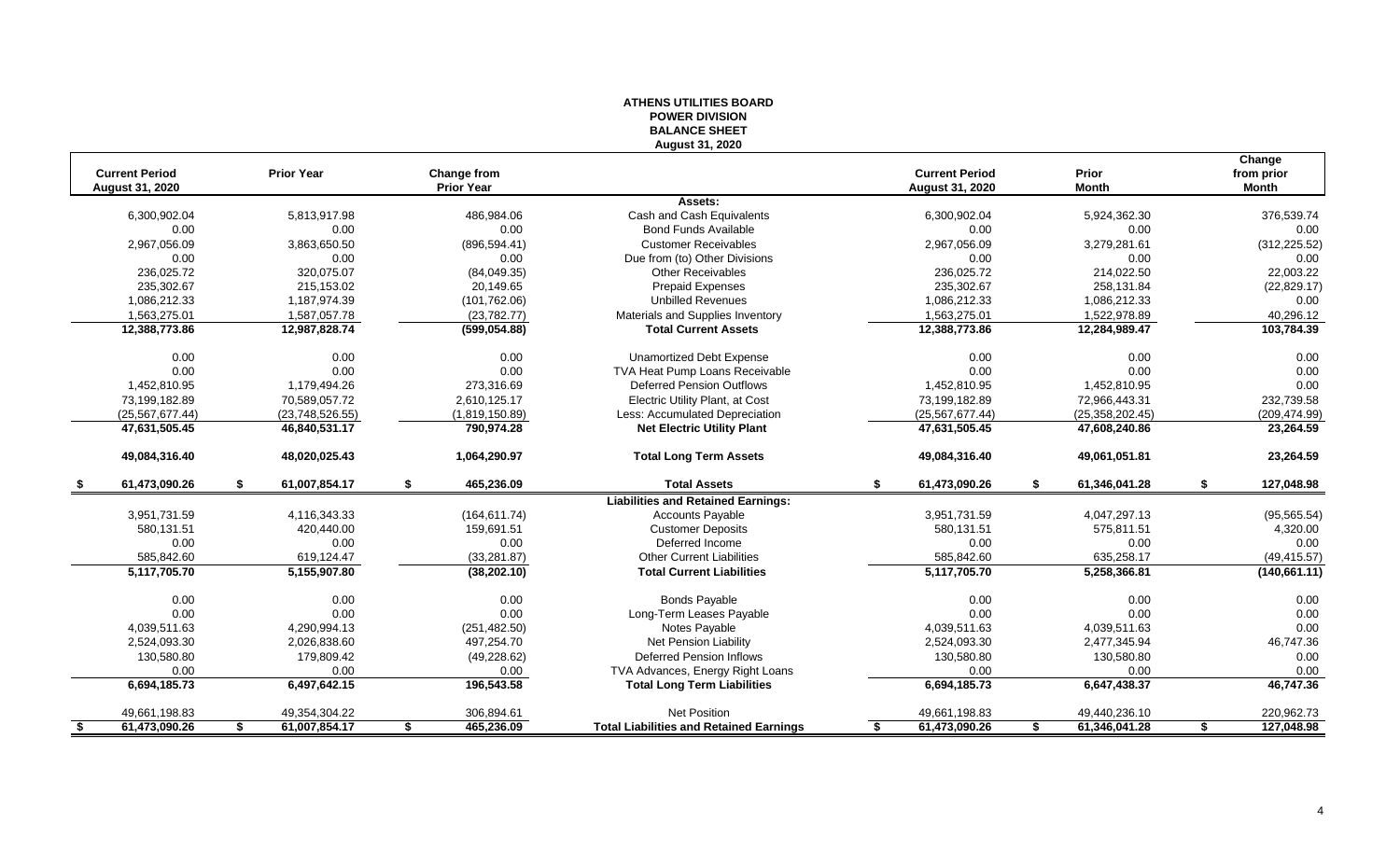|                                 |                                   |                       | AUICIIS UUIIUCS DUAIU<br><b>Profit and Loss Statement - Power</b><br>August 31, 2020 |                  |                  |                       |
|---------------------------------|-----------------------------------|-----------------------|--------------------------------------------------------------------------------------|------------------|------------------|-----------------------|
| Year-to-Date<br>August 31, 2020 | Year-to-Date<br><b>Prior Year</b> | Variance<br>Favorable | <b>Description</b>                                                                   | Current<br>Month | Current<br>Month | Variance<br>Favorable |
|                                 |                                   | (Unfavorable)         |                                                                                      | August 31, 2020  | Prior Year       | (Unfavorable)         |
|                                 |                                   |                       | <b>REVENUE:</b>                                                                      |                  |                  |                       |
| 2,973,541.57                    | 3,035,864.58                      | (62, 323.01)          | <b>Residential Sales</b>                                                             | 1,589,906.29     | 1,586,052.51     | 3,853.78              |
| 749,326.23                      | 833,654.71                        | (84, 328.48)          | <b>Small Commercial Sales</b>                                                        | 395,820.04       | 431,656.38       | (35,836.34)           |
| 5, 115, 735. 76                 | 5,965,028.25                      | (849,292.49)          | <b>Large Commercial Sales</b>                                                        | 2,598,558.08     | 3,073,154.64     | (474, 596.56)         |
| 68,806.35                       | 73,019.79                         | (4,213.44)            | Street and Athletic Lighting                                                         | 33,369.30        | 36,032.61        | (2,663.31)            |
| 99,385.62                       | 98,296.81                         | 1,088.81              | Outdoor Lighting                                                                     | 50,133.56        | 48,840.35        | 1,293.21              |
| 118,594.02                      | 114,276.36                        | 4,317.66              | <b>Revenue from Fees</b>                                                             | 55,731.16        | 59,538.21        | (3,807.05)            |
| 9,125,389.55                    | 10,120,140.50                     | (994, 750.95)         | <b>Total Revenue</b>                                                                 | 4,723,518.43     | 5,235,274.70     | (511, 756.27)         |
| 7,702,554.80                    | 8,486,852.63                      | 784,297.83            | <b>Power Costs</b>                                                                   | 3,758,688.75     | 4,196,342.24     | 437,653.49            |
| 1,422,834.75                    | 1,633,287.87                      | (210, 453.12)         | <b>Contribution Margin</b>                                                           | 964,829.68       | 1,038,932.46     | (74, 102.78)          |
|                                 |                                   |                       | <b>OPERATING EXPENSES:</b>                                                           |                  |                  |                       |
| 200.00                          | 200.00                            | 0.00                  | <b>Transmission Expense</b>                                                          | 200.00           | 200.00           | 0.00                  |
| 227,238.50                      | 179,565.02                        | (47, 673.48)          | <b>Distribution Expense</b>                                                          | 91,402.88        | 103,513.08       | 12,110.20             |
| 140,161.18                      | 129,436.66                        | (10, 724.52)          | <b>Customer Service and Customer Acct. Expense</b>                                   | 63,901.35        | 74,088.20        | 10,186.85             |
| 402,263.93                      | 225,188.90                        | (177, 075.03)         | Administrative and General Expenses                                                  | 203,406.90       | 161,765.85       | (41, 641.05)          |
| 769,863.61                      | 534,390.58                        | (235, 473.03)         | <b>Total Operating Expenses</b>                                                      | 358,911.13       | 339,567.13       | (19,344.00)           |
|                                 |                                   |                       | <b>Maintenance Expenses</b>                                                          |                  |                  |                       |
| 0.00                            | 0.00                              | 0.00                  | <b>Transmission Expense</b>                                                          | 0.00             | 0.00             | 0.00                  |
| 235,734.45                      | 236,000.26                        | 265.81                | <b>Distribution Expense</b>                                                          | 98,252.13        | 124,105.97       | 25,853.84             |
| 4,232.94                        | 9,013.90                          | 4,780.96              | Administrative and General Expense                                                   | 2,393.93         | 5,969.01         | 3,575.08              |
| 239,967.39                      | 245,014.16                        | 5.046.77              | <b>Total Maintenance Expenses</b>                                                    | 100,646.06       | 130,074.98       | 29,428.92             |
|                                 |                                   |                       | <b>Other Operating Expense</b>                                                       |                  |                  |                       |
| 387,489.42                      | 378.995.72                        | (8,493.70)            | <b>Depreciation Expense</b>                                                          | 193,744.71       | 188, 156.23      | (5,588.48)            |
| 177,521.38                      | 165,913.18                        | (11,608.20)           | <b>Tax Equivalents</b>                                                               | 88,760.69        | 82,956.59        | (5,804.10)            |
| 565.010.80                      | 544,908.90                        | (20, 101.90)          | <b>Total Other Operating Expenses</b>                                                | 282,505.40       | 271.112.82       | (11, 392.58)          |
| 9,277,396.60                    | 9,811,166.27                      | 533,769.67            | <b>Total Operating and Maintenance Expenses</b>                                      | 4,500,751.34     | 4,937,097.17     | 436,345.83            |
| (152,007.05)                    | 308.974.23                        | (460,981.28)          | <b>Operating Income</b>                                                              | 222,767.09       | 298.177.53       | (75, 410.44)          |
| 4,547.26                        | 23,934.06                         | (19, 386.80)          | Other Income                                                                         | 2,277.22         | 10,964.68        | (8,687.46)            |
| (147, 459.79)                   | 332,908.29                        | (480,368.08)          | <b>Total Income</b>                                                                  | 225,044.31       | 309,142.21       | (84,097.90)           |
| 7,209.27                        | 2,577.87                          | (4,631.40)            | Miscellaneous Income Deductions                                                      | 5,448.14         | 1,270.86         | (4, 177.28)           |
| (154, 669.06)                   | 330,330.42                        | (484, 999.48)         | <b>Net Income Before Debt Expenses</b>                                               | 219,596.17       | 307,871.35       | (88, 275.18)          |
|                                 |                                   |                       | <b>DEBT RELATED EXPENSES:</b>                                                        |                  |                  |                       |
| 0.00                            | 0.00                              | 0.00                  | Amortization of Debt Related Expenses                                                | 0.00             | 0.00             | 0.00                  |
| 2,136.57                        | 9,833.54                          | 7,696.97              | <b>Interest Expense</b>                                                              | 988.93           | 5,290.08         | 4,301.15              |
| 2,136.57                        | 9,833.54                          | 7.696.97              | <b>Total debt related expenses</b>                                                   | 988.93           | 5,290.08         | 4,301.15              |
| (156, 805.63)                   | 320,496.88                        | (477, 302.51)         | Net Income before Extraordinary Exp.                                                 | 218,607.24       | 302,581.27       | (83,974.03)           |
| 3,529.84                        | 423.94                            | 3,105.90              | Extraordinary Income (Expense)                                                       | 2,355.49         | 423.94           | 1,931.55              |
| (153, 275.79)                   | 320,920.82                        | (474, 196.61)<br>S    | <b>CHANGE IN NET ASSETS</b>                                                          | 220,962.73       | 303,005.21       | (82,042.48)           |

# **Athens Utilities Board**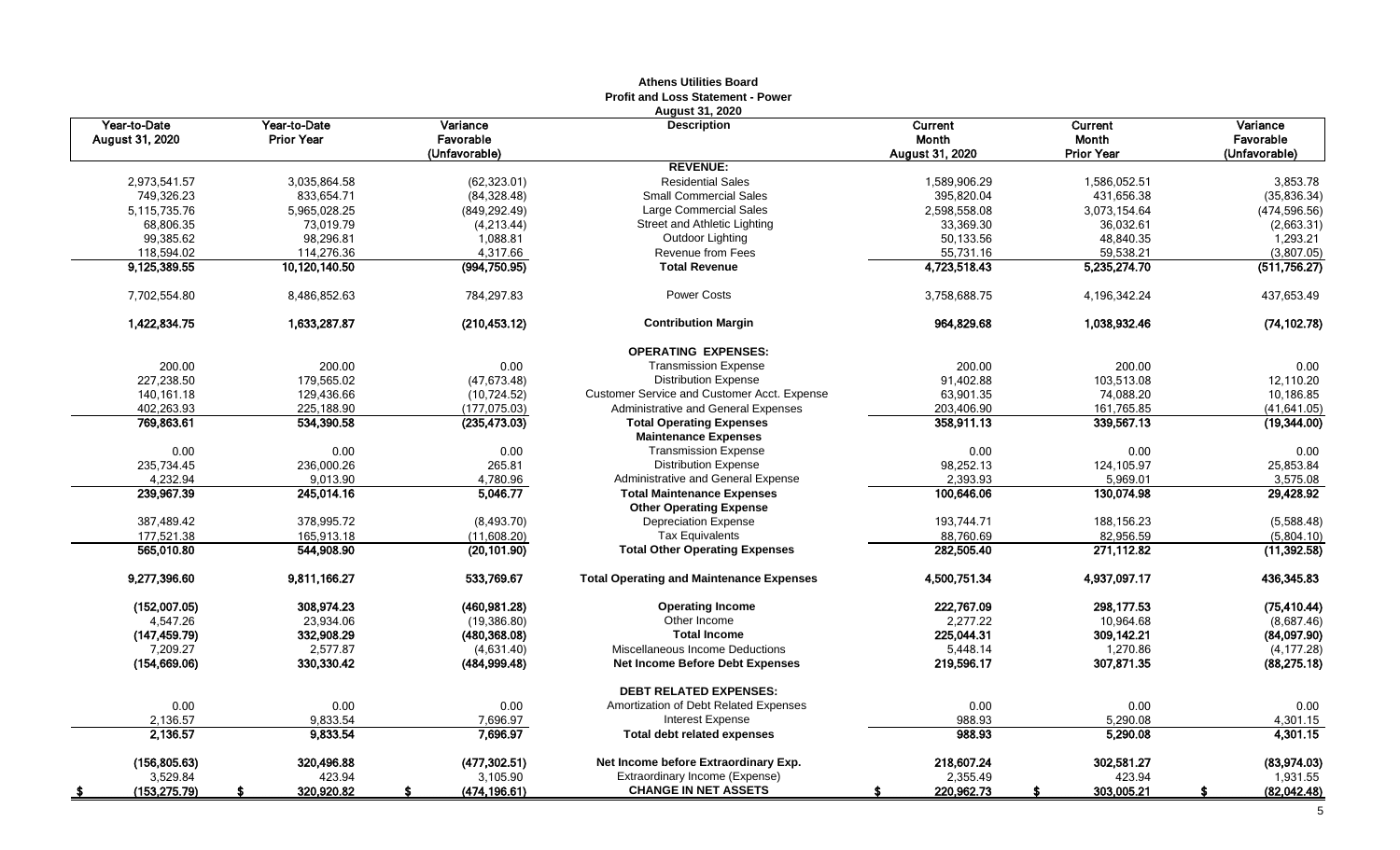|                                 |                               |                     | Athens Utilities board<br><b>Budget Comparison - Power</b>              |                                         |                                 |                           |
|---------------------------------|-------------------------------|---------------------|-------------------------------------------------------------------------|-----------------------------------------|---------------------------------|---------------------------|
| Year-to-Date<br>August 31, 2020 | Year-to-Date<br><b>Budget</b> | $Y-T-D$<br>Variance | August 31, 2020<br><b>Description</b>                                   | <b>Current Month</b><br>August 31, 2020 | <b>Monthly</b><br><b>Budget</b> | <b>Budget</b><br>Variance |
|                                 |                               |                     | <b>REVENUE:</b>                                                         |                                         |                                 |                           |
| 2,973,541.57                    | 3,033,192.07                  | (59,650.50)         | <b>Residential Sales</b>                                                | 1,589,906.29                            | 1,557,390.86                    | 32,515.43                 |
| 749,326.23                      | 837,001.24                    | (87,675.01)         | <b>Small Commercial Sales</b>                                           | 395,820.04                              | 425,480.81                      | (29,660.77)               |
| 5,115,735.76                    | 5,839,365.54                  | (723, 629.78)       | Large Commercial Sales                                                  | 2,598,558.08                            | 2,943,733.98                    | (345, 175.90)             |
| 68,806.35                       | 71,120.16                     | (2,313.81)          | Street and Athletic Lighting                                            | 33,369.30                               | 35,433.79                       | (2,064.49)                |
| 99,385.62                       | 93,116.96                     | 6,268.66            | Outdoor Lighting                                                        | 50,133.56                               | 46,385.77                       | 3,747.79                  |
| 118,594.02                      | 114,332.17                    | 4,261.85            | Revenue from Fees                                                       | 55,731.16                               | 56,976.23                       | (1,245.07)                |
| 9,125,389.55                    | 9,988,128.15                  | (862,738.60)        | <b>Total Revenue</b>                                                    | 4,723,518.43                            | 5,065,401.44                    | (341, 883.01)             |
| 7,702,554.80                    | 8,574,504.39                  | 871,949.59          | <b>Power Costs</b>                                                      | 3,758,688.75                            | 4,251,709.25                    | 493,020.50                |
| 1,422,834.75                    | 1,413,623.76                  | 9,210.99            | <b>Contribution Margin</b><br><b>OPERATING EXPENSES:</b>                | 964,829.68                              | 813,692.19                      | 151,137.49                |
| 200.00                          | 814.71                        | 614.71              | <b>Transmission Expense</b>                                             | 200.00                                  | 702.77                          | 502.77                    |
| 227,238.50                      | 177,073.66                    | (50, 164.84)        | <b>Distribution Expense</b>                                             | 91,402.88                               | 89,321.98                       | (2,080.90)                |
| 140,161.18                      | 115,207.37                    | (24, 953.81)        | Customer Service and Customer Acct. Expense                             | 63,901.35                               | 58,168.68                       | (5,732.67)                |
| 402,263.93                      | 379,409.21                    | (22, 854.72)        | Administrative and General Expenses                                     | 203,406.90                              | 191,538.35                      | (11,868.55)               |
| 769,863.61                      | 672,504.96                    | (97, 358.65)        | <b>Total Operating Expenses</b><br><b>Maintenance Expenses</b>          | 358,911.13                              | 339,731.79                      | (19, 179.34)              |
| 0.00                            | 0.00                          | 0.00                | <b>Transmission Expense</b>                                             | 0.00                                    | 0.00                            | 0.00                      |
| 235,734.45                      | 222,259.05                    | (13, 475.40)        | <b>Distribution Expense</b>                                             | 98,252.13                               | 124,798.19                      | 26,546.06                 |
| 4,232.94                        | 9,796.58                      | 5,563.64            | Administrative and General Expense                                      | 2,393.93                                | 4,426.40                        | 2,032.47                  |
| 239,967.39                      | 232,055.62                    | (7,911.77)          | <b>Total Maintenance Expenses</b>                                       | 100,646.06                              | 129,224.59                      | 28,578.53                 |
|                                 |                               |                     | <b>Other Operating Expense</b>                                          |                                         |                                 |                           |
| 387,489.42                      | 356,325.21                    | (31, 164.21)        | <b>Depreciation Expense</b>                                             | 193,744.71                              | 177,677.88                      | (16,066.83)               |
| 177,521.38                      | 161,812.16                    | (15,709.22)         | <b>Tax Equivalents</b>                                                  | 88,760.69                               | 81,447.55                       | (7,313.14)                |
| 565,010.80                      | 518,137.37                    | (46, 873.43)        | <b>Total Other Operating Expenses</b>                                   | 282,505.40                              | 259,125.43                      | (23, 379.97)              |
| 9,277,396.60                    | 9,997,202.33                  | 719,805.73          | <b>Total Operating and Maintenance Expenses</b>                         | 4,500,751.34                            | 4,979,791.05                    | 479,039.71                |
| (152,007.05)                    | (9,074.19)                    | (142, 932.86)       | <b>Operating Income</b>                                                 | 222,767.09                              | 85,610.39                       | 137,156.70                |
| 4,547.26                        | 8,514.27                      | (3,967.01)          | Other Income                                                            | 2,277.22                                | 6,457.21                        | (4, 179.99)               |
| (147, 459.79)                   | (559.92)                      | (146, 899.87)       | <b>Total Income</b>                                                     | 225,044.31                              | 92,067.60                       | 132,976.71                |
| 7,209.27                        | 5,694.86                      | (1,514.41)          | Miscellaneous Income Deductions                                         | 5,448.14                                | 2,821.19                        | (2,626.95)                |
| (154, 669.06)                   | (6, 254.78)                   | (148, 414.28)       | <b>Net Income Before Debt Expenses</b><br><b>DEBT RELATED EXPENSES:</b> | 219,596.17                              | 89,246.41                       | 130,349.76                |
| 0.00                            | 0.00                          | 0.00                | Amortization of Debt Related Expenses                                   | 0.00                                    | 0.00                            | 0.00                      |
| 2,136.57                        | 10,347.58                     | 8,211.01            | <b>Interest Expense</b>                                                 | 988.93                                  | 5,730.81                        | 4,741.88                  |
| 2,136.57                        | 10,347.58                     | 8,211.01            | <b>Total debt related expenses</b>                                      | 988.93                                  | 5,730.81                        | 4,741.88                  |
| (156, 805.63)                   | (16,602.36)                   | (140, 203.27)       | Net Income before Extraordinary Exp.                                    | 218,607.24                              | 83,515.60                       | 135,091.64                |
| 3,529.84                        | 2,500.00                      | 1,029.84            | <b>Extraordinary Income (Expense)</b>                                   | 2,355.49                                | 1,250.00                        | 1,105.49                  |
| (153, 275.79)<br>\$             | (14, 102.36)<br>\$            | (139, 173.43)<br>\$ | <b>CHANGE IN NET ASSETS</b>                                             | 220,962.73<br>S                         | \$<br>84,765.60                 | 136,197.13<br>\$          |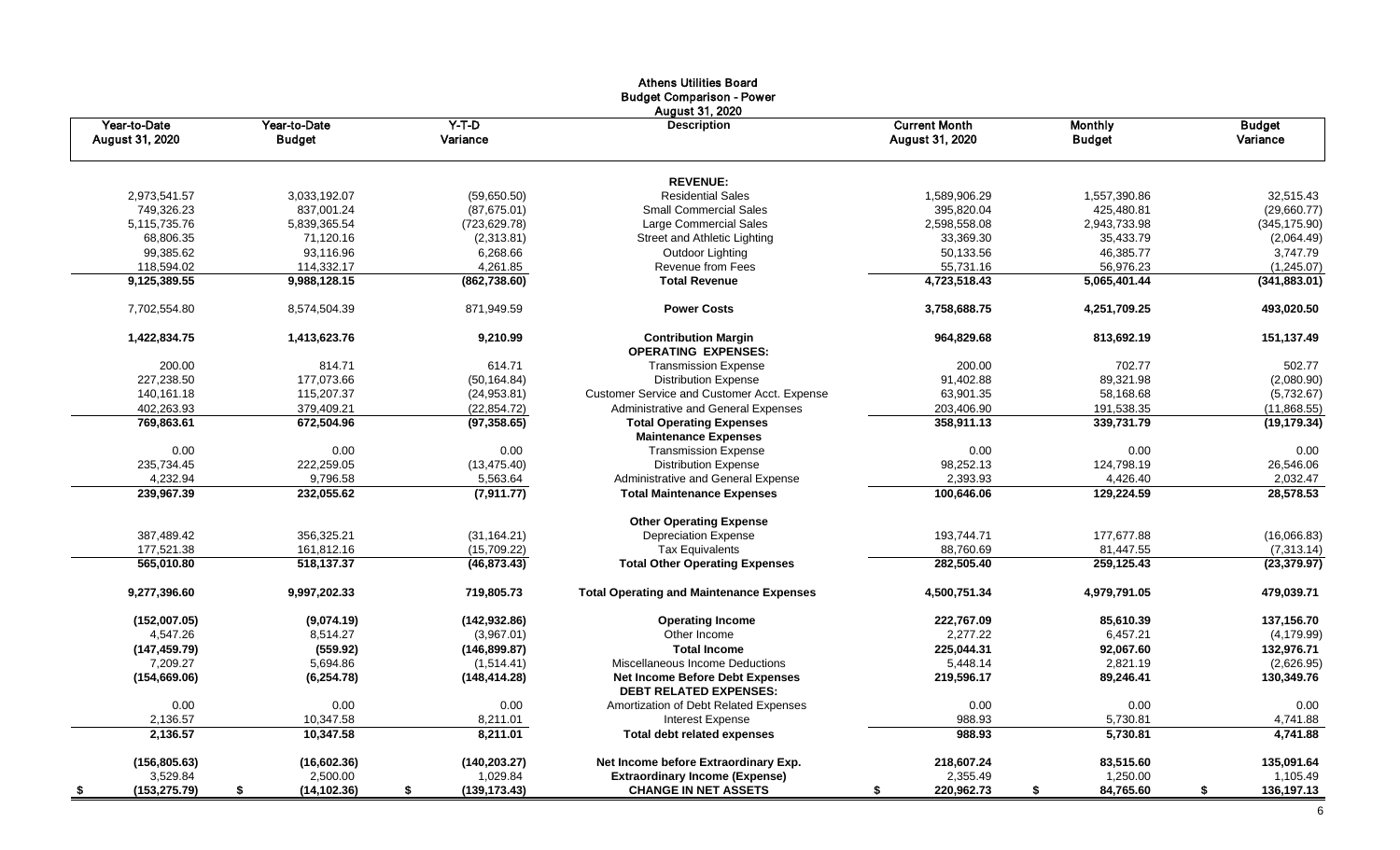|                                        |                                   |                  | August 31, 2020                                                           |                                         |    |                                           |                  |
|----------------------------------------|-----------------------------------|------------------|---------------------------------------------------------------------------|-----------------------------------------|----|-------------------------------------------|------------------|
| Year-to-Date<br><b>August 31, 2020</b> | Year-to-Date<br><b>Prior Year</b> | Variance         |                                                                           | <b>Month to Date</b><br>August 31, 2020 |    | <b>Month to Date</b><br><b>Prior Year</b> | Variance         |
|                                        |                                   |                  | <b>CASH FLOWS FROM OPERATION ACTIVITIES:</b>                              |                                         |    |                                           |                  |
| (153, 275.79)                          | 320,920.82                        | (474, 196.61)    | Net Operating Income                                                      | 220,962.73                              |    | 303,005.21                                | (82,042.48)      |
|                                        |                                   |                  | Adjustments to reconcile operating income                                 |                                         |    |                                           |                  |
|                                        |                                   |                  | to net cash provided by operations:                                       |                                         |    |                                           |                  |
| 387,489.42                             | 378,995.72                        | 8,493.70         | Depreciation                                                              | 193,744.71                              |    | 188,156.23                                | 5,588.48         |
|                                        |                                   |                  | <b>Changes in Assets and Liabilities:</b>                                 |                                         |    |                                           |                  |
| (55, 551.55)                           | (228, 211.99)                     | 172,660.44       | Accounts Receivable                                                       | 290,222.30                              |    | (57, 493.40)                              | 347,715.70       |
| 0.00                                   | 0.00                              | 0.00             | Due from (to) Other Divisions                                             | 0.00                                    |    | 0.00                                      | 0.00             |
| (184, 504.99)                          | (183,603.60)                      | (901.39)         | <b>Prepaid Expenses</b>                                                   | 22,829.17                               |    | 21,661.73                                 | 1,167.44         |
| 0.00                                   | 448,774.67                        | (448, 774.67)    | <b>Deferred Pension Outflows</b>                                          | 0.00                                    |    | 448,774.67                                | (448, 774.67)    |
| 0.00                                   | 0.00                              | 0.00             | Accrued. Unbilled Revenue                                                 | 0.00                                    |    | 0.00                                      | 0.00             |
| 25,311.90                              | 43,434.53                         | (18, 122.63)     | <b>Materials and Supplies</b>                                             | (40, 296.12)                            |    | 48,365.48                                 | (88,661.60)      |
| 309,385.96                             | (427, 914.26)                     | 737,300.22       | <b>Accounts Payable</b>                                                   | (95, 565.54)                            |    | (111, 481.70)                             | 15,916.16        |
| (34,681.16)                            | (4,850.23)                        | (29, 830.93)     | <b>Other Current Liabilities</b>                                          | (47, 359.45)                            |    | (14, 719.44)                              | (32,640.01)      |
| 4,360.00                               | (4,660.00)                        | 9,020.00         | <b>Customer Deposits</b>                                                  | 4,320.00                                |    | 1,840.00                                  | 2,480.00         |
| 93,494.72                              | (369, 626.55)                     | 463,121.27       | Net Pension Liability                                                     | 46,747.36                               |    | (409, 200.61)                             | 455,947.97       |
| 0.00                                   | 0.00                              | 0.00             | <b>Deferred Pension Inflows</b>                                           | 0.00                                    |    | 0.00                                      | 0.00             |
| 30,120.87                              | 47,008.46                         | (16, 887.59)     | <b>Retirements and Salvage</b>                                            | 15,730.28                               |    | 57,418.66                                 | (41, 688.38)     |
| 0.00                                   | 0.00                              | 0.00             | Deferred Income                                                           | 0.00                                    |    | 0.00                                      | 0.00             |
| 422,149.38                             | 20,267.57                         | 401,881.81       | <b>Net Cash from Operating Activities</b>                                 | 611,335.44                              |    | 476,326.83                                | 135,008.61       |
|                                        |                                   |                  | <b>CASH FROM NONCAPITAL FINANCING:</b>                                    |                                         |    |                                           |                  |
| 0.00                                   | 0.00                              | 0.00             | Changes in Long-Term Lease Payable                                        | 0.00                                    |    | 0.00                                      | 0.00             |
| (2,056.12)                             | (1,983.14)                        | (72.98)          | Changes in Notes Payable                                                  | (2,056.12)                              |    | (473.41)                                  | (1,582.71)       |
| 0.00                                   | 0.00                              | 0.00             | Changes in Bonds Payable                                                  | 0.00                                    |    | 0.00                                      | 0.00             |
| 0.00                                   | 0.00                              | 0.00             | Changes in TVA Loan Program                                               | 0.00                                    |    | 0.00                                      | 0.00             |
| (2,056.12)                             | (1,983.14)                        | (72.98)          | <b>Net Cash from Noncapital Financing Activities</b>                      | (2,056.12)                              |    | (473.41)                                  | (1, 582.71)      |
|                                        |                                   |                  | <b>CASH FLOWS FROM CAPITAL AND RELATED</b><br><b>INVESTING ACTIVITIES</b> |                                         |    |                                           |                  |
| 0.00                                   | 0.00                              | 0.00             | Adj.Retained Earnings - TVA loss Adjustment                               | 0.00                                    |    | 0.00                                      | 0.00             |
| 0.00                                   | 0.00                              | 0.00             | <b>Prior Period Adjustment</b>                                            | 0.00                                    |    | 0.00                                      | 0.00             |
| (517, 876.04)                          | (804, 097.79)                     | 286,221.75       | Changes in Electric Plant                                                 | (232, 739.58)                           |    | (456, 608.94)                             | 223,869.36       |
| (517, 876.04)                          | (804,097.79)                      | 286,221.75       | <b>Capital and Related Investing Activities</b>                           | (232, 739.58)                           |    | (456, 608.94)                             | 223,869.36       |
| (97, 782.78)                           | \$<br>(785, 813.36)               | \$<br>688,030.58 | <b>Net Changes in Cash Position</b>                                       | \$<br>376,539.74                        | £. | 19,244.48                                 | \$<br>357,295.26 |
|                                        |                                   |                  |                                                                           |                                         |    |                                           |                  |
| 6,398,684.82                           | 6,599,731.34                      | (201, 046.52)    | Cash at Beginning of Period                                               | 5,924,362.30                            |    | 5,794,673.50                              | 129,688.80       |
| 6,300,902.04                           | 5,813,917.98                      | 486,984.06       | Cash at end of Period                                                     | 6,300,902.04                            |    | 5,813,917.98                              | 486,984.06       |
| \$<br>(97, 782.78)                     | \$<br>(785, 813.36)               | \$<br>688,030.58 | <b>Changes in Cash and Equivalents</b>                                    | \$<br>376,539.74                        | \$ | 19,244.48                                 | \$<br>357,295.26 |
|                                        |                                   |                  |                                                                           |                                         |    |                                           |                  |

# **Athens Utilities Board Power Division STATEMENTS OF CASH FLOWS**

Long-Term Debt \$4,039,511.63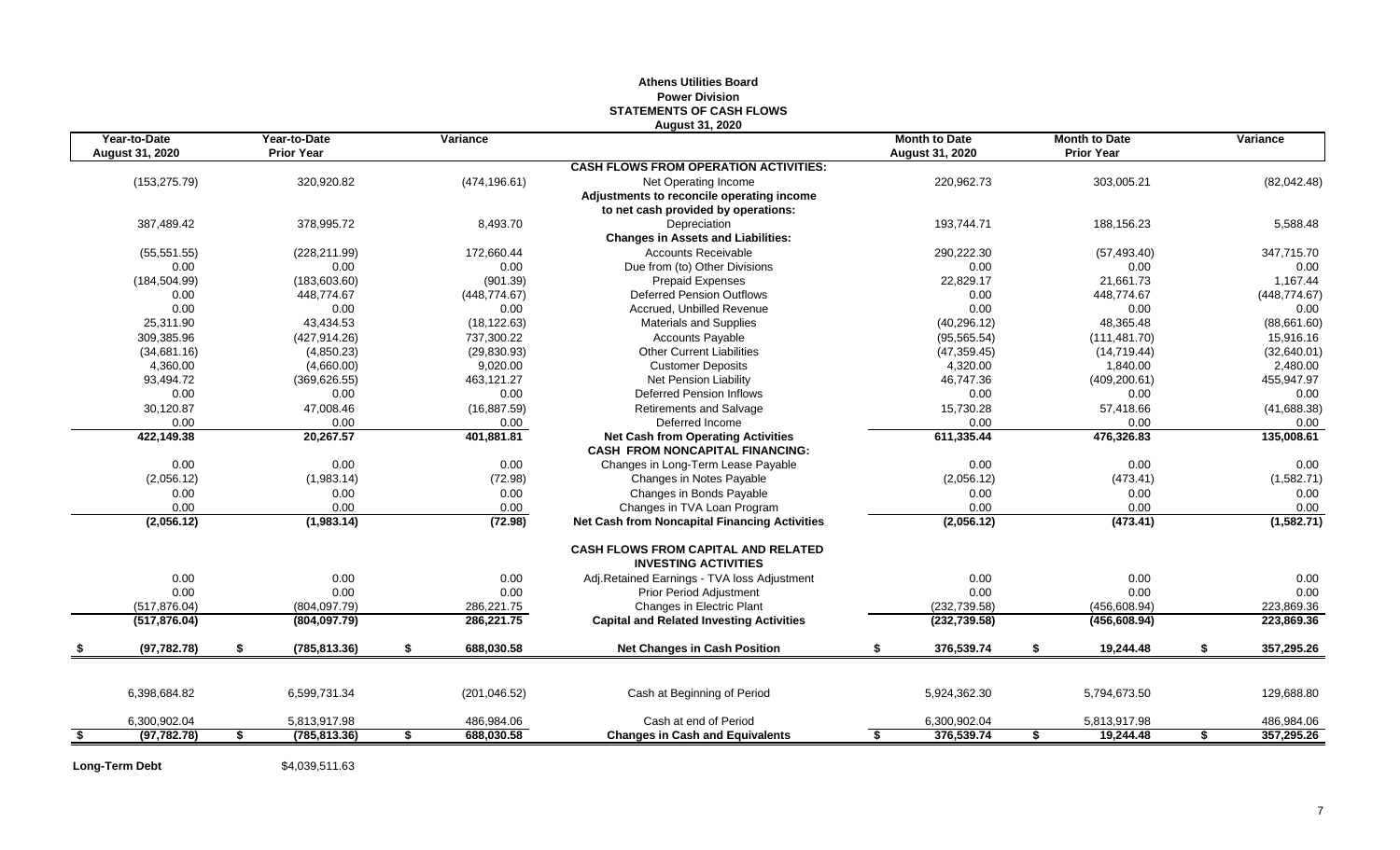#### Athens Utilities Board Statistics Report August 31, 2020

| Power:                       |                |        |          |            |
|------------------------------|----------------|--------|----------|------------|
|                              | <b>Current</b> | Prior  |          | # Accounts |
| Number of services:          | Month          | Year   | Change   | Change     |
| Residential                  | 11,105         | 11,038 | 0.61%    | 67         |
| Small Commercial             | 2,001          | 1,998  | 0.15%    |            |
| Large Commercial             | 271            | 268    | 1.12%    |            |
| Street and Athletic Lighting | 20             | 21     | $-4.76%$ | -1         |
| Outdoor Lighting             | 56             | 58     | $-3.45%$ | -2         |
| <b>Total Services</b>        | 13,453         | 13.383 | 0.52%    | 70         |

| <b>ISales Volumes:</b>     |            | <b>Current Month</b> |           |             | Year-to-Date      |           |
|----------------------------|------------|----------------------|-----------|-------------|-------------------|-----------|
| <b>Kwh</b>                 | 8/31/2020  | <b>Prior Year</b>    | Change    | 8/31/2020   | <b>Prior Year</b> | Change    |
| Residential                | 15,821,842 | 15,334,555           | 3.18%     | 26,470,013  | 28,904,966        | -8.42%    |
| <b>I</b> Small Commercial  | 3,343,395  | 3,585,340            | $-6.75%$  | 5,740,474   | 6,836,836         | $-16.04%$ |
| Large Commercial           | 41,623,041 | 44,324,121           | $-6.09%$  | 78,096,138  | 87,203,191        | $-10.44%$ |
| <b>Street and Athletic</b> | 186,158    | 215,418              | $-13.58%$ | 377,335     | 438,531           | $-13.95%$ |
| Outdoor Lighting           | 228.016    | 228,068              | $-0.02%$  | 448.246     | 458.056           | $-2.14%$  |
| <b>Total</b>               | 61.202.452 | 63.687.502           | $-3.90%$  | 111.132.206 | 123,841,580       | $-10.26%$ |

| Employment                |                 |                   |                   |
|---------------------------|-----------------|-------------------|-------------------|
|                           | August 31, 2020 | Same Month        | <b>Difference</b> |
|                           |                 | <b>Prior Year</b> |                   |
| Employee Headcount<br>FTE | 57.00           | 57.00             | 0.00              |
|                           | 61.08           | 62.25             | $-1.17$           |
| Y-T-D FTE                 | 61.53           | 62.14375          | $-0.61$           |

| Heating/Cooling Degree Days (Calendar Month): |                        |                   |                   |
|-----------------------------------------------|------------------------|-------------------|-------------------|
|                                               | <b>August 31, 2020</b> | <b>Prior Year</b> | <b>Difference</b> |
| <b>Heating Degree Days</b>                    |                        |                   |                   |
| Cooling Degree Days                           | 417                    | 421               | -4                |
|                                               |                        |                   |                   |

| Heating/Cooling Degree Days (Billing Period): |                        |                   |                   |
|-----------------------------------------------|------------------------|-------------------|-------------------|
|                                               | <b>August 31, 2020</b> | <b>Prior Year</b> | <b>Difference</b> |
| Heating Degree Days                           |                        |                   |                   |
| Cooling Degree Days                           | 487                    | 421               | 66                |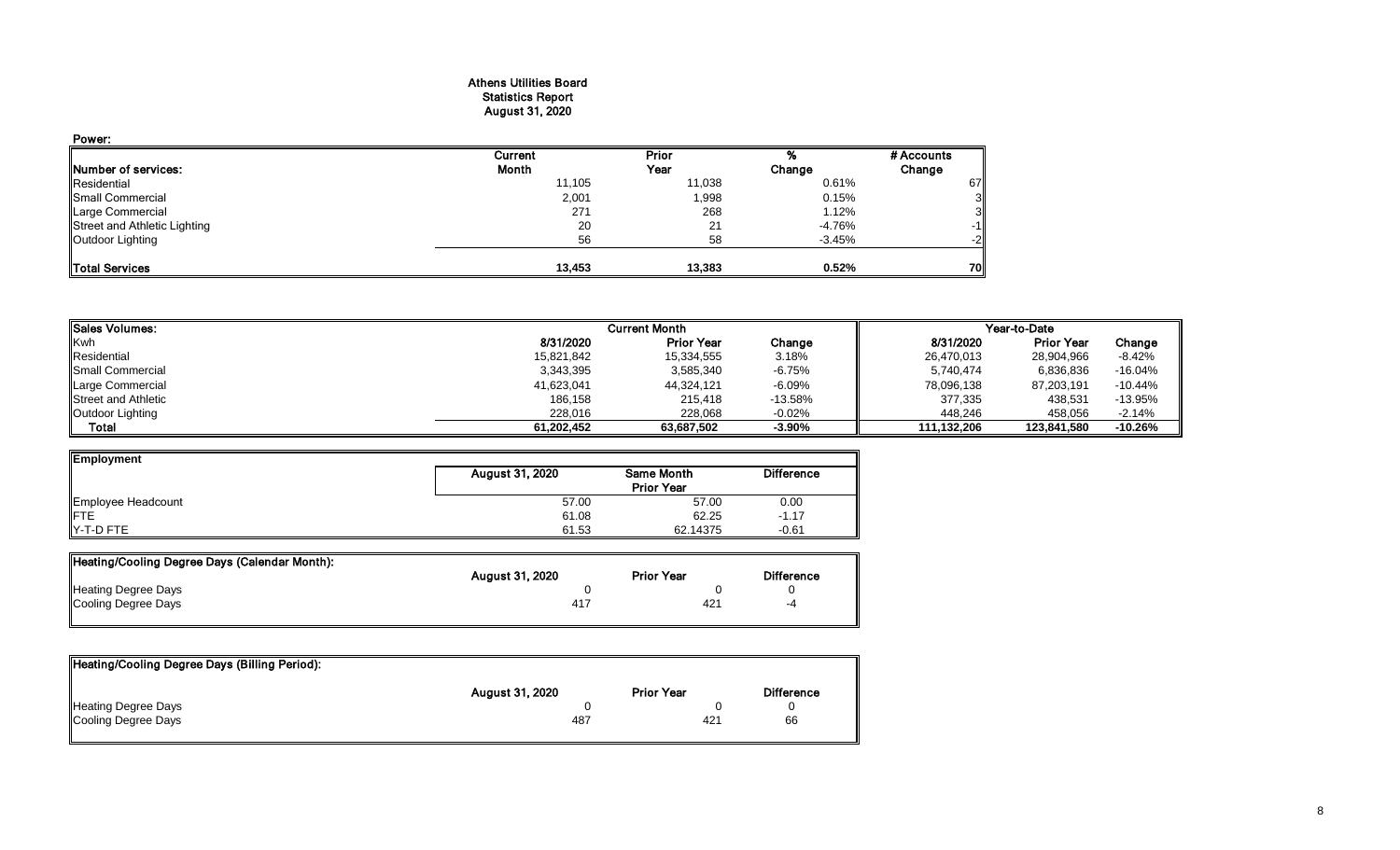#### **Athens Utilities Board Power Division Capital Budget Month Ending as of August 31, 2020**

|                                               | <b>Budget</b>                           | <b>Actual</b> | Variance to date<br>Favorable | <b>Estimated</b><br>% Project | % of Budget<br><b>Expended</b> |
|-----------------------------------------------|-----------------------------------------|---------------|-------------------------------|-------------------------------|--------------------------------|
| <b>Planned Capital Improvements:</b>          |                                         |               | (Unfavorable)                 | Completion                    |                                |
| Replace Truck 6                               | 300,000                                 |               | 300,000                       |                               |                                |
| <b>LED Purchases</b>                          | 300,000                                 | 21,050        | 278,950                       |                               | 7.02%                          |
| NA6-2 swap for industrial load                | 150,000                                 |               | 150,000                       |                               |                                |
| Roof for Building/Warehouse                   | 150,000                                 |               | 150,000                       |                               |                                |
| Substation signage                            | 40,000                                  |               | 40,000                        |                               |                                |
| Voltage Reduction Englewood Sub               | 180,000                                 |               | 180,000                       |                               |                                |
| #6 Change out - CR250                         | 250,000                                 |               | 250,000                       |                               |                                |
| <b>Build out Fiber</b>                        | 50,000                                  | 30,952        | 19,048                        |                               | 61.90%                         |
| SCADA improvements - ESS, CVR                 | 20,000                                  | 5,455         | 14,545                        |                               | 27.27%                         |
| mPower improvements                           | 20,000                                  |               | 20,000                        |                               |                                |
| Upgrade dispatch console                      | 40,000                                  |               | 40,000                        |                               |                                |
| Other System Improvements                     | 380,031                                 | 28,463        | 351,568                       |                               | 7.49% Continuous               |
| Poles                                         | 342,028                                 | 32,223        | 309,805                       |                               | 9.42% Continuous               |
| Primary Wire and Underground                  | 500,000                                 | 128,003       | 371,997                       |                               | 25.60% Continuous              |
| Transformers                                  | 506,708                                 | 59,170        | 447,538                       |                               | 11.68% Continuous              |
| Services                                      | 316,693                                 | 98,496        | 218,197                       |                               | 31.10% Continuous              |
| IT Core (Servers, mainframe, etc.)            | 20,000                                  |               | 20,000                        |                               | Continuous                     |
| <b>Total Planned Capital Improvements:</b>    | 3,565,460                               | 403,813       | 3,161,647                     |                               |                                |
| <b>Other Assets:</b>                          |                                         |               |                               |                               |                                |
| Miami Street Rebuild (FY 2019 Budget Item)    | 250,000                                 | 146,369       | 103,631                       |                               |                                |
| Physical security substation houses (FY 2020) | 15,000                                  | 22,578        | (7, 578)                      |                               |                                |
| Office Equipment                              |                                         | 3,355         | (3,355)                       |                               |                                |
| ESS-Replace Switches, Breakers, etc.          |                                         | 69,288        | (69, 288)                     |                               |                                |
| Other                                         |                                         |               |                               |                               |                                |
| <b>Total Other Assets:</b>                    | 265,000                                 | 241,591       | 23,409                        |                               |                                |
| Totals:                                       | 3,830,460 \$                            | 645,404 \$    | 3,185,056                     |                               |                                |
|                                               | Percentage of Budget Spent Year-to-date |               | 16.85%                        | <b>Fiscal Year</b>            | 16.67%                         |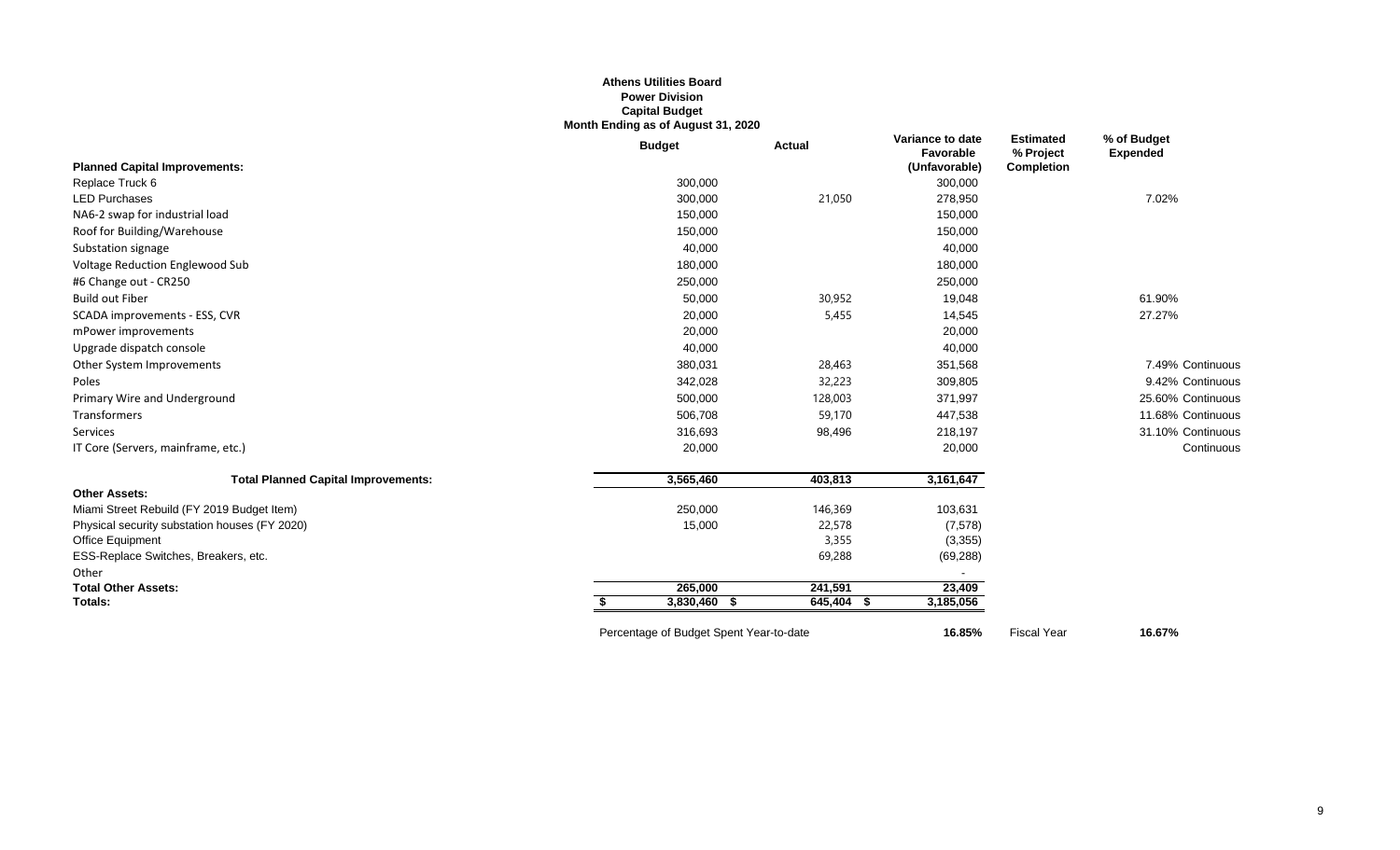# **WATER DIVISION BALANCE SHEET August 31, 2020 Change Current Period Prior Year Change from Current Period Prior from prior August 31, 2020 Prior Year August 31, 2020 Month Month Assets:** 6,841,227.38 6,375,414.66 465,812.72 Cash and Cash Equivalents 6,841,227.38 6,743,960.15 97,267.23 281,286.31 289,634.25 (8,347.94) Customer Receivables 281,286.31 295,997.51 (14,711.20) 0.00 0.00 0.00 Due to/from Other Divisions 0.00 0.00 0.00 20,069.06 25,136.58 (5,067.52) Other Receivables 20,069.06 9,737.07 10,331.99 187,972.22 171,982.09 15,990.13 Prepaid Expenses 187,972.22 198,263.85 (10,291.63) 210,544.31 238,848.05 238,848.05 1,696.26 Materials and Supplies Inventory 240,544.31 236,653.62 236,653.62 3,890.69<br>26,487.08 7,571,099.28 7,484,612.20 201,101,015.63 470,083.65 Total Current Assets 7,571,099.28 7,484,612 **7,571,099.28 7,101,015.63 470,083.65 Total Current Assets 7,571,099.28 7,484,612.20 86,487.08** 0.00 0.00 0.00 Reserve and Other 0.00 0.00 0.00 **0.00 0.00 0.00 Total Restricted Assets 0.00 0.00 0.00** 0.00 0.00 0.00 0.00 0.00 Debt Issue Costs. Net of Amortization 0.00 0.00 0.00 0.00 0.00 0.00 0.00 422,624.74 343,539.74 79,085.00 Deferred Pension Outflows 422,624.74 422,624.74 0.00 33,444,124.23 32,939,305.16 504,819.07 Water Utility Plant, at cost 33,444,124.23 33,407,259.66 36,864.57 (14,693,869.02) (13,762,505.05) (931,363.97) Less: Accumulated Depreciation (14,693,869.02) (14,609,855.22) (84,013.80) **18,750,255.21 19,176,800.11 (426,544.90) Net Water Utility Plant 18,750,255.21 18,797,404.44 (47,149.23) 19,172,879.95 19,520,339.85 (347,459.90) Total Long Term Assets 19,172,879.95 19,220,029.18 (47,149.23) \$ 26,743,979.23 \$ 26,621,355.48 \$ 122,623.75 Total Assets \$ 26,743,979.23 \$ 26,704,641.38 \$ 39,337.85 Liabilities and Retained Earnings:** 97,502.88 68,511.65 28,991.23 Accounts Payable 97,502.88 102,508.55 (5,005.67) 88,305.14 50,585.00 37,720.14 Customer Deposits 88,305.14 87,350.14 955.00 129,777.98 130,917.15 (1,139.17) Other Current Liabilities 129,777.98 133,287.93 (3,509.95) **315,586.00 250,013.80 65,572.20 Total Current Liabilities 315,586.00 323,146.62 (7,560.62)** 734,253.86 589,672.31 144,581.55 Net Pension Liability 734,253.86 720,655.14 13,598.72 37,985.70 52,733.35 (14,747.65) Deferred Pension Inflows 37,985.70 37,985.70 0.00 0.00 0.00 0.00 Bonds Payable 0.00 0.00 0.00 4,162,150.44 4,350,706.70 (188,556.26) 4,162,150.44 4,178,074.92 (15,924.48) **4,934,390.00 4,993,112.36 (58,722.36) Total Long Term Liabilities 4,934,390.00 4,936,715.76 (2,325.76)** 21,494,003.23 21,378,229.32 115,773.91 Net Position 21,494,003.23 21,444,779.00 49,224.23 **\$ 26,743,979.23 \$ 26,621,355.48 \$ 122,623.75 Total Liabilities and Retained Earnings \$ 26,743,979.23 \$ 26,704,641.38 \$ 39,337.85**

**ATHENS UTILITIES BOARD**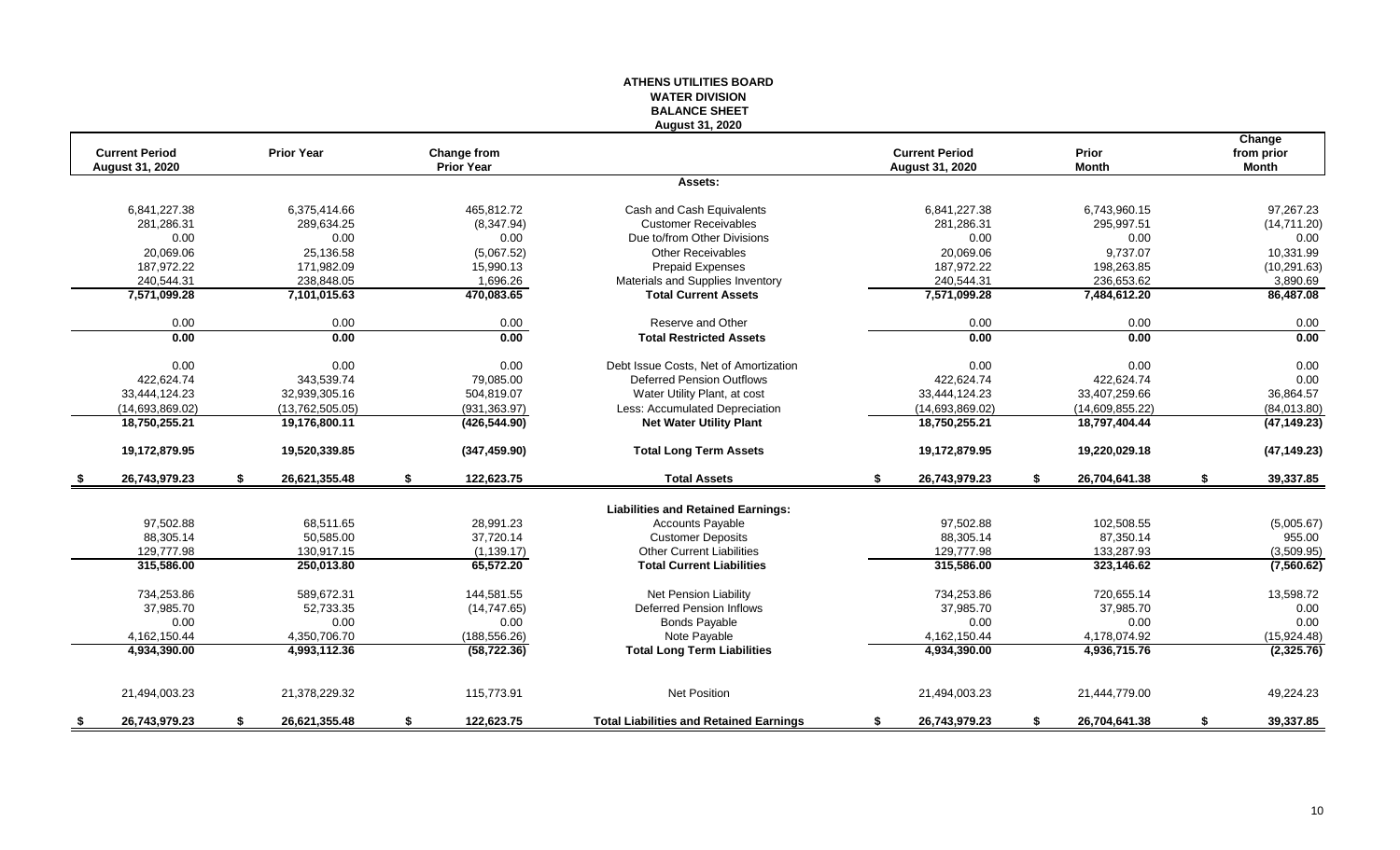|                   |                   |                    | <b>Athens Utilities Board</b>                  |                 |                   |                 |
|-------------------|-------------------|--------------------|------------------------------------------------|-----------------|-------------------|-----------------|
|                   |                   |                    | Profit and Loss Statement - Water              |                 |                   |                 |
|                   |                   |                    | <b>August 31, 2020</b>                         |                 |                   |                 |
|                   |                   | Variance           |                                                | Current         | <b>Current</b>    | Variance        |
| Year-to-Date      | Year-to-Date      | Favorable          | <b>Description</b>                             | Month           | Month             | Favorable       |
| August 31, 2020   | <b>Prior Year</b> | (Unfavorable)      |                                                | August 31, 2020 | <b>Prior Year</b> | (Unfavorable)   |
|                   |                   |                    | <b>REVENUE:</b>                                |                 |                   |                 |
| 335,453.54        | 314,923.11        | 20,530.43          | Residential                                    | 168,783.76      | 157,354.28        | 11,429.48       |
| 338,844.97        | 341,416.74        | (2,571.77)         | <b>Small Commercial</b>                        | 172,221.73      | 171,736.51        | 485.22          |
| 83,596.36         | 85,944.24         | (2,347.88)         | Large Commercial                               | 44,767.39       | 43,577.57         | 1,189.82        |
| 39,295.26         | 26,486.13         | 12,809.13          | Other                                          | 26,940.38       | 14,927.44         | 12,012.94       |
| 797,190.13        | 768,770.22        | 28,419.91          | <b>Total Revenue</b>                           | 412,713.26      | 387,595.80        | 25,117.46       |
| 126.286.54        | 107,237.07        | (19,049.47)        | <b>Purchased Supply</b>                        | 61.824.23       | 57.376.99         | (4, 447.24)     |
| 670,903.59        | 661,533.15        | 9,370.44           | <b>Contribution Margin</b>                     | 350,889.03      | 330,218.81        | 20,670.22       |
|                   |                   |                    | <b>OPERATING EXPENSES:</b>                     |                 |                   |                 |
| 74,036.57         | 77.099.37         | 3,062.80           | Source and Pump Expense                        | 34,244.91       | 42.819.54         | 8,574.63        |
| 38,673.00         | 40,346.56         | 1,673.56           | <b>Distribution Expense</b>                    | 16,273.75       | 24,324.20         | 8,050.45        |
| 72,493.18         | 78,180.86         | 5,687.68           | Customer Service and Customer Acct. Expense    | 33,812.07       | 44,186.97         | 10,374.90       |
| 175,861.45        | 143,238.54        | (32,622.91)        | Administrative and General Expense             | 83,419.48       | 74,747.32         | (8,672.16)      |
| 361,064.20        | 338,865.33        | (22, 198.87)       | <b>Total operating expenses</b>                | 167,750.21      | 186,078.03        | 18,327.82       |
|                   |                   |                    | <b>Maintenance Expenses</b>                    |                 |                   |                 |
| 15.687.15         | 16.736.02         | 1.048.87           | Source and Pump Expense                        | 7.226.75        | 10.000.52         | 2,773.77        |
| 78,270.73         | 67.861.77         | (10, 408.96)       | <b>Distribution Expense</b>                    | 33,083.92       | 36.613.46         | 3.529.54        |
| 402.00            | 1,173.64          | 771.64             | Administrative and General Expense             | 288.40          | 971.84            | 683.44          |
| 94,359.88         | 85,771.43         | (8,588.45)         | <b>Total Maintenance Expense</b>               | 40,599.07       | 47,585.82         | 6,986.75        |
|                   |                   |                    | <b>Other Operating Expenses</b>                |                 |                   |                 |
| 165,588.04        | 140,694.05        | (24, 893.99)       | <b>Depreciation Expense</b>                    | 82,794.02       | 67,588.95         | (15, 205.07)    |
| 165,588.04        | 140,694.05        | (24, 893.99)       | <b>Total Other Operating Expenses</b>          | 82,794.02       | 67,588.95         | (15,205.07)     |
| 747,298.66        | 672,567.88        | (74, 730.78)       | <b>Total Operating and Maintenance Expense</b> | 352,967.53      | 358,629.79        | 5,662.26        |
| 49,891.47         | 96,202.34         | (46,310.87)        | <b>Operating Income</b>                        | 59,745.73       | 28,966.01         | 30,779.72       |
| 4,811.60          | 11,479.43         | (6,667.83)         | Other Income                                   | 2,428.29        | 5,899.70          | (3,471.41)      |
| 54,703.07         | 107,681.77        | (52, 978.70)       | <b>Total Income</b>                            | 62,174.02       | 34,865.71         | 27,308.31       |
| 4.600.81          | 499.91            | (4, 100.90)        | Other Expense                                  | 4,577.60        | 461.16            | (4, 116.44)     |
| 50,102.26         | 107,181.86        | (57,079.60)        | Net Income Before Debt Expense                 | 57,596.42       | 34,404.55         | 23,191.87       |
|                   |                   |                    | <b>DEBT RELATED EXPENSES:</b>                  |                 |                   |                 |
| 0.00              | 0.00              | 0.00               | Amortization of Debt Discount                  | 0.00            | 0.00              | 0.00            |
| 16,775.28         | 19,392.09         | 2,616.81           | Interest on Long Term Debt                     | 8,372.19        | 9,446.87          | 1,074.68        |
| 16,775.28         | 19,392.09         | 2,616.81           | <b>Total debt related expenses</b>             | 8,372.19        | 9,446.87          | 1,074.68        |
| 33,326.98         | 87.789.77         | (54, 462.79)       | Net Income Before Extraordinary Income         | 49,224.23       | 24,957.68         | 24,266.55       |
| 0.00              | 0.00              | 0.00               | Grants, Contributions, Extraordinary           | 0.00            | 0.00              | 0.00            |
|                   |                   |                    | <b>CHANGE IN NET ASSETS</b>                    |                 |                   |                 |
| 33,326.98<br>- \$ | 87,789.77<br>\$.  | (54, 462.79)<br>\$ |                                                | 49,224.23<br>-S | 24,957.68<br>\$   | \$<br>24,266.55 |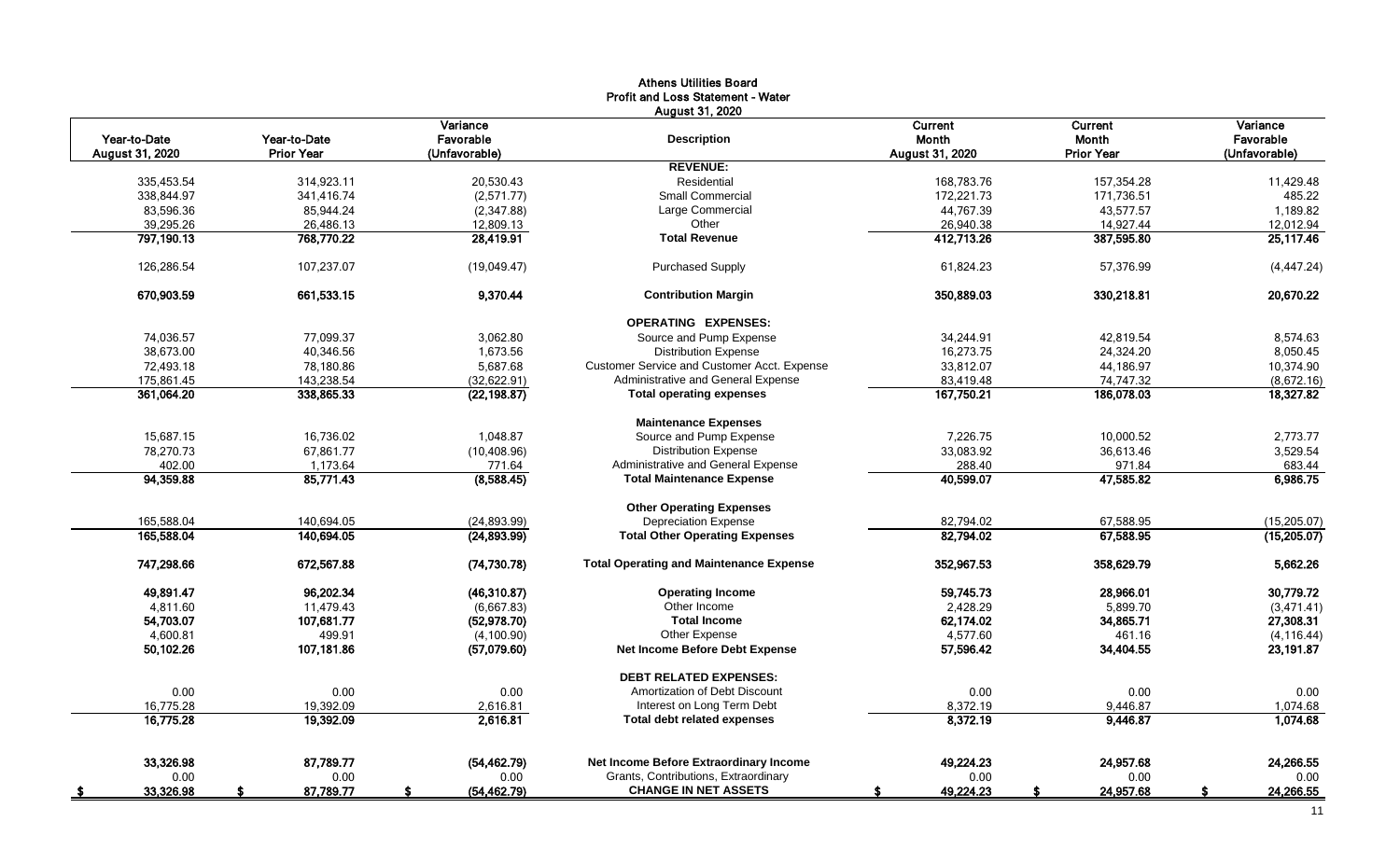|                        |                 |                    | <b>Athens Utilities Board</b>                   |                      |                 |                   |
|------------------------|-----------------|--------------------|-------------------------------------------------|----------------------|-----------------|-------------------|
|                        |                 |                    | <b>Budget Comparison - Water</b>                |                      |                 |                   |
|                        |                 |                    | August 31, 2020                                 |                      |                 |                   |
| Year-to-Date           | Year-to-Date    | $Y-T-D$            | <b>Description</b>                              | <b>Current Month</b> | <b>Monthly</b>  | <b>Budget</b>     |
| <b>August 31, 2020</b> | <b>Budget</b>   | Variance           |                                                 | August 31, 2020      | <b>Budget</b>   | Variance          |
|                        |                 |                    |                                                 |                      |                 |                   |
|                        |                 |                    | <b>REVENUE:</b>                                 |                      |                 |                   |
| 335,453.54             | 314,058.01      | 21,395.53          | Residential                                     | 168,783.76           | 159,472.42      | 9,311.34          |
| 338,844.97             | 347,844.97      | (9,000.00)         | <b>Small Commercial</b>                         | 172,221.73           | 175,942.93      | (3,721.20)        |
| 83,596.36              | 78,675.20       | 4,921.16           | Large Commercial                                | 44,767.39            | 40,407.32       | 4,360.07          |
| 39,295.26              | 20,573.34       | 18,721.92          | Other                                           | 26,940.38            | 11,630.04       | 15,310.34         |
| 797,190.13             | 761,151.52      | 36,038.61          | <b>Total Revenue</b>                            | 412,713.26           | 387,452.71      | 25,260.55         |
| 126,286.54             | 106,217.59      | (20,068.95)        | <b>Purchased Supply</b>                         | 61,824.23            | 52,733.84       | (9,090.39)        |
| 670,903.59             | 654,933.93      | 15,969.66          | <b>Contribution Margin</b>                      | 350,889.03           | 334,718.87      | 16,170.16         |
|                        |                 |                    |                                                 |                      |                 |                   |
|                        |                 |                    | <b>OPERATING EXPENSES:</b>                      |                      |                 |                   |
| 74,036.57              | 67,937.93       | (6,098.64)         | Source and Pump Expense                         | 34,244.91            | 36,030.11       | 1,785.20          |
| 38,673.00              | 28,138.44       | (10,534.56)        | <b>Distribution Expense</b>                     | 16,273.75            | 12,897.79       | (3,375.96)        |
| 72,493.18              | 65,549.66       | (6,943.52)         | Customer Service and Customer Acct. Expense     | 33,812.07            | 33,314.48       | (497.59)          |
| 175,861.45             | 161,580.82      | (14, 280.63)       | Administrative and General Expense              | 83,419.48            | 75,551.97       | (7,867.51)        |
| 361,064.20             | 323,206.85      | (37, 857.35)       | <b>Total operating expenses</b>                 | 167,750.21           | 157,794.34      | (9,955.87)        |
|                        |                 |                    | <b>Maintenance Expenses</b>                     |                      |                 |                   |
| 15,687.15              | 14,069.41       | (1,617.74)         | Source and Pump Expense                         | 7,226.75             | 7,855.07        | 628.32            |
| 78,270.73              | 57,540.90       | (20, 729.83)       | <b>Distribution Expense</b>                     | 33,083.92            | 29,584.68       | (3,499.24)        |
| 402.00                 | 917.04          | 515.04             | Administrative and General Expense              | 288.40               | 371.07          | 82.67             |
| 94,359.88              | 72,527.35       | (21, 832.53)       | <b>Total Maintenance Expense</b>                | 40,599.07            | 37,810.81       | (2,788.26)        |
|                        |                 |                    | <b>Other Operating Expenses</b>                 |                      |                 |                   |
| 165,588.04             | 151.480.59      | (14, 107.45)       | <b>Depreciation Expense</b>                     | 82.794.02            | 75.878.91       | (6,915.11)        |
| 165,588.04             | 151,480.59      | (14, 107.45)       | <b>Total Other Operating Expenses</b>           | 82,794.02            | 75,878.91       | (6,915.11)        |
| 747,298.66             | 653,432.37      | (93,866.29)        | <b>Total Operating and Maintenance Expenses</b> | 352,967.53           | 324,217.91      | (28, 749.62)      |
| 49,891.47              | 107,719.15      | (57, 827.68)       | <b>Operating Income</b>                         | 59,745.73            | 63,234.80       | (3,489.07)        |
| 4,811.60               | 6,019.17        | (1,207.57)         | Other Income                                    | 2,428.29             | 1,490.01        | 938.28            |
| 54,703.07              | 113,738.32      | (59,035.25)        | <b>Total Income</b>                             | 62,174.02            | 64,724.81       | (2,550.79)        |
| 4,600.81               | 2,596.78        | (2,004.03)         | Other Expense                                   | 4,577.60             | 2.567.40        | (2,010.20)        |
| 50,102.26              | 111,141.54      | (61, 039.28)       | Net Income Before Debt Expense                  | 57,596.42            | 62,157.40       | (4,560.98)        |
|                        |                 |                    | <b>DEBT RELATED EXPENSES:</b>                   |                      |                 |                   |
| 0.00                   | 0.00            | 0.00               | Amortization of Debt Discount                   | 0.00                 | 0.00            | 0.00              |
| 16,775.28              | 18,022.16       | 1,246.88           | Interest on Long Term Debt                      | 8,372.19             | 9,219.27        | 847.08            |
| 16,775.28              | 18,022.16       | 1.246.88           | <b>Total debt related expenses</b>              | 8,372.19             | 9,219.27        | 847.08            |
|                        |                 |                    |                                                 |                      |                 |                   |
| 33,326.98              | 93,119.38       | (59, 792.40)       | Net Income Before Extraordinary Income          | 49,224.23            | 52,938.14       | (3,713.91)        |
| 0.00                   | 3,666.67        | (3,666.67)         | Grants, Contributions, Extraordinary            | 0.00                 | 1,833.33        | (1,833.33)        |
| 33,326.98<br>- \$      | 96,786.05<br>\$ | \$<br>(63, 459.07) | <b>CHANGE IN NET ASSETS</b>                     | 49,224.23<br>\$      | 54,771.47<br>\$ | \$<br>(5, 547.24) |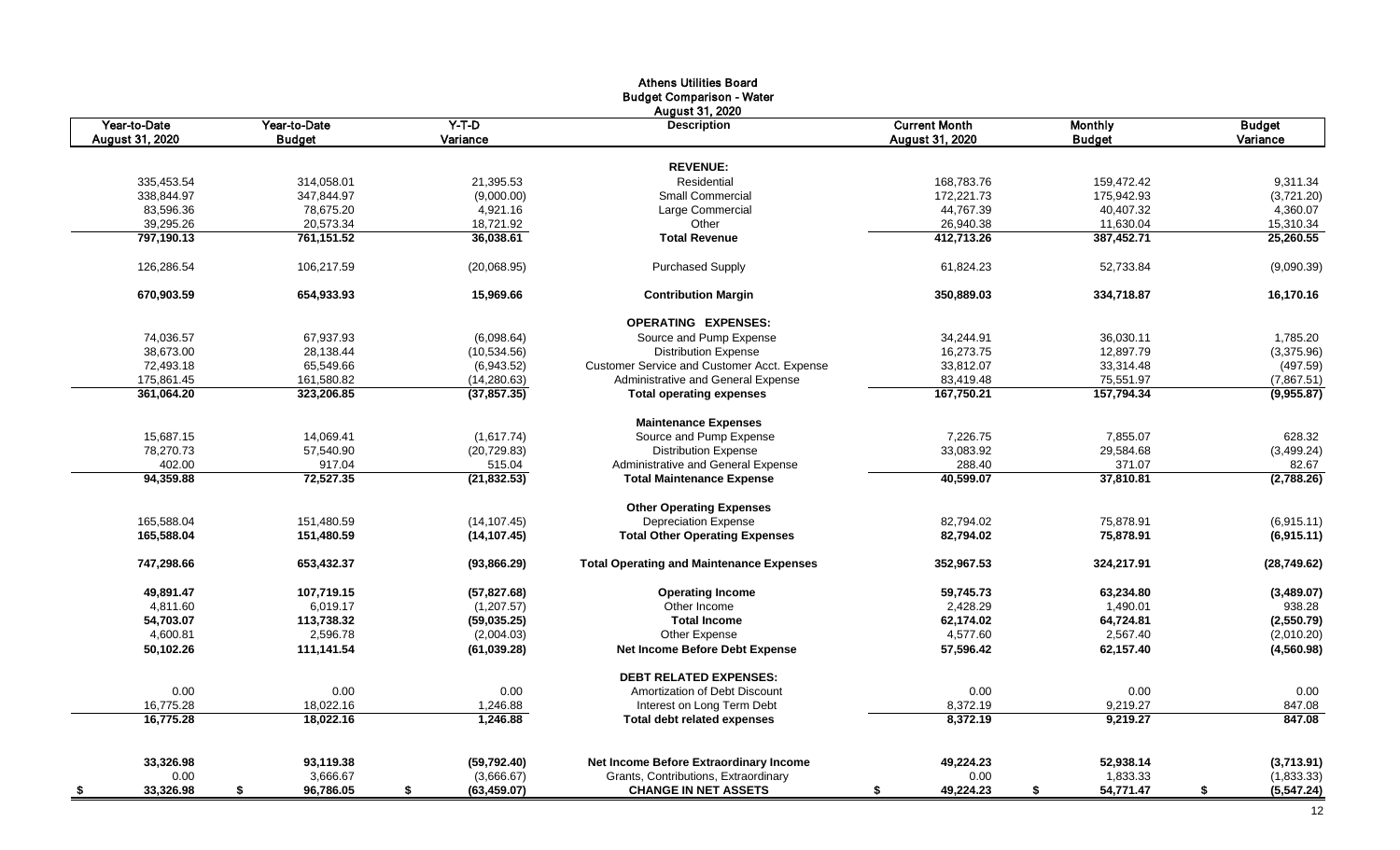# **Athens Utilities Board Water Division STATEMENTS OF CASH FLOWS August 31, 2020**

|      | Year-to-Date    | Year-to-Date        | Variance         |                                                         | <b>Month to Date</b> | <b>Month to Date</b> | Variance        |
|------|-----------------|---------------------|------------------|---------------------------------------------------------|----------------------|----------------------|-----------------|
|      | August 31, 2020 | <b>Prior Year</b>   |                  |                                                         | August 31, 2020      | <b>Prior Year</b>    |                 |
|      |                 |                     |                  | <b>CASH FLOWS FROM OPERATING ACTIVITIES:</b>            |                      |                      |                 |
|      | 33,326.98       | 87,789.77           | (54, 462.79)     | Net Operating Income                                    | 49,224.23            | 24,957.68            | 24,266.55       |
|      |                 |                     |                  | <b>Adjustments to Reconcile Operating Income</b>        |                      |                      |                 |
|      |                 |                     |                  | to Net Cash Provided by Operations                      |                      |                      |                 |
|      | 165,588.04      | 140,694.05          | 24,893.99        | Depreciation                                            | 82,794.02            | 67,588.95            | 15,205.07       |
|      |                 |                     |                  | <b>Changes in Assets and Liabilities:</b>               |                      |                      |                 |
|      | (5,742.02)      | 45,230.55           | (50, 972.57)     | <b>Receivables</b>                                      | 4,379.21             | 7,075.58             | (2,696.37)      |
|      | 0.00            | 0.00                | 0.00             | Due from (to) Other Divisions                           | 0.00                 | 0.00                 | 0.00            |
|      | (77, 780.57)    | (71, 034.21)        | (6,746.36)       | <b>Prepaid Expenses</b>                                 | 10.291.63            | 9,392.30             | 899.33          |
|      | 0.00            | 130.547.68          | (130, 547.68)    | Deferred Pension Outflows                               | 0.00                 | 130.547.68           | (130, 547.68)   |
|      | (2,046.06)      | 8,231.36            | (10, 277.42)     | <b>Materials and Supplies</b>                           | (3,890.69)           | 15,120.72            | (19,011.41)     |
|      | 3,952.70        | (205, 313.85)       | 209,266.55       | <b>Accounts Payable</b>                                 | (5,005.67)           | (8,247.28)           | 3,241.61        |
|      | (2,053.74)      | (5,051.94)          | 2,998.20         | <b>Other Current Liabilities</b>                        | (3,509.95)           | (1,918.90)           | (1,591.05)      |
|      | 27,197.44       | (107, 454.76)       | 134,652.20       | <b>Net Pension Liability</b>                            | 13,598.72            | (119,001.22)         | 132,599.94      |
|      | 0.00            | 0.00                | 0.00             | <b>Deferred Pension Inflows</b>                         | 0.00                 | 0.00                 | 0.00            |
|      | 2,439.56        | 5,684.32            | (3,244.76)       | Retirements and Salvage                                 | 1,219.78             | 2,842.16             | (1,622.38)      |
|      | 875.00          | (540.00)            | 1,415.00         | <b>Customer Deposits</b>                                | 955.00               | 160.00               | 795.00          |
|      | 145,757.33      | 28,782.97           | 116,974.36       | <b>Net Cash from Operating Activities</b>               | 150,056.28           | 128,517.67           | 21,538.61       |
|      |                 |                     |                  | <b>CASH FLOWS FROM NONCAPITAL FINANCING ACTIVITIES:</b> |                      |                      |                 |
|      | 0.00            | 0.00                | 0.00             | Changes in Bonds Payable                                | 0.00                 | 0.00                 | 0.00            |
|      | (31, 829.31)    | (29, 214.41)        | (2,614.90)       | Changes in Notes Payable                                | (15,924.48)          | (14, 855.41)         | (1,069.07)      |
|      | (31,829.31)     | (29, 214.41)        | (2,614.90)       | <b>Net Cash from Financing Activities</b>               | (15, 924.48)         | (14, 855.41)         | (1,069.07)      |
|      |                 |                     |                  | <b>CASH FLOW FROM CAPITAL AND INVESTING ACTIVITIES:</b> |                      |                      |                 |
|      | 0.00            | 0.00                | 0.00             | <b>Adjust Net Pension Obligation</b>                    | 0.00                 | 0.00                 | 0.00            |
|      | 0.00            | 0.00                | 0.00             | <b>Prior Period Adjustment</b>                          | 0.00                 | 0.00                 | 0.00            |
|      | 0.00            | 0.00                | 0.00             | Grants, Contributions & Other Extraordinary             | 0.00                 | 0.00                 | 0.00            |
|      | (89, 208.06)    | (113, 955.44)       | 24,747.38        | <b>Water Utility Plant</b>                              | (36, 864.57)         | (66, 176.50)         | 29,311.93       |
|      | (89, 208.06)    | (113, 955.44)       | 24,747.38        | <b>Net from Capital and Investing Activities</b>        | (36, 864.57)         | (66, 176.50)         | 29,311.93       |
|      | 24,719.96       | \$<br>(114, 386.88) | \$<br>139,106.84 | <b>Net Changes in Cash Position</b>                     | \$<br>97,267.23      | \$<br>47,485.76      | \$<br>49,781.47 |
|      |                 |                     |                  |                                                         |                      |                      |                 |
|      | 6,816,507.42    | 6,489,801.54        | 326,705.88       | Cash at Beginning of Period                             | 6,743,960.15         | 6,327,928.90         | 416,031.25      |
|      | 6,841,227.38    | 6,375,414.66        | 465,812.72       | Cash at End of Period                                   | 6,841,227.38         | 6,375,414.66         | 465,812.72      |
| - \$ | 24,719.96       | \$<br>(114, 386.88) | \$<br>139,106.84 | <b>Changes in Cash and Equivalents</b>                  | \$<br>97,267.23      | \$<br>47,485.76      | \$<br>49,781.47 |

**Long-Term Debt** 4,162,150.44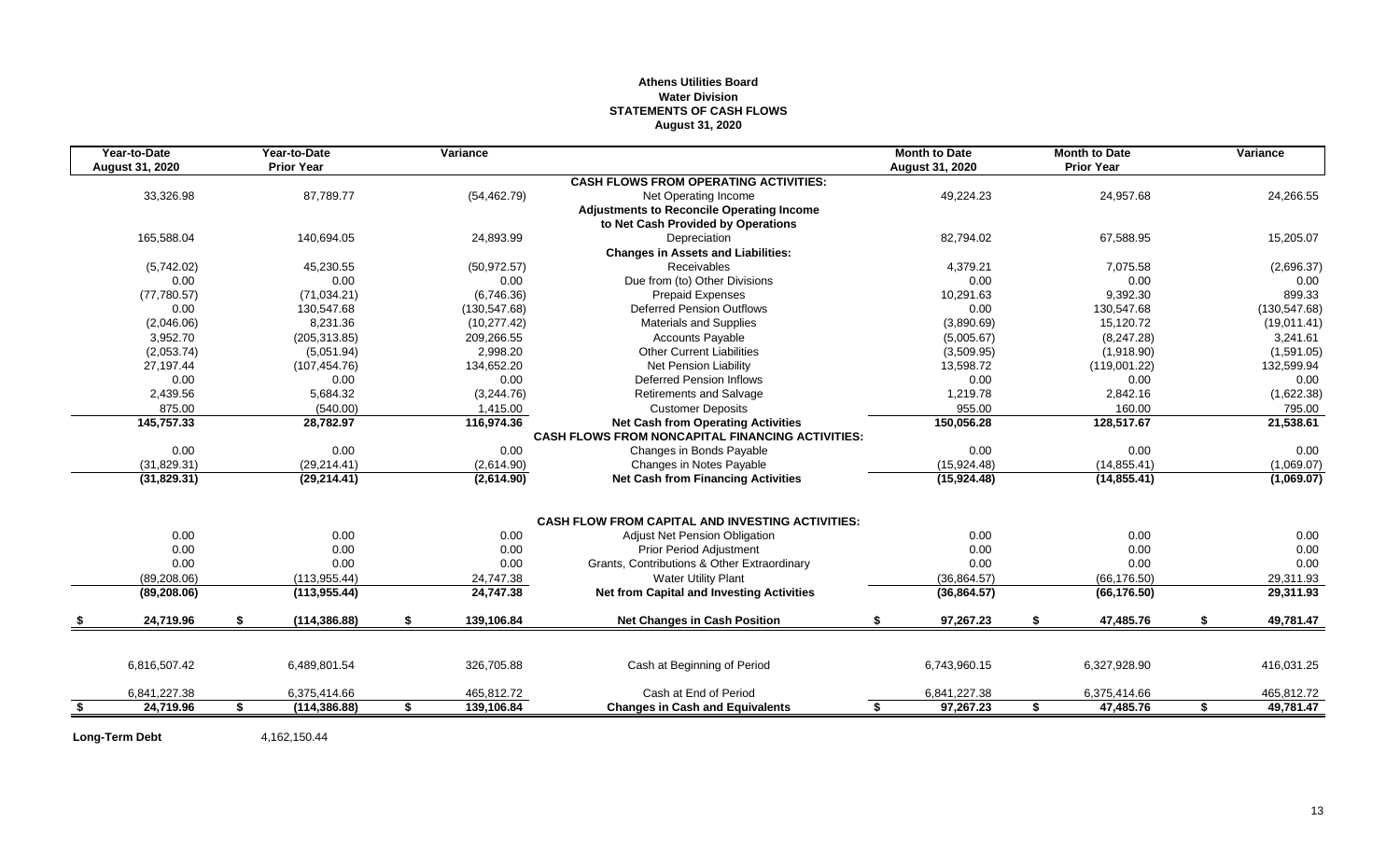# Athens Utilities Board Statistics Report August 31, 2020

| Water:                      |         |       |        |                |
|-----------------------------|---------|-------|--------|----------------|
|                             | Current | Prior | %      | # Accounts     |
| <b>INumber of services:</b> | Month   | Year  | Change | Change         |
| Residential                 | 7,070   | 6,991 | 1.13%  | 79             |
| Small Commercial            | 1,259   | 1,239 | 1.61%  | 20             |
| Large Commercial            | 37      | 35    | 5.71%  | 2 <sub>1</sub> |
|                             |         |       |        |                |
|                             | 8,366   | 8,265 | 1.22%  | 101            |

| Sales Volumes:          |                        | <b>Current Month</b> |          | Year-to-Date |                   |           |  |
|-------------------------|------------------------|----------------------|----------|--------------|-------------------|-----------|--|
| Gallonsx100             | <b>August 31, 2020</b> | <b>Prior Year</b>    | Change   | 8/31/2020    | <b>Prior Year</b> | Change    |  |
| Residential             | 311,112                | 287,754              | $8.12\%$ | 595,910      | 576,502           | $3.37\%$  |  |
| <b>Small Commercial</b> | 456,684                | 434,367              | 5.14%    | 841,815      | 859,497           | $-2.06\%$ |  |
| Large Commercial        | 114.991                | 112.472              | 2.24%    | 241,199      | 221,836           | 8.73%     |  |
|                         | 882,787                | 834.593              | $5.77\%$ | 1,678,924    | 1,657,835         | 1.27%     |  |

| <b>Employment</b>  |                 |                   |                   |
|--------------------|-----------------|-------------------|-------------------|
|                    | August 31, 2020 | <b>Prior Year</b> | <b>Difference</b> |
| Employee Headcount | 14.00           | 14.00             | 0.00              |
| <b>IFTE</b>        | 14.44           | 14.68             | $-0.24$           |
| Y-T-D FTE          | 14.65           | 14.7475           | $-0.10$           |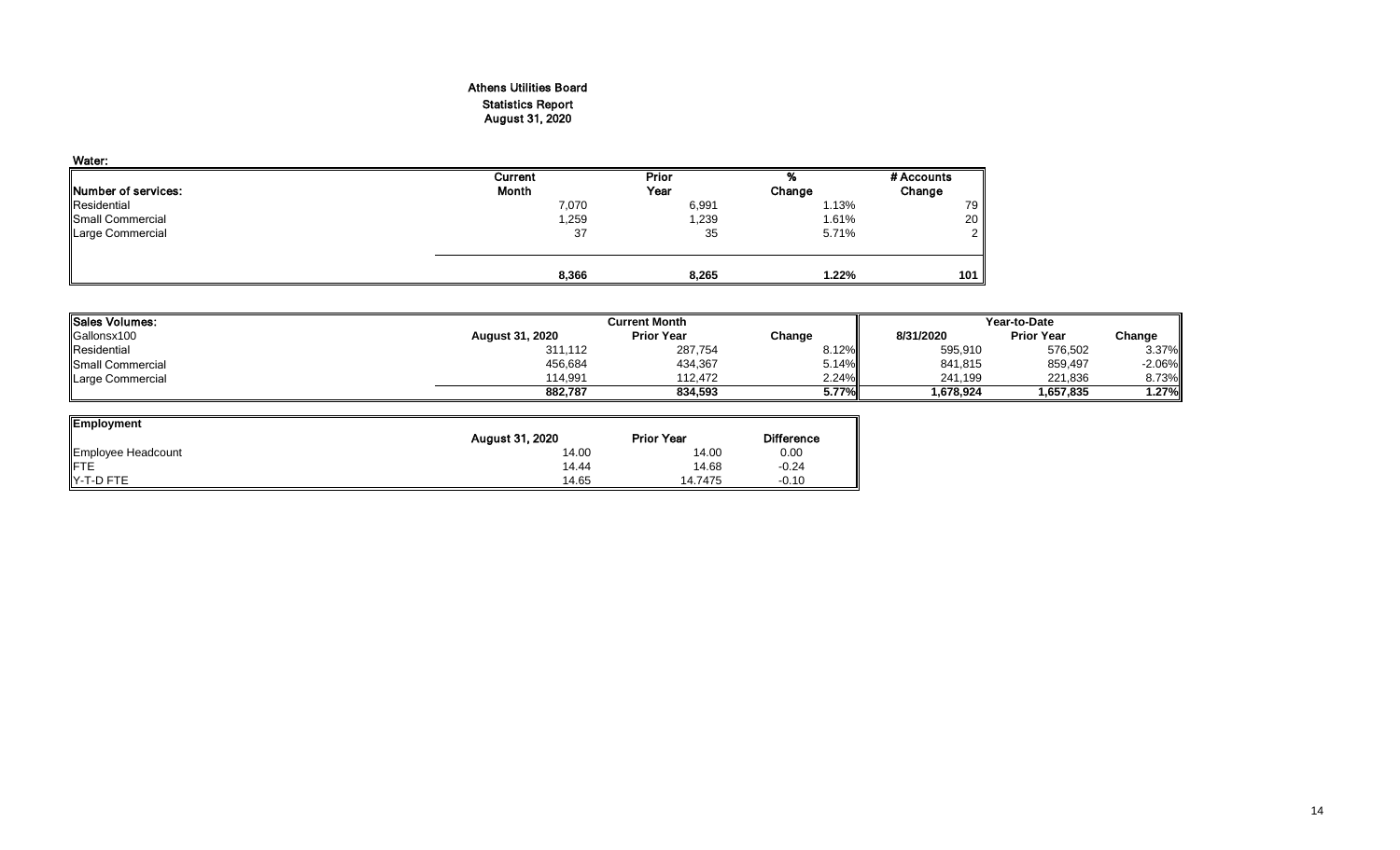|                                                       |                                         | <b>Athens Utilities Board</b><br><b>Water Division</b><br><b>Capital Budget</b><br>Month Ending as of August 31, 2020 |                                                |                                                    |                                          |
|-------------------------------------------------------|-----------------------------------------|-----------------------------------------------------------------------------------------------------------------------|------------------------------------------------|----------------------------------------------------|------------------------------------------|
|                                                       | <b>Budget</b>                           | <b>Actual</b>                                                                                                         | Variance to date<br>Favorable<br>(Unfavorable) | <b>Estimated</b><br>% Project<br><b>Completion</b> | <b>Percent Budget</b><br><b>Expended</b> |
| <b>Planned Capital Improvements:</b>                  |                                         |                                                                                                                       |                                                |                                                    |                                          |
| <b>Replace Tractor</b>                                | 30,000                                  |                                                                                                                       | 30,000                                         |                                                    |                                          |
| Replace Truck #20 -Single Axle Dump (with Small Dump) | 80,000                                  |                                                                                                                       | 80,000                                         |                                                    |                                          |
| Congress Pkwy-Phase 1(Dennis St. to Decatur Pike      | 396,000                                 |                                                                                                                       | 396,000                                        |                                                    |                                          |
| Water Well VFDs (Changed from well maint.)            | 50,000                                  |                                                                                                                       | 50,000                                         |                                                    |                                          |
| Spring - Air Blast for Screen and Access Ramp         | 50,000                                  |                                                                                                                       | 50,000                                         |                                                    |                                          |
| Water Plant Building Maint and Lab Equipment          | 50,000                                  | 4,407                                                                                                                 | 45,593                                         |                                                    | Continuous                               |
| Meter Change Out (Large, Small and Testing)           | 40,000                                  | 2,911                                                                                                                 | 37,089                                         |                                                    | Continuous                               |
| (replace 2" and smaller meters with most gallons)     |                                         |                                                                                                                       | $\Omega$                                       |                                                    |                                          |
| Reservoir and Pump Maintenance                        | 10,000                                  | 3,995                                                                                                                 | 6,005                                          |                                                    | 39.95% Continuous                        |
| <b>Water Line Extensions</b>                          | 300,000                                 |                                                                                                                       | 300,000                                        |                                                    | Continuous                               |
| <b>Distribution Rehabilitation</b>                    | 125,000                                 | 37,227                                                                                                                | 87,773                                         |                                                    | 29.78% Continuous                        |
| Field and Safety Equipment                            | 25,000                                  |                                                                                                                       | 25,000                                         |                                                    | Continuous                               |
| <b>Water Services</b>                                 | 125,000                                 | 34,933                                                                                                                | 90,067                                         |                                                    | 27.95% Continuous                        |
| Technology (SCADA, Computers)                         | 35,000                                  |                                                                                                                       | 35,000                                         |                                                    | Continuous                               |
| IT Core (Servers, mainframe, etc.)                    | 20,000                                  |                                                                                                                       | 20,000                                         |                                                    | Continuous                               |
| <b>Total Planned Capital Improvements:</b>            | \$<br>1,336,000 \$                      | $83,473$ \$                                                                                                           | 1,252,527                                      |                                                    |                                          |
| <b>Other Assets:</b>                                  |                                         |                                                                                                                       |                                                |                                                    |                                          |
| Fence Repair                                          |                                         | 5,735                                                                                                                 | (5,735)                                        |                                                    |                                          |
| Other                                                 |                                         | 4,773                                                                                                                 | (4, 773)                                       |                                                    |                                          |
| <b>Total Other Assets:</b>                            |                                         | 10.508                                                                                                                | (10,508)                                       |                                                    |                                          |
| <b>Totals:</b>                                        | \$<br>1,336,000 \$                      | 93,981 \$                                                                                                             | 1,242,019                                      |                                                    |                                          |
|                                                       | Percentage of Budget Spent Year-to-date |                                                                                                                       | 7.03%                                          | <b>Fiscal Year</b>                                 | 16.67%                                   |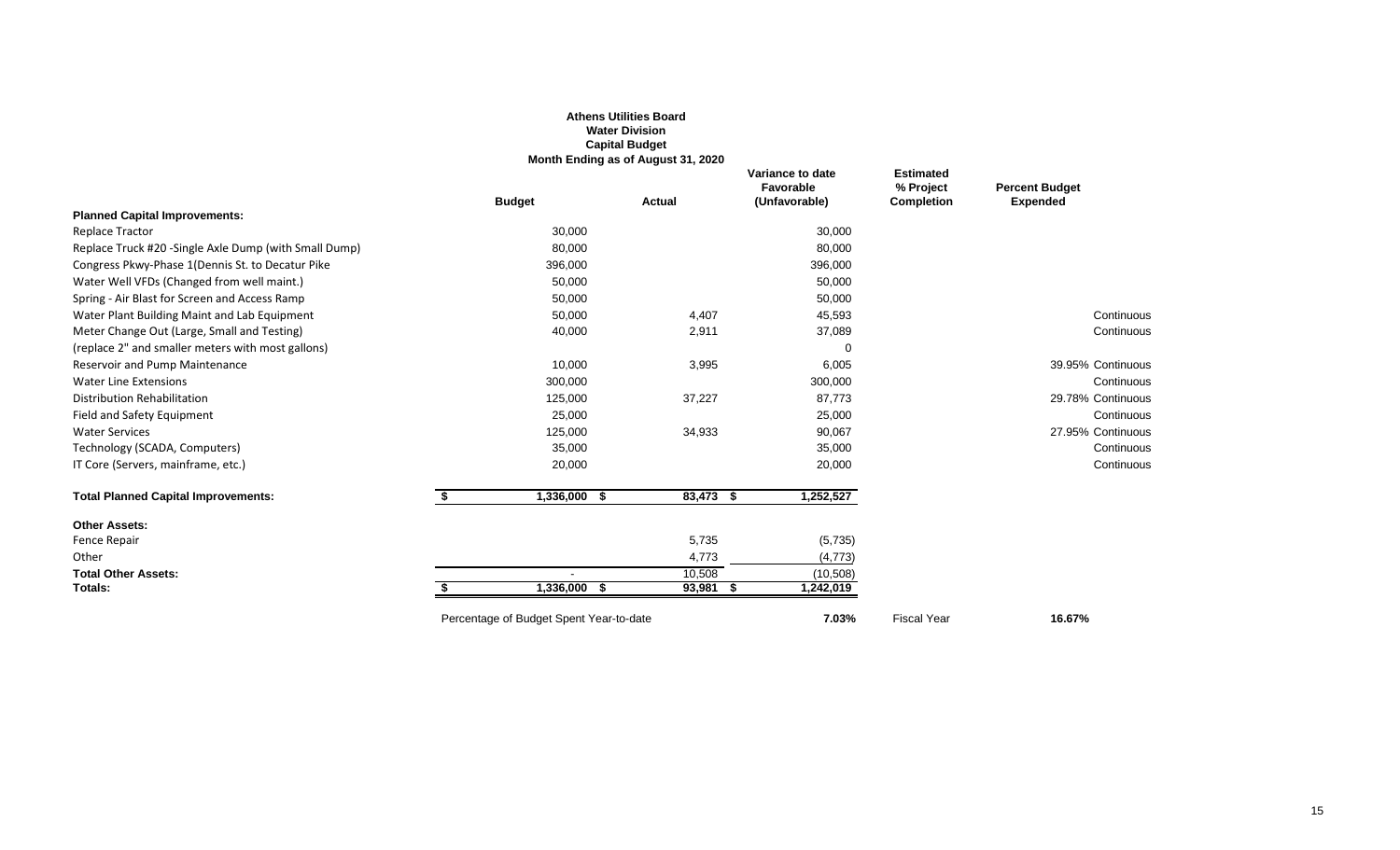#### **ATHENS UTILITIES BOARD GAS DIVISION BALANCE SHEET August 31, 2020**

| <b>Current Period</b><br>August 31, 2020 |    | <b>Prior Year</b> |    | <b>Change from</b><br><b>Prior Year</b> |                                                |    | <b>Current Period</b><br>August 31, 2020 |     | Prior<br><b>Month</b> | Change<br>from prior<br><b>Month</b> |
|------------------------------------------|----|-------------------|----|-----------------------------------------|------------------------------------------------|----|------------------------------------------|-----|-----------------------|--------------------------------------|
|                                          |    |                   |    |                                         | Assets:                                        |    |                                          |     |                       |                                      |
| 5,978,025.64                             |    | 5,445,430.04      |    | 532,595.60                              | Cash and Cash Equivalents                      |    | 5,978,025.64                             |     | 6,075,929.80          | (97,904.16)                          |
| 202,950.88                               |    | 199.712.91        |    | 3.237.97                                | Receivables                                    |    | 202,950.88                               |     | 204,323.36            | (1,372.48)                           |
| 342,239.66                               |    | 376,109.73        |    | (33,870.07)                             | <b>Prepaid Expenses</b>                        |    | 342,239.66                               |     | 317,665.93            | 24,573.73                            |
| 0.00                                     |    | 0.00              |    | 0.00                                    | Gas Unit Loans                                 |    | 0.00                                     |     | 0.00                  | 0.00                                 |
| 125,526.01                               |    | 114,772.09        |    | 10,753.92                               | Materials and Supplies Inventory               |    | 125,526.01                               |     | 131,719.92            | (6, 193.91)                          |
| 6,648,742.19                             |    | 6,136,024.77      |    | 512,717.42                              | <b>Total Current Assets</b>                    |    | 6,648,742.19                             |     | 6,729,639.01          | (80, 896.82)                         |
| 24,253,634.28                            |    | 23,848,666.06     |    | 404,968.22                              | Gas Utility Plant, at Cost                     |    | 24,253,634.28                            |     | 24, 207, 231. 32      | 46,402.96                            |
| (10,006,222.36)                          |    | (9,383,650.80)    |    | (622.571.56)                            | Less: Accumulated Depreciation                 |    | (10,006,222.36)                          |     | (9,948,560.25)        | (57,662.11)                          |
| 14,247,411.92                            |    | 14,465,015.26     |    | (217, 603.34)                           | <b>Net Gas Utility Plant</b>                   |    | 14,247,411.92                            |     | 14,258,671.07         | (11, 259.15)                         |
| 310,914.78                               |    | 228,544.97        |    | 82,369.81                               | <b>Deferred Pension Outflows</b>               |    | 310,914.78                               |     | 310,914.78            | 0.00                                 |
| \$<br>21,207,068.89                      | S. | 20,829,585.00     | \$ | 377,483.89                              | <b>Total Assets</b>                            | \$ | 21,207,068.89                            | -\$ | 21,299,224.86         | \$<br>(92, 155.97)                   |
|                                          |    |                   |    |                                         |                                                |    |                                          |     |                       |                                      |
|                                          |    |                   |    |                                         | <b>Liabilities and Retained Earnings:</b>      |    |                                          |     |                       |                                      |
| 0.00                                     |    | 0.00              |    | 0.00                                    | Short Term Notes Payable                       |    | 0.00                                     |     | 0.00                  | 0.00                                 |
| 226,942.40                               |    | 205,489.03        |    | 21,453.37                               | <b>Accounts Payable</b>                        |    | 226,942.40                               |     | 171,695.13            | 55,247.27                            |
| 109.072.98                               |    | 94.155.00         |    | 14,917.98                               | <b>Customer Deposits</b>                       |    | 109,072.98                               |     | 109,867.98            | (795.00)                             |
| 64,175.36                                |    | 71,492.19         |    | (7,316.83)                              | <b>Accrued Liabilities</b>                     |    | 64,175.36                                |     | 67,521.90             | (3,346.54)                           |
| 400,190.74                               |    | 371,136.22        |    | 29,054.52                               | <b>Total Current Liabilities</b>               |    | 400,190.74                               |     | 349,085.01            | 51,105.73                            |
| 533,896.41                               |    | 392,221.28        |    | 141,675.13                              | <b>Net Pension Liability</b>                   |    | 533,896.41                               |     | 524,830.27            | 9,066.14                             |
| 27,708.77                                |    | 34,666.96         |    | (6,958.19)                              | Deferred Pension Inflows                       |    | 27,708.77                                |     | 27,708.77             | 0.00                                 |
| 20,245,272.97                            |    | 20,031,560.54     |    | 213,712.43                              | <b>Net Position</b>                            |    | 20,245,272.97                            |     | 20,397,600.81         | (152, 327.84)                        |
| 21.207.068.89                            |    | 20,829,585.00     | S  | 377,483.89                              | <b>Total Liabilities and Retained Earnings</b> | S  | 21,207,068.89                            |     | 21,299,224.86         | (92, 155.97)                         |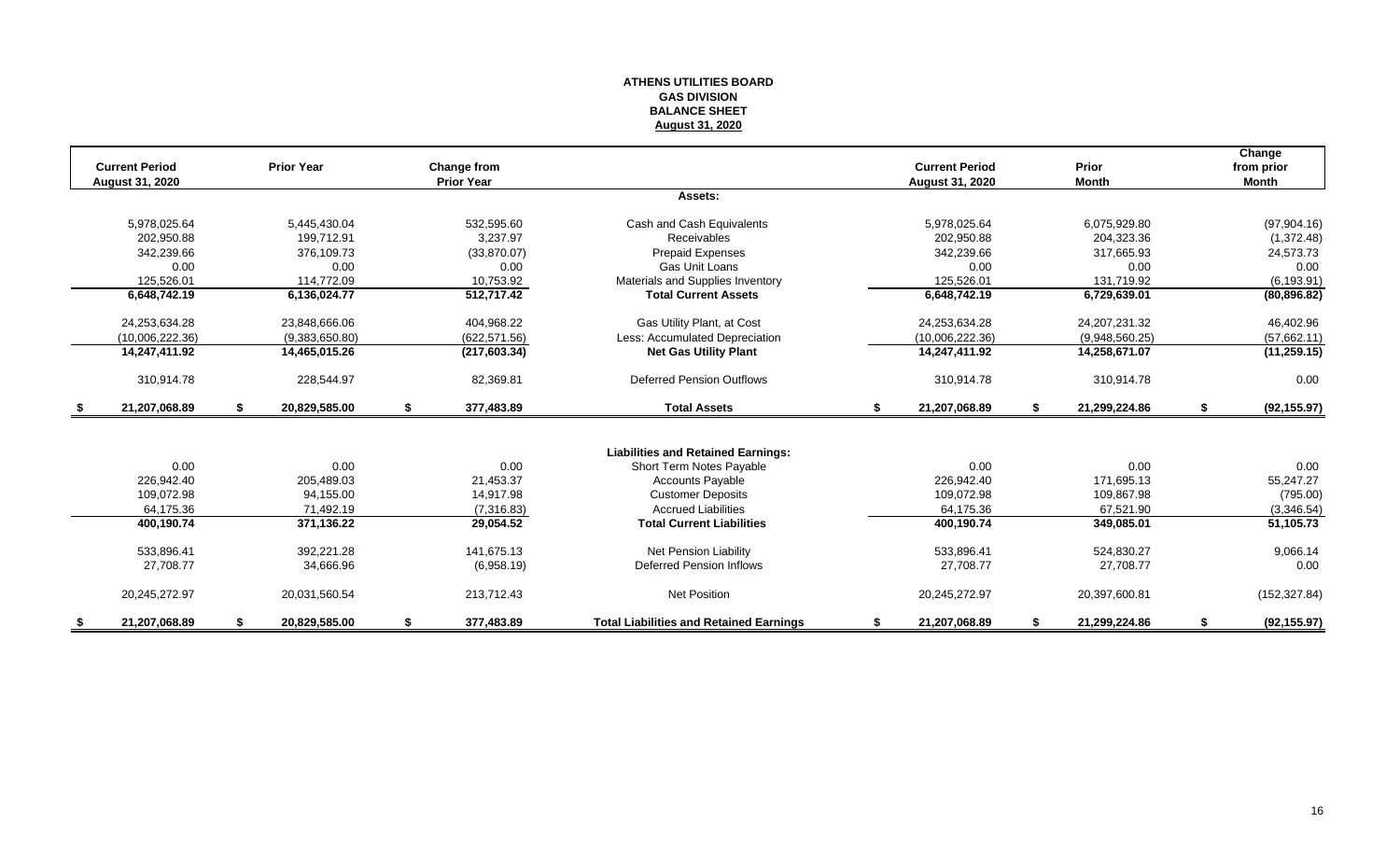# Athens Utilities Board Profit and Loss Statement - Gas August 31, 2020

|                 |                   | Variance      |                                           | Current         | Current           | Variance      |
|-----------------|-------------------|---------------|-------------------------------------------|-----------------|-------------------|---------------|
| Year-to-Date    | Year-to-Date      | Favorable     |                                           | Month           | Month             | Favorable     |
| August 31, 2020 | <b>Prior Year</b> | (Unfavorable) |                                           | August 31, 2020 | <b>Prior Year</b> | (Unfavorable) |
|                 |                   |               | <b>REVENUE:</b>                           |                 |                   |               |
| 108,197.38      | 107,165.39        | 1,031.99      | Residential                               | 51,960.47       | 52,258.71         | (298.24)      |
| 92,234.14       | 113,389.22        | (21, 155.08)  | Small Commercial                          | 44,128.91       | 54,614.52         | (10, 485.61)  |
| 95,001.84       | 99,056.70         | (4,054.86)    | Large Commercial                          | 50,075.12       | 50,015.78         | 59.34         |
| 144,657.62      | 167,222.73        | (22, 565.11)  | Interruptible                             | 70.106.50       | 79,227.62         | (9, 121.12)   |
| 1,361.31        | 1,868.79          | (507.48)      | <b>CNG</b>                                | 530.12          | 971.06            | (440.94)      |
| 8,247.62        | 8,893.72          | (646.10)      | Fees and Other Gas Revenues               | 2,369.04        | 5,554.19          | (3, 185.15)   |
| 449,699.91      | 497,596.55        | (47, 896.64)  | <b>Total Revenue</b>                      | 219,170.16      | 242,641.88        | (23, 471.72)  |
| 277,055.31      | 325,756.46        | 48,701.15     | Purchased supply                          | 145,024.88      | 162,112.03        | 17,087.15     |
| 172,644.60      | 171.840.09        | 804.51        | <b>Contribution Margin</b>                | 74,145.28       | 80,529.85         | (6, 384.57)   |
|                 |                   |               | <b>OPERATING EXPENSES:</b>                |                 |                   |               |
| 54,252.72       | 64,366.13         | 10,113.41     | <b>Distribution Expense</b>               | 21,538.57       | 38,706.53         | 17,167.96     |
| 56,847.68       | 59,423.76         | 2.576.08      | Customer Service and Customer Acct. Exp.  | 26,101.21       | 33,668.68         | 7,567.47      |
| 138,728.47      | 104,873.52        | (33, 854.95)  | Administrative and General Expense        | 80,091.86       | 66,579.46         | (13,512.40)   |
| 249,828.87      | 228,663.41        | (21, 165.46)  | <b>Total operating expenses</b>           | 127,731.64      | 138,954.67        | 11,223.03     |
|                 |                   |               | <b>Maintenance Expense</b>                |                 |                   |               |
| 54,874.91       | 49,155.50         | (5,719.41)    | <b>Distribution Expense</b>               | 22,019.41       | 30,270.92         | 8,251.51      |
| 1,944.00        | 1,500.87          | (443.13)      | Administrative and General Expense        | 807.38          | 1,093.17          | 285.79        |
| 56,818.91       | 50,656.37         | (6, 162.54)   | <b>Total Maintenance Expense</b>          | 22,826.79       | 31,364.09         | 8,537.30      |
|                 |                   |               | <b>Other Operating Expenses</b>           |                 |                   |               |
| 109,421.26      | 106,216.89        | (3,204.37)    | Depreciation                              | 54,710.63       | 52,921.84         | (1,788.79)    |
| 37.890.90       | 39.963.82         | 2,072.92      | <b>Tax Equivalents</b>                    | 18.945.45       | 19,981.91         | 1.036.46      |
| 147,312.16      | 146,180.71        | (1, 131.45)   | <b>Total Other Operating Expenses</b>     | 73,656.08       | 72,903.75         | (752.33)      |
| 731,015.25      | 751,256.95        | 20,241.70     | <b>Operating and Maintenance Expenses</b> | 369,239.39      | 405,334.54        | 36,095.15     |
| (281, 315.34)   | (253,660.40)      | (27, 654.94)  | <b>Operating Income</b>                   | (150,069.23)    | (162, 692.66)     | 12,623.43     |
| 4,367.10        | 11,026.69         | (6,659.59)    | Other Income                              | 2,189.50        | 4,988.62          | (2,799.12)    |
| (276, 948.24)   | (242, 633.71)     | (34, 314.53)  | <b>Total Income</b>                       | (147, 879.73)   | (157, 704.04)     | 9,824.31      |
| 4,484.91        | 9,362.68          | 4.877.77      | Miscellaneous Income Deductions           | 4,448.11        | 9,314.76          | 4,866.65      |
| (281, 433.15)   | (251, 996.39)     | (29, 436.76)  | <b>Net Income Before Extraordinary</b>    | (152, 327.84)   | (167, 018.80)     | 14,690.96     |
| 0.00            | 0.00              | 0.00          | Grants, Contributions, Extraordinary      | 0.00            | 0.00              | 0.00          |
| (281, 433.15)   | (251, 996.39)     | (29, 436.76)  | <b>Change in Net Assets</b>               | (152, 327.84)   | (167, 018.80)     | 14,690.96     |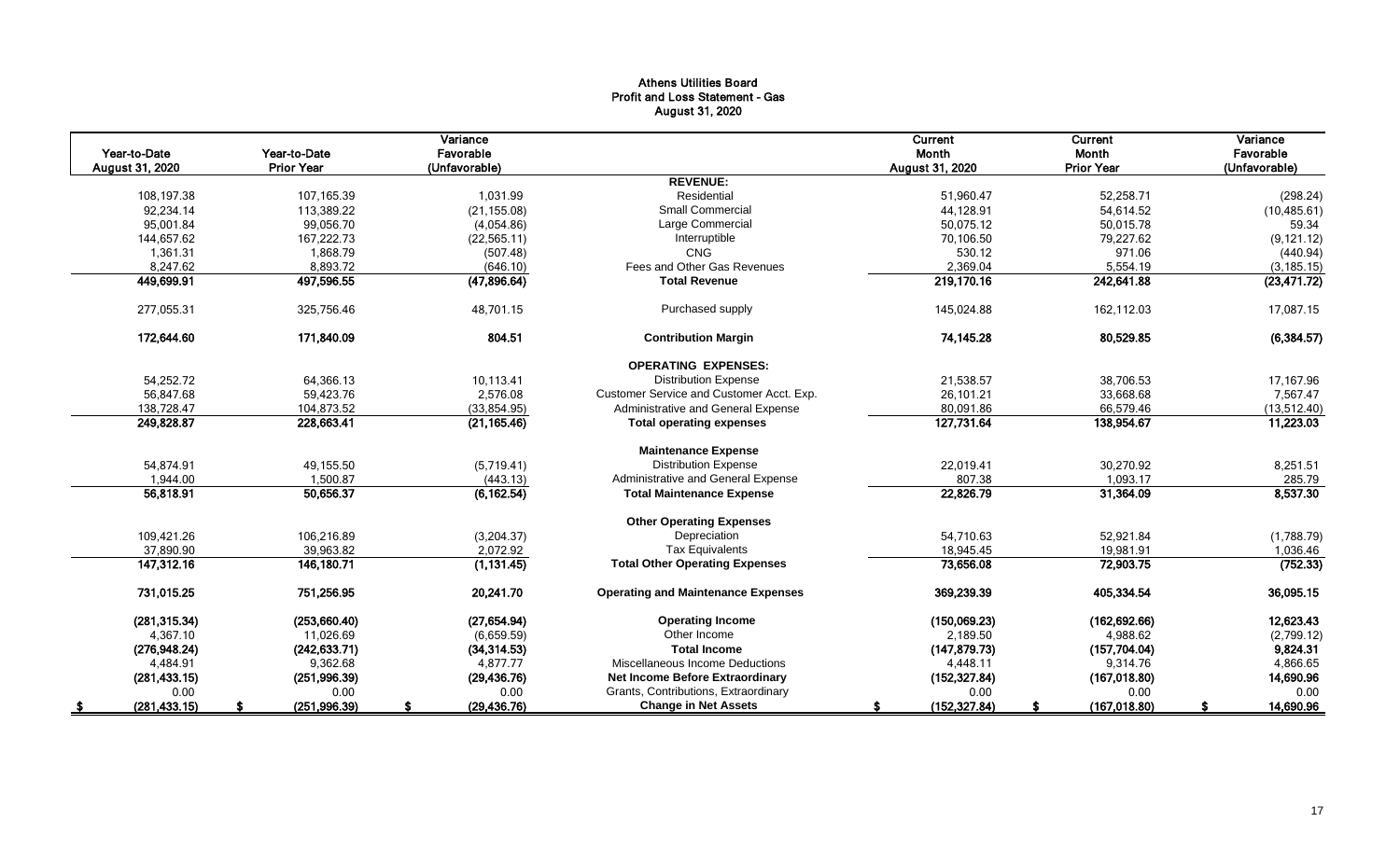# Athens Utilities Board Budget Comparison - Gas August 31, 2020

|     | Year-to-Date    | Year-to-Date       | $Y-T-D$            | <b>Description</b>                        | <b>Current Month</b> | <b>Monthly</b>      | <b>Budget</b> |              |
|-----|-----------------|--------------------|--------------------|-------------------------------------------|----------------------|---------------------|---------------|--------------|
|     | August 31, 2020 | <b>Budget</b>      | Variance           |                                           | August 31, 2020      | <b>Budget</b>       | Variance      |              |
|     |                 |                    |                    | <b>REVENUE:</b>                           |                      |                     |               |              |
|     | 108,197.38      | 94,036.61          | 14,160.77          | Residential                               | 51,960.47            | 46,981.74           |               | 4,978.73     |
|     | 92,234.14       | 105,317.51         | (13,083.37)        | <b>Small Commercial</b>                   | 44,128.91            | 52,171.78           |               | (8,042.87)   |
|     | 95,001.84       | 92.661.91          | 2,339.93           | Large Commercial                          | 50,075.12            | 50,798.06           |               | (722.94)     |
|     | 144,657.62      | 169,936.09         | (25, 278.47)       | Interruptible                             | 70,106.50            | 86,510.76           |               | (16, 404.26) |
|     | 1,361.31        | 1,666.67           | (305.36)           | <b>CNG</b>                                | 530.12               | 833.33              |               | (303.21)     |
|     | 8,247.62        | 12,080.29          | (3,832.67)         | Fees and Other Gas Revenues               | 2,369.04             | 2,766.48            |               | (397.44)     |
|     | 449,699.91      | 475,699.07         | (25,999.16)        | <b>Total Revenue</b>                      | 219,170.16           | 240,062.15          |               | (20, 891.99) |
|     | 277,055.31      | 310,906.06         | 33,850.75          | Purchased supply                          | 145,024.88           | 154,783.38          |               | 9,758.50     |
|     | 172,644.60      | 164,793.01         | 7,851.59           | <b>Contribution Margin</b>                | 74,145.28            | 85,278.77           |               | (11, 133.49) |
|     |                 |                    |                    | <b>OPERATING EXPENSES:</b>                |                      |                     |               |              |
|     | 54,252.72       | 58,716.24          | 4,463.52           | <b>Distribution Expense</b>               | 21,538.57            | 27,780.19           |               | 6,241.62     |
|     | 56,847.68       | 40,380.83          | (16, 466.85)       | Cust. Service and Cust. Acct. Expense     | 26,101.21            | 20,060.95           |               | (6,040.26)   |
|     | 138,728.47      | 123,091.52         | (15,636.95)        | Administrative and General Expense        | 80,091.86            | 64,929.18           |               | (15, 162.68) |
|     | 249,828.87      | 222,188.59         | (27, 640.28)       | <b>Total operating expenses</b>           | 127,731.64           | 112,770.31          |               | (14,961.33)  |
|     |                 |                    |                    | <b>Maintenance Expense</b>                |                      |                     |               |              |
|     | 54,874.91       | 40,633.52          | (14, 241.39)       | <b>Distribution Expense</b>               | 22,019.41            | 23,058.85           |               | 1,039.44     |
|     | 1,944.00        | 1,116.52           | (827.48)           | Administrative and General Expense        | 807.38               | 505.30              |               | (302.08)     |
|     | 56,818.91       | 41,750.04          | (15,068.87)        | <b>Total Maintenance Expense</b>          | 22,826.79            | 23,564.15           |               | 737.36       |
|     |                 |                    |                    | <b>Other Operating Expenses</b>           |                      |                     |               |              |
|     | 109,421.26      | 105,012.37         | (4,408.89)         | Depreciation                              | 54,710.63            | 52,836.46           |               | (1,874.17)   |
|     | 37,890.90       | 39,771.91          | 1,881.01           | <b>Tax Equivalents</b>                    | 18,945.45            | 19,885.95           |               | 940.50       |
|     | 147,312.16      | 144,784.28         | (2,527.88)         | <b>Total Other Operating Expenses</b>     | 73,656.08            | 72,722.42           |               | (933.66)     |
|     | 731,015.25      | 719.628.97         | (11, 386.28)       | <b>Operating and Maintenance Expenses</b> | 369,239.39           | 363,840.26          |               | (5,399.13)   |
|     | (281, 315.34)   | (243, 929.90)      | (37, 385.44)       | <b>Operating Income</b>                   | (150,069.23)         | (123, 778.11)       |               | (26, 291.12) |
|     | 4,367.10        | 6,105.16           | (1,738.06)         | Other Income                              | 2,189.50             | 5,322.45            |               | (3, 132.95)  |
|     | (276, 948.24)   | (237, 824.75)      | (39, 123.49)       | <b>Total Income</b>                       | (147, 879.73)        | (118, 455.66)       |               | (29, 424.07) |
|     | 4,484.91        | 3,066.37           | (1,418.54)         | Miscellaneous Income Deductions           | 4,448.11             | 1,408.29            |               | (3,039.82)   |
|     | (281, 433.15)   | (240, 891.11)      | (40, 542.04)       | <b>Net Before Extraordinary</b>           | (152, 327.84)        | (119, 863.96)       |               | (32, 463.88) |
|     | 0.00            | 0.00               | 0.00               | Grants, Contributions, Extraordinary      | 0.00                 | 0.00                |               | 0.00         |
| - 5 | (281, 433.15)   | \$<br>(240.891.11) | \$<br>(40, 542.04) | <b>Change in Net Assets</b>               | (152, 327.84)<br>\$  | (119, 863.96)<br>\$ | \$            | (32, 463.88) |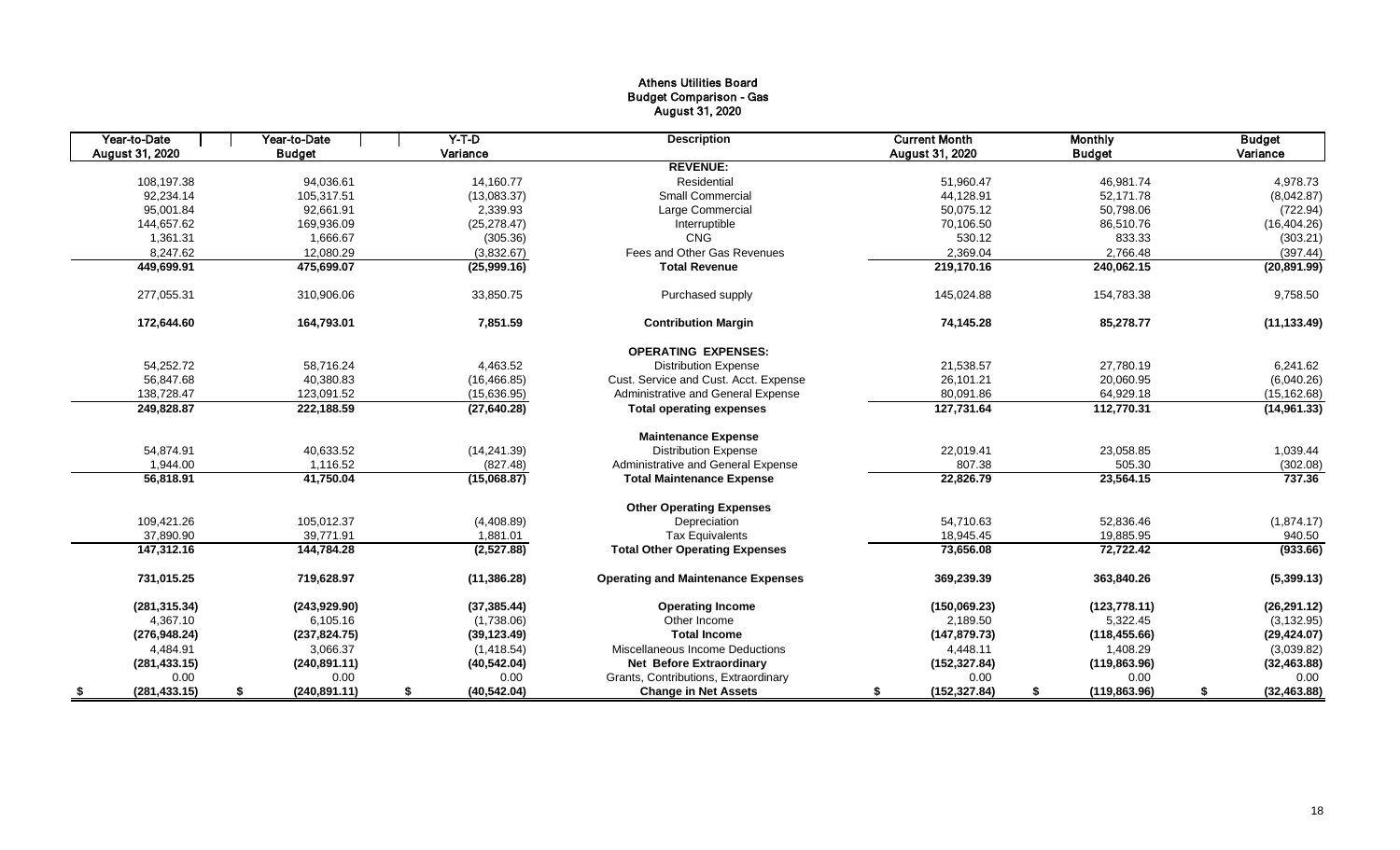### **Athens Utilities Board Gas Division STATEMENTS OF CASH FLOWS August 31, 2020**

| Year-to-Date<br><b>August 31, 2020</b> |    | Year-to-Date<br><b>Prior Year</b> | Variance         |                                                              | <b>Month to Date</b><br>August 31, 2020 | <b>Month to Date</b><br><b>Prior Year</b> | Variance         |
|----------------------------------------|----|-----------------------------------|------------------|--------------------------------------------------------------|-----------------------------------------|-------------------------------------------|------------------|
|                                        |    |                                   |                  | <b>CASH FLOWS FROM OPERATING ACTIVITIES:</b>                 |                                         |                                           |                  |
| (281, 433.15)                          |    | (251, 996.39)                     | (29, 436.76)     | Net Operating Income                                         | (152, 327.84)                           | (167, 018.80)                             | 14,690.96        |
|                                        |    |                                   |                  | <b>Adjustments to Reconcile Operating Income</b>             |                                         |                                           |                  |
|                                        |    |                                   |                  | to Net Cash Provided by Operations:                          |                                         |                                           |                  |
| 109,421.26                             |    | 106,216.89                        | 3,204.37         | Depreciation                                                 | 54,710.63                               | 52,921.84                                 | 1,788.79         |
|                                        |    |                                   |                  | <b>Changes in Assets and Liabilities:</b>                    |                                         |                                           |                  |
| 47,830.08                              |    | 102,253.10                        | (54, 423.02)     | Receivables                                                  | 1,372.48                                | 28,320.98                                 | (26,948.50)      |
| 0.00                                   |    | 0.00                              | 0.00             | Due from (to) Other Divisions                                | 0.00                                    | 0.00                                      | 0.00             |
| (129, 991.63)                          |    | (168, 156.01)                     | 38,164.38        | <b>Prepaid Expenses</b>                                      | (24, 573.73)                            | (37,091.10)                               | 12,517.37        |
| 0.00                                   |    | 87,034.97                         | (87,034.97)      | <b>Deferred Pension Outflows</b>                             | 0.00                                    | 87,034.97                                 | (87,034.97)      |
| (1,439.73)                             |    | 5,384.19                          | (6,823.92)       | <b>Materials and Supplies</b>                                | 6,193.91                                | (208.64)                                  | 6,402.55         |
| 46,307.11                              |    | (113,806.15)                      | 160,113.26       | Accounts Payable                                             | 55,247.27                               | (7,704.97)                                | 62,952.24        |
| (3,702.85)                             |    | (6, 267.23)                       | 2,564.38         | <b>Other Current Liabilities</b>                             | (3,346.54)                              | (2,386.09)                                | (960.45)         |
| (1,985.00)                             |    | (2,480.00)                        | 495.00           | <b>Customer Deposits</b>                                     | (795.00)                                | (790.00)                                  | (5.00)           |
| 18,132.28                              |    | (72, 547.11)                      | 90,679.39        | <b>Net Pension Liabilities</b>                               | 9,066.14                                | (79, 791.04)                              | 88,857.18        |
| 0.00                                   |    | 0.00                              | 0.00             | <b>Deferred Pension Inflows</b>                              | 0.00                                    | 0.00                                      | 0.00             |
| 5,902.96                               |    | 9,509.73                          | (3,606.77)       | Retirements and Salvage                                      | 2,951.48                                | 3,545.82                                  | (594.34)         |
| 0.00                                   |    | 0.00                              | $0.00\,$         | Gas Unit Loans                                               | 0.00                                    | 0.00                                      | 0.00             |
| (190, 958.67)                          |    | (304, 854.01)                     | 113,895.34       | <b>Net Cash from Operating Activities</b>                    | (51, 501.20)                            | (123, 167.03)                             | 71,665.83        |
|                                        |    |                                   |                  |                                                              |                                         |                                           |                  |
|                                        |    |                                   |                  | <b>CASH FROM CAPITAL AND INVESTING ACTIVITIES:</b>           |                                         |                                           |                  |
| 0.00                                   |    | 0.00                              | 0.00             | Adjust Net Pension Obligation                                | 0.00                                    | 0.00                                      | 0.00             |
| 0.00                                   |    | 0.00                              | 0.00             | <b>Prior Period Adjustment</b>                               | 0.00                                    | 0.00                                      | 0.00             |
| 0.00                                   |    | 0.00                              | 0.00             | Grants, Contributions & Other Extraordinary Income (Expense) | 0.00                                    | 0.00                                      | 0.00             |
| (76, 377.14)                           |    | (153, 381.71)                     | 77,004.57        | Changes in Gas Utility Plant                                 | (46, 402.96)                            | (85, 636.16)                              | 39,233.20        |
| (76, 377.14)                           |    | (153, 381.71)                     | 77,004.57        | Net Cash from Capital and Related Investing Activities       | (46, 402.96)                            | (85, 636.16)                              | 39,233.20        |
|                                        |    |                                   |                  | <b>Cash from Financing Activities</b>                        |                                         |                                           |                  |
| 0.00                                   |    | 0.00                              | 0.00             | Short Term Notes Payable                                     | 0.00                                    | 0.00                                      | 0.00             |
| (267, 335.81)                          | S. | (458, 235.72)                     | \$<br>190,899.91 | <b>Net Changes in Cash Position</b>                          | (97,904.16)<br>\$.                      | \$<br>(208, 803.19)                       | \$<br>110,899.03 |
| 6,245,361.45                           |    | 5,903,665.76                      | 341,695.69       | Cash at Beginning of Period                                  | 6,075,929.80                            | 5,654,233.23                              | 421,696.57       |
|                                        |    |                                   |                  |                                                              |                                         |                                           |                  |
| 5,978,025.64                           |    | 5,445,430.04                      | 532,595.60       | Cash at End of Period                                        | 5,978,025.64                            | 5,445,430.04                              | 532,595.60       |
| (267, 335.81)                          | \$ | (458, 235.72)                     | \$<br>190,899.91 | <b>Changes in Cash and Equivalents</b>                       | \$<br>(97,904.16)                       | \$<br>(208, 803.19)                       | \$<br>110,899.03 |
|                                        |    |                                   |                  |                                                              |                                         |                                           |                  |

Long-Term Debt \$0.00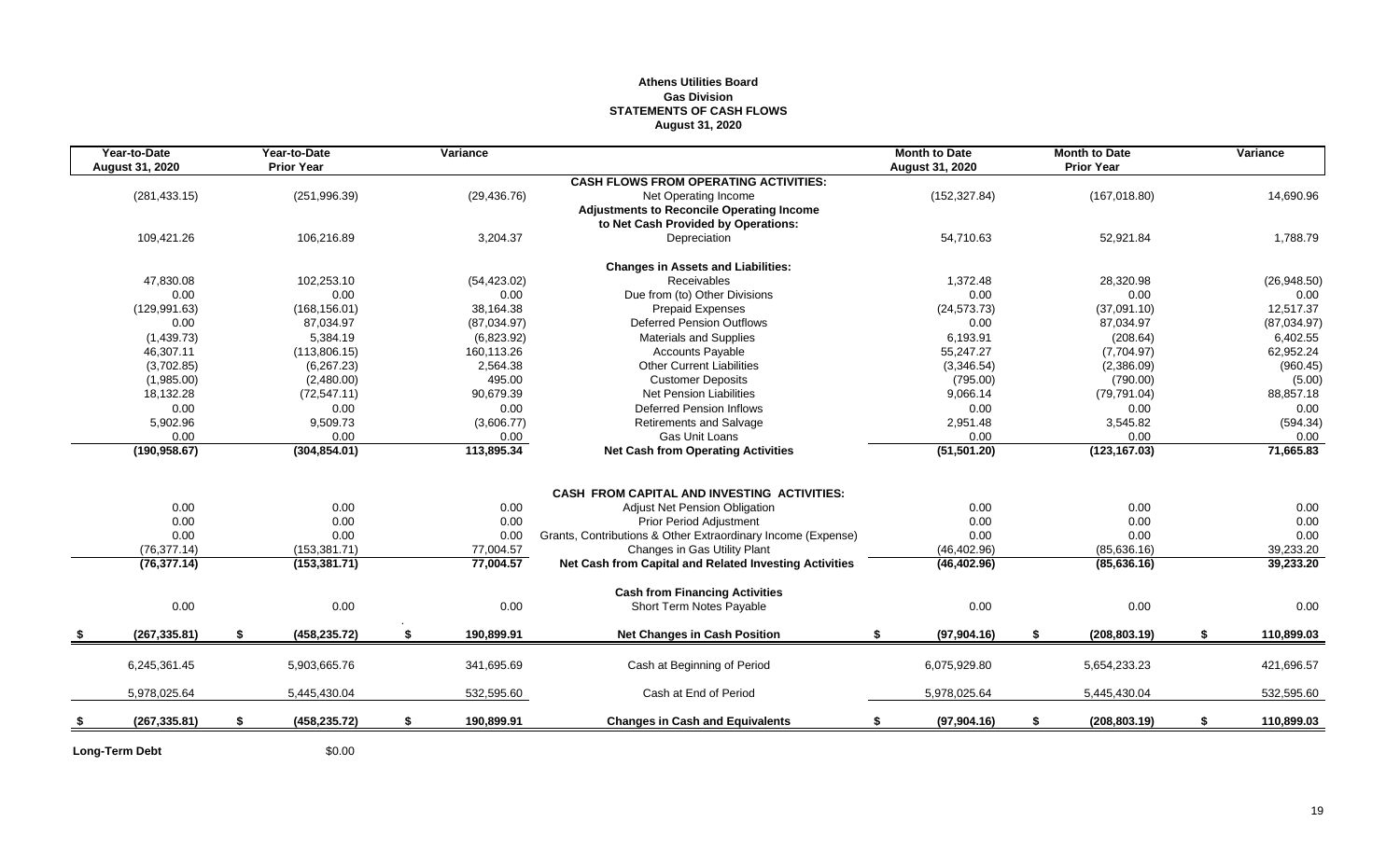#### Athens Utilities Board Statistics Report August 31, 2020

| Gas:                       |         |       |          |            |
|----------------------------|---------|-------|----------|------------|
|                            | Current | Prior |          | # Accounts |
| <b>Number of services:</b> | Month   | Year  | Change   | Change     |
| Residential                | 5,452   | 5,387 | 1.21%    | 65         |
| Small Commercial           | 929     | 929   | $0.00\%$ |            |
| Large Commercial           | 10      | 10    | $0.00\%$ |            |
| Interruptible              | 6       |       | $0.00\%$ |            |
| <b>CNG</b>                 |         |       | $0.00\%$ |            |
| Total Services             | 6,398   | 6,333 | 1.03%    | 65         |

| Sales Volumes:    |           | <b>Current Month</b> |            | Year-to-Date |                   |          |  |
|-------------------|-----------|----------------------|------------|--------------|-------------------|----------|--|
| <b>Units Sold</b> | 8/31/2020 | <b>Prior Year</b>    | Change     | 8/31/2020    | <b>Prior Year</b> | Change   |  |
| Residential       | 24,360    | 24,298               | 0.26%      | 53,988       | 50,648            | 6.59%    |  |
| Small Commercial  | 53,995    | 64,749               | $-16.61\%$ | 128,905      | 132,193           | $-2.49%$ |  |
| Large Commercial  | 84,079    | 76,485               | 9.93%      | 159,449      | 147,170           | 8.34%    |  |
| Interruptible     | 171,368   | 168,938              | .44%       | 317,660      | 345,102           | $-7.95%$ |  |
| <b>CNG</b>        | 2,087     | 2.100                | $-0.62\%$  | 4,885        | 4,056             | 20.44%   |  |
|                   | 335,889   | 336,570              | $-0.20%$   | 664.887      | 679.169           | $-2.10%$ |  |

| Employment         | August 31, 2020 | <b>Prior Year</b> | <b>Difference</b> |
|--------------------|-----------------|-------------------|-------------------|
| Employee Headcount | 9.00            | 10.00             | $-1.00$           |
| <b>IFTE</b>        | 9.44            | 10.49             | $-1.05$           |
| Y-T-D FTE          | 9.86            | 10.409375         | $-0.55$           |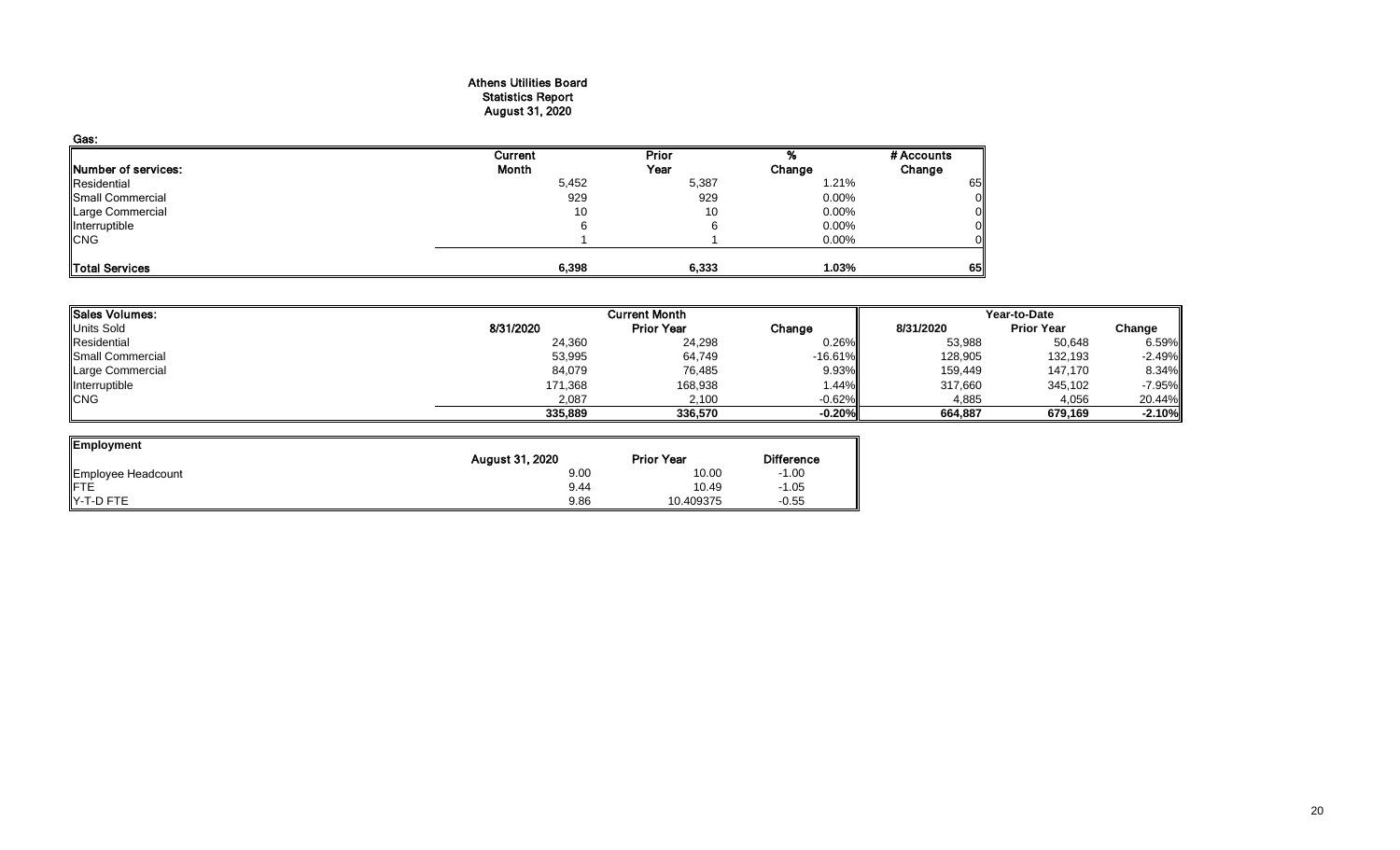#### **Athens Utilities Board Gas Division Capital Budget Month Ending as of August 31, 2020**

|            | <b>Actual</b>                                                                                         | Variance to date<br>Favorable<br>(Unfavorable)                      | <b>Estimated</b><br>% Project<br><b>Completion</b>                                                       | <b>Percent Budget</b><br><b>Expended</b> |
|------------|-------------------------------------------------------------------------------------------------------|---------------------------------------------------------------------|----------------------------------------------------------------------------------------------------------|------------------------------------------|
|            |                                                                                                       |                                                                     |                                                                                                          |                                          |
| 50,000     |                                                                                                       | 50,000                                                              |                                                                                                          |                                          |
| 40,000     |                                                                                                       | 40,000                                                              |                                                                                                          |                                          |
|            |                                                                                                       | (1,000)                                                             |                                                                                                          | 106.67%                                  |
|            |                                                                                                       | 10,000                                                              |                                                                                                          |                                          |
|            |                                                                                                       |                                                                     |                                                                                                          |                                          |
|            |                                                                                                       |                                                                     |                                                                                                          |                                          |
|            |                                                                                                       |                                                                     |                                                                                                          |                                          |
|            |                                                                                                       |                                                                     |                                                                                                          |                                          |
|            |                                                                                                       |                                                                     |                                                                                                          | 29.79%                                   |
|            |                                                                                                       |                                                                     |                                                                                                          |                                          |
|            |                                                                                                       | 102,000                                                             |                                                                                                          | Continuous                               |
| 60,000     |                                                                                                       | 60,000                                                              |                                                                                                          | Continuous                               |
| 100,000    | 2,775                                                                                                 | 97,225                                                              | 100%                                                                                                     | 2.77% Continuous                         |
| 130,000    | 45,759                                                                                                | 84,241                                                              |                                                                                                          | 35.20% Continuous                        |
| 20,000     |                                                                                                       | 20,000                                                              |                                                                                                          | Continuous                               |
| 644,500 \$ |                                                                                                       | 571,030                                                             |                                                                                                          |                                          |
|            |                                                                                                       |                                                                     |                                                                                                          |                                          |
|            |                                                                                                       |                                                                     |                                                                                                          |                                          |
|            |                                                                                                       |                                                                     |                                                                                                          |                                          |
| \$         |                                                                                                       | (2,907)                                                             |                                                                                                          |                                          |
| 644,500 \$ |                                                                                                       | 568,123                                                             |                                                                                                          |                                          |
|            |                                                                                                       | 11.85%                                                              | <b>Fiscal Year</b>                                                                                       | 16.67%                                   |
|            | <b>Budget</b><br>15,000<br>10,000<br>6,500<br>10,000<br>5,000<br>1,000<br>30,000<br>65,000<br>102,000 | 16,000<br>8,936<br>2,907<br>Percentage of Budget Spent Year-to-date | 6,500<br>10,000<br>5,000<br>1,000<br>21,064<br>65,000<br>73,470 \$<br>(2,907)<br>$2,907$ \$<br>76,377 \$ | 100%<br>100%                             |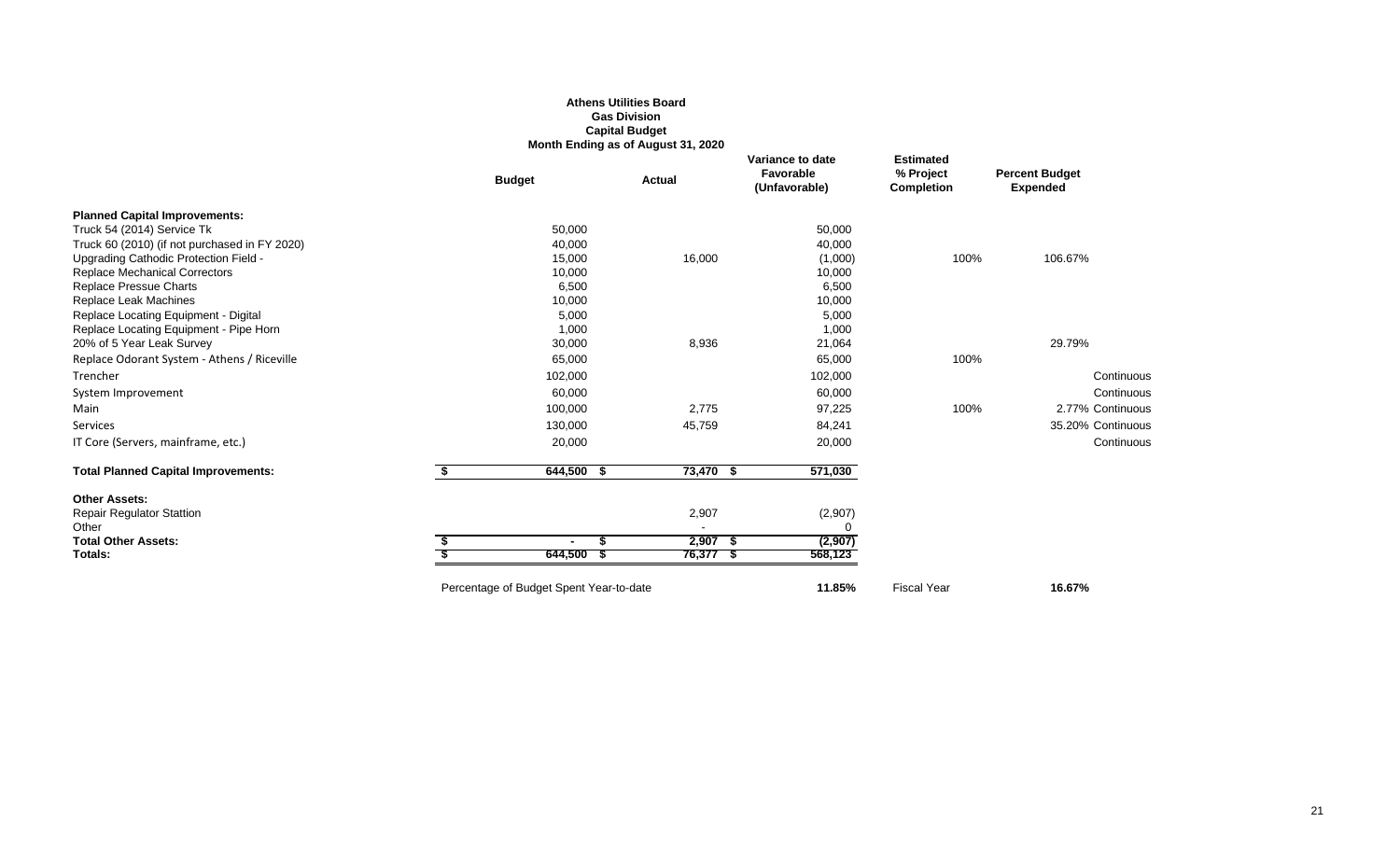#### **ATHENS UTILITIES BOARD WASTEWATER DIVISION BALANCE SHEET August 31, 2020**

|     | <b>Current Period</b><br><b>August 31, 2020</b> |    | <b>Prior Year</b> | <b>Change from</b><br><b>Prior Year</b> |                                            | <b>Current Period</b><br><b>August 31, 2020</b> |    | Prior<br><b>Month</b> | Change<br>from prior<br><b>Month</b> |
|-----|-------------------------------------------------|----|-------------------|-----------------------------------------|--------------------------------------------|-------------------------------------------------|----|-----------------------|--------------------------------------|
|     |                                                 |    |                   |                                         | Assets:                                    |                                                 |    |                       |                                      |
|     | 4,384,108.32                                    |    | 4,382,427.92      | 1,680.40                                | Cash and Cash Equivalents                  | 4,384,108.32                                    |    | 4,131,718.70          | 252,389.62                           |
|     | 461,707.85                                      |    | 465,772.93        | (4,065.08)                              | <b>Receivables</b>                         | 461,707.85                                      |    | 501,272.47            | (39, 564.62)                         |
|     | 0.00                                            |    | 0.00              | 0.00                                    | Short Term Balances Due from Other Div.    | 0.00                                            |    | 0.00                  | 0.00                                 |
|     | 165,690.53                                      |    | 150,169.00        | 15,521.53                               | Prepaid Expenses                           | 165,690.53                                      |    | 181,832.62            | (16, 142.09)                         |
|     | 322,605.83                                      |    | 229,309.33        | 93,296.50                               | Materials and Supplies Inventory           | 322,605.83                                      |    | 349,787.60            | (27, 181.77)                         |
|     | 5,334,112.53                                    |    | 5,227,679.18      | 106,433.35                              | <b>Total Current Assets</b>                | 5,334,112.53                                    |    | 5,164,611.39          | 169,501.14                           |
|     | 0.00                                            |    | 0.00              | 0.00                                    | Bond and Interest Sinking Fund and Reserve | 0.00                                            |    | 0.00                  | 0.00                                 |
|     | 0.00                                            |    | 0.00              | 0.00                                    | Reserve and Other                          | 0.00                                            |    | 0.00                  | 0.00                                 |
|     | 0.00                                            |    | 0.00              | 0.00                                    | <b>Total Restricted Assets</b>             | 0.00                                            |    | 0.00                  | 0.00                                 |
|     | 0.00                                            |    | 350,771.03        | (350, 771.03)                           | Debt Issue Costs, Net of Amortization      | 0.00                                            |    | 0.00                  | 0.00                                 |
|     | 438,877.52                                      |    | 0.00              | 438,877.52                              | <b>Deferred Pension Outflows</b>           | 438,877.52                                      |    | 438,877.52            | 0.00                                 |
|     | 57,427,872.80                                   |    | 55,724,901.61     | 1,702,971.19                            | Sewer Utility Plant, at Cost               | 57,427,872.80                                   |    | 57,218,132.45         | 209,740.35                           |
|     | (22, 252, 935.93)                               |    | (20,696,823.68)   | (1,556,112.25)                          | Less: Accumulated Depreciation             | (22, 252, 935.93)                               |    | (22,058,559.23)       | (194, 376.70)                        |
|     | 35,174,936.87                                   |    | 35,028,077.93     | 146,858.94                              | <b>Net Sewer Utility Plant</b>             | 35,174,936.87                                   |    | 35, 159, 573. 22      | 15,363.65                            |
|     | 35,613,814.39                                   |    | 35,378,848.96     | 234,965.43                              | <b>Total Long Term Assets</b>              | 35,613,814.39                                   |    | 35,598,450.74         | 15,363.65                            |
| - 5 | 40,947,926.92                                   | \$ | 40,606,528.14     | \$<br>341,398.78                        | <b>Total Assets</b>                        | \$<br>40,947,926.92                             | S. | 40,763,062.13         | \$<br>184,864.79                     |
|     |                                                 |    |                   |                                         | <b>Liabilities and Retained Earnings:</b>  |                                                 |    |                       |                                      |
|     | 35,671.34                                       |    | 57,839.13         | (22, 167.79)                            | <b>Accounts Payable</b>                    | 35,671.34                                       |    | 58,082.48             | (22, 411.14)                         |
|     | 262,835.37                                      |    | 61,210.00         | 201,625.37                              | <b>Customer Deposits</b>                   | 262,835.37                                      |    | 262,100.37            | 735.00                               |
|     | 173,838.98                                      |    | 165,801.00        | 8,037.98                                | <b>Other Current Liabilities</b>           | 173,838.98                                      |    | 176,623.00            | (2,784.02)                           |
|     | 472,345.69                                      |    | 284,850.13        | 187,495.56                              | <b>Total Current Liabilities</b>           | 472,345.69                                      |    | 496,805.85            | (24, 460.16)                         |
|     | 0.00                                            |    | 0.00              | 0.00                                    | <b>Bonds Payable</b>                       | 0.00                                            |    | 0.00                  | 0.00                                 |
|     | 1.707.310.79                                    |    | 1,843,773.52      | (136, 462.73)                           | Notes Payable - State of Tennessee         | 1,707,310.79                                    |    | 1,718,807.54          | (11, 496.75)                         |
|     | 12,544,060.89                                   |    | 13,590,578.39     | (1,046,517.50)                          | Notes Payable - Other                      | 12,544,060.89                                   |    | 12,544,060.89         | 0.00                                 |
|     | 754,704.10                                      |    | 603,372.18        | 151,331.92                              | Net Pension Liability                      | 754,704.10                                      |    | 740,782.99            | 13,921.11                            |
|     | 39,049.73                                       |    | 53,070.27         | (14,020.54)                             | <b>Deferred Pension Inflows</b>            | 39,049.73                                       |    | 39,049.73             | 0.00                                 |
|     | 15,045,125.51                                   |    | 16,090,794.36     | (1,045,668.85)                          | <b>Total Long Term Liabilities</b>         | 15,045,125.51                                   |    | 15,042,701.15         | 2,424.36                             |
|     | 25,430,455.72                                   |    | 24,230,883.65     | 1,199,572.07                            | Net Position                               | 25,430,455.72                                   |    | 25,223,555.13         | 206,900.59                           |
|     | 40,947,926.92                                   | S. | 40,606,528.14     | \$<br>341,398.78                        | <b>Total Liabilities and Net Assets</b>    | \$<br>40,947,926.92                             | \$ | 40,763,062.13         | \$<br>184,864.79                     |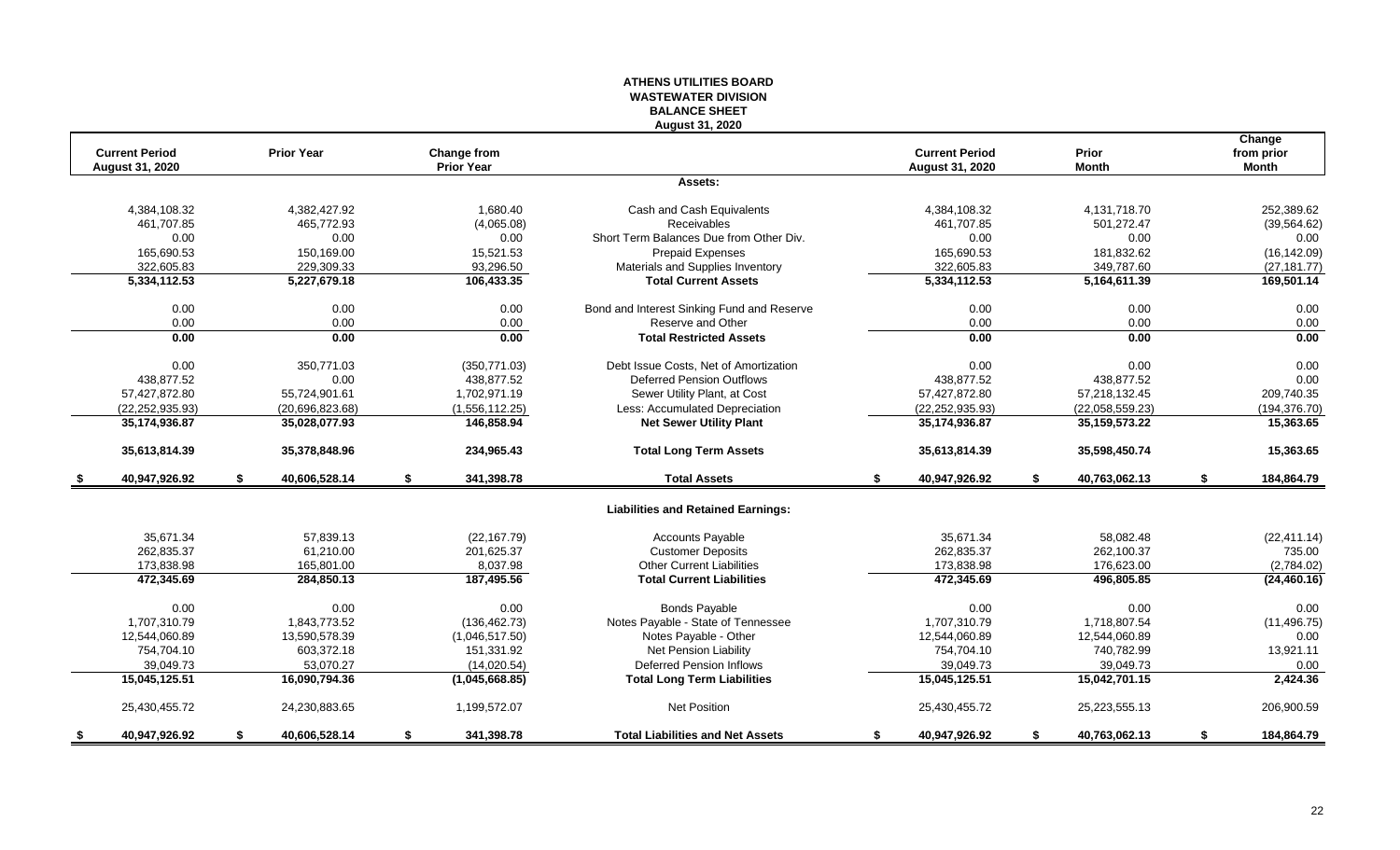# Athens Utilities Board Profit and Loss Statement - Wastewater August 31, 2020

| Year-to-Date<br>August 31, 2020 | Year-to-Date<br><b>Prior Year</b> | Variance<br>Favorable<br>(Unfavorable) |                                            | Current<br>Month<br>August 31, 2020 | Current<br>Month<br><b>Prior Year</b> | Variance<br>Favorable<br>(Unfavorable) |
|---------------------------------|-----------------------------------|----------------------------------------|--------------------------------------------|-------------------------------------|---------------------------------------|----------------------------------------|
|                                 |                                   |                                        | <b>REVENUE:</b>                            |                                     |                                       |                                        |
| 371,433.20                      | 355,669.08                        | 15,764.12                              | Residential                                | 185,455.65                          | 178,002.37                            | 7,453.28                               |
| 312,903.22                      | 309,166.29                        | 3,736.93                               | Small Commercial                           | 159,989.22                          | 155,450.22                            | 4,539.00                               |
| 478,571.61                      | 367,062.63                        | 111,508.98                             | Large Commercial                           | 266,803.78                          | 173,863.94                            | 92,939.84                              |
| 54,000.45                       | 21,834.95                         | 32,165.50                              | Other                                      | 27,051.59                           | 16,363.64                             | 10,687.95                              |
| 1,216,908.48                    | 1,053,732.95                      | 163,175.53                             | <b>Total Revenue</b>                       | 639,300.24                          | 523,680.17                            | 115,620.07                             |
|                                 |                                   |                                        | <b>OPERATING AND MAINTENANCE EXPENSES:</b> |                                     |                                       |                                        |
| 234,797.99                      | 244,559.10                        | 9,761.11                               | Sewer Treatment Plant Expense              | 103,533.08                          | 137,855.86                            | 34,322.78                              |
| 11,355.75                       | 12.535.93                         | 1,180.18                               | <b>Pumping Station Expense</b>             | 6,458.73                            | 8,044.33                              | 1,585.60                               |
| 45,874.38                       | 51,094.90                         | 5,220.52                               | General Expense                            | 18,939.15                           | 27,743.15                             | 8,804.00                               |
| 25,290.08                       | 26,772.63                         | 1,482.55                               | Cust. Service and Cust. Acct. Expense      | 10,797.53                           | 14,846.34                             | 4,048.81                               |
| 171,299.20                      | 138,074.47                        | (33, 224.73)                           | Administrative and General Expense         | 85,196.20                           | 82,179.72                             | (3,016.48)                             |
| 488,617.40                      | 473,037.03                        | (15,580.37)                            | <b>Total Operating Expenses</b>            | 224,924.69                          | 270,669.40                            | 45,744.71                              |
|                                 |                                   |                                        | <b>Maintenance Expense</b>                 |                                     |                                       |                                        |
| 24,926.57                       | 35,207.57                         | 10,281.00                              | Sewer Treatment Plant Expense              | 13,123.67                           | 18,770.98                             | 5,647.31                               |
| 15,689.78                       | 15,082.93                         | (606.85)                               | <b>Pumping Station Expense</b>             | 7,804.69                            | 8,826.32                              | 1,021.63                               |
| 36,730.27                       | 63,767.85                         | 27,037.58                              | <b>General Expense</b>                     | 14,534.49                           | 38,036.98                             | 23,502.49                              |
| 504.89                          | 1,184.27                          | 679.38                                 | Administrative and General Expense         | 308.88                              | 858.41                                | 549.53                                 |
| 77,851.51                       | 115,242.62                        | 37,391.11                              | <b>Total Maintenance Expense</b>           | 35,771.73                           | 66,492.69                             | 30,720.96                              |
|                                 |                                   |                                        | <b>Other Operating Expenses</b>            |                                     |                                       |                                        |
| 377,539.22                      | 260,689.41                        | (116, 849.81)                          | Depreciation                               | 188,769.61                          | 130,331.36                            | (58, 438.25)                           |
| 377,539.22                      | 260,689.41                        | (116, 849.81)                          | <b>Total Other Operating Expenses</b>      | 188,769.61                          | 130,331.36                            | (58, 438.25)                           |
| 944,008.13                      | 848,969.06                        | (95,039.07)                            | <b>Operating and Maintenance Expenses</b>  | 449,466.03                          | 467,493.45                            | 18,027.42                              |
| 272,900.35                      | 204,763.89                        | 68,136.46                              | <b>Operating Income</b>                    | 189,834.21                          | 56,186.72                             | 133,647.49                             |
| 2,962.24                        | 12,765.99                         | (9,803.75)                             | Other Income                               | 1,450.09                            | 6,782.54                              | (5, 332.45)                            |
| 275,862.59                      | 217,529.88                        | 58,332.71                              | <b>Total Income</b>                        | 191,284.30                          | 62,969.26                             | 128,315.04                             |
| 4,384.50                        | 319.95                            | (4,064.55)                             | Other Expense                              | 4,369.65                            | 295.15                                | (4,074.50)                             |
| 271,478.09                      | 217,209.93                        | 54,268.16                              | Net Income Before Debt Expense             | 186.914.65                          | 62,674.11                             | 124,240.54                             |
|                                 |                                   |                                        | <b>DEBT RELATED EXPENSES:</b>              |                                     |                                       |                                        |
| 0.00                            | 0.00                              | 0.00                                   | Amortization of Debt Discount              | 0.00                                | 0.00                                  | 0.00                                   |
| 0.00                            | 0.00                              | 0.00                                   | <b>Bond Interest</b>                       | 0.00                                | 0.00                                  | 0.00                                   |
| 13,202.80                       | 43,714.30                         | 30,511.50                              | Other Debt Interest                        | 5,978.96                            | 23,285.26                             | 17,306.30                              |
| 13,202.80                       | 43,714.30                         | 30,511.50                              | <b>Total debt related expenses</b>         | 5,978.96                            | 23,285.26                             | 17,306.30                              |
| 258,275.29                      | 173,495.63                        | 84,779.66                              | <b>Net Before Extraordinary</b>            | 180,935.69                          | 39,388.85                             | 141,546.84                             |
| 25,964.90                       | 0.00                              | 25,964.90                              | Grants, Contributions, Extraordinary       | 25,964.90                           | 0.00                                  | 25,964.90                              |
| 284,240.19<br>- \$              | 173,495.63<br>S                   | 110,744.56<br>s.                       | <b>Change in Net Assets</b>                | 206,900.59<br>S                     | 39,388.85<br>£.                       | 167,511.74<br>S                        |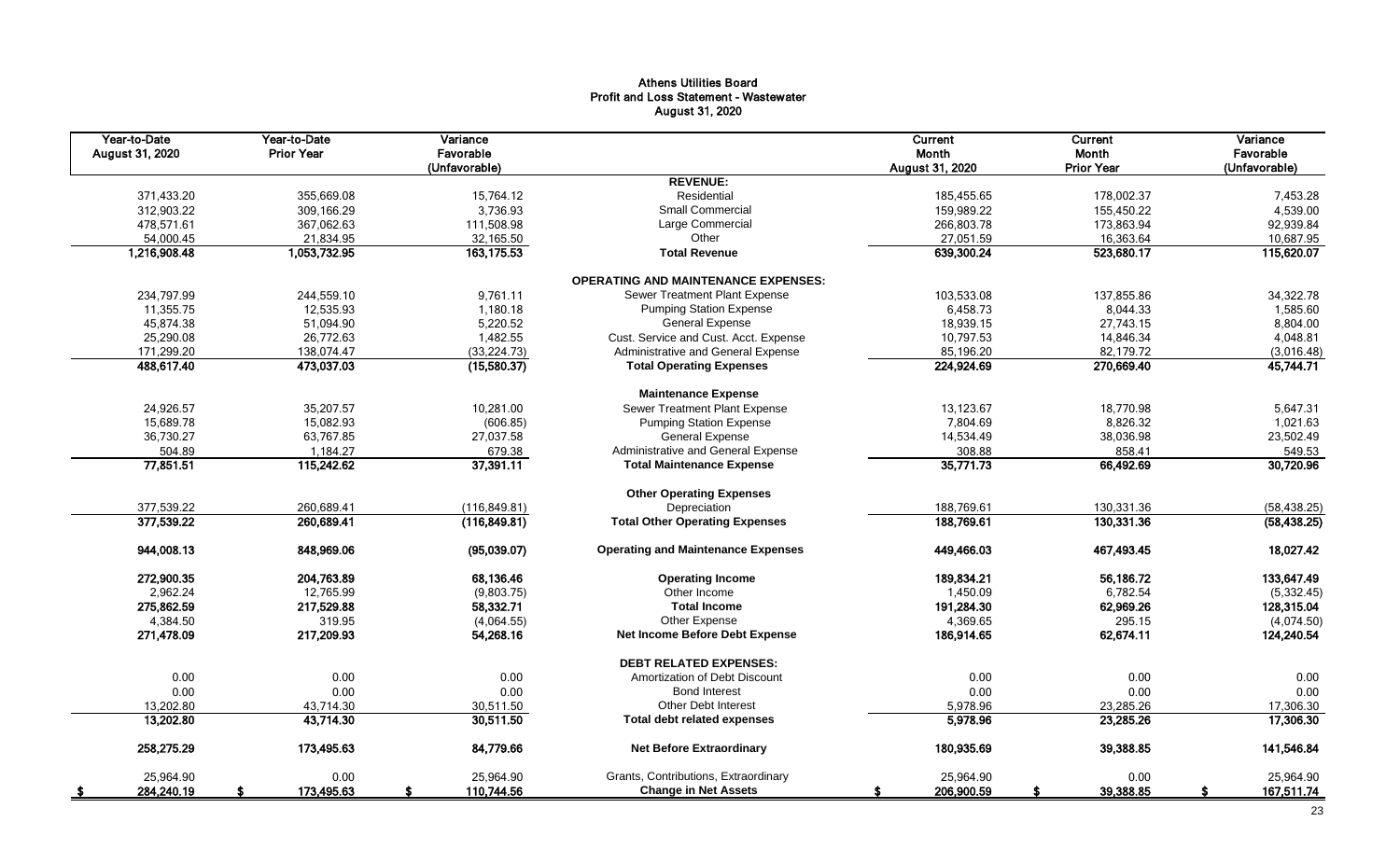# Athens Utilities Board Budget Comparison - Wastewater August 31, 2020

| Year-to-Date<br>August 31, 2020 | Year-to-Date<br><b>Budget</b> | $Y-T-D$<br>Variance | <b>Description</b>                          | <b>Current Month</b><br>August 31, 2020 | <b>Monthly</b><br><b>Budget</b> | <b>Budget</b><br>Variance |
|---------------------------------|-------------------------------|---------------------|---------------------------------------------|-----------------------------------------|---------------------------------|---------------------------|
|                                 |                               |                     |                                             |                                         |                                 |                           |
|                                 |                               |                     | <b>REVENUE:</b>                             |                                         |                                 |                           |
| 371,433.20                      | 363,091.44                    | 8,341.76            | Residential                                 | 185,455.65                              | 186,650.12                      | (1, 194.47)               |
| 312,903.22                      | 296,285.49                    | 16,617.73           | <b>Small Commercial</b>                     | 159,989.22                              | 149,179.35                      | 10,809.87                 |
| 478,571.61                      | 308,723.81                    | 169,847.80          | Large Commercial                            | 266,803.78                              | 155,544.73                      | 111,259.05                |
| 54,000.45                       | 24,371.85                     | 29,628.60           | Other                                       | 27,051.59                               | 12,525.79                       | 14,525.80                 |
| 1,216,908.48                    | 992,472.59                    | 224,435.89          | <b>Total Revenue</b>                        | 639,300.24                              | 503,899.99                      | 135,400.25                |
|                                 |                               |                     | <b>OPERATING AND MAINTENANCE EXPENSES:</b>  |                                         |                                 |                           |
| 234,797.99                      | 233,938.86                    | (859.13)            | Sewer Treatment Plant Expense               | 103,533.08                              | 112,296.07                      | 8,762.99                  |
| 11,355.75                       | 15,260.64                     | 3,904.89            | <b>Pumping Station Expense</b>              | 6,458.73                                | 7,574.71                        | 1,115.98                  |
| 45,874.38                       | 53,704.57                     | 7,830.19            | <b>General Expense</b>                      | 18,939.15                               | 26,423.39                       | 7,484.24                  |
| 25,290.08                       | 19,421.48                     | (5,868.60)          | Customer Service and Customer Acct. Expense | 10,797.53                               | 9,523.70                        | (1, 273.83)               |
| 171,299.20                      | 157,731.53                    | (13, 567.67)        | Administrative and General Expense          | 85,196.20                               | 77,600.74                       | (7,595.46)                |
| 488,617.40                      | 480,057.08                    | (8,560.32)          | <b>Total Operating Expenses</b>             | 224,924.69                              | 233,418.60                      | 8,493.91                  |
|                                 |                               |                     | <b>Maintenance Expense</b>                  |                                         |                                 |                           |
| 24,926.57                       | 26,600.34                     | 1,673.77            | Sewer Treatment Plant Expense               | 13,123.67                               | 14,276.48                       | 1,152.81                  |
| 15,689.78                       | 13,204.91                     | (2,484.87)          | <b>Pumping Station Expense</b>              | 7,804.69                                | 6,810.33                        | (994.36)                  |
| 36,730.27                       | 49,393.25                     | 12,662.98           | <b>General Expense</b>                      | 14,534.49                               | 21,178.50                       | 6,644.01                  |
| 504.89                          | 727.20                        | 222.31              | Administrative and General Expense          | 308.88                                  | 403.81                          | 94.93                     |
| 77,851.51                       | 89,925.70                     | 12,074.19           | <b>Total Maintenance Expense</b>            | 35,771.73                               | 42,669.11                       | 6,897.38                  |
|                                 |                               |                     |                                             |                                         |                                 |                           |
|                                 |                               |                     | <b>Other Operating Expenses</b>             |                                         |                                 |                           |
| 377,539.22                      | 263,388.57                    | (114, 150.65)       | Depreciation                                | 188,769.61                              | 130,734.48                      | (58,035.13)               |
| 377,539.22                      | 263,388.57                    | (114, 150.65)       | <b>Total Other Operating Expenses</b>       | 188,769.61                              | 130,734.48                      | (58,035.13)               |
| 944,008.13                      | 833,371.34                    | (110, 636.79)       | <b>Operating and Maintenance Expenses</b>   | 449,466.03                              | 406,822.20                      | (42, 643.83)              |
| 272,900.35                      | 159,101.24                    | 113,799.11          | <b>Operating Income</b>                     | 189,834.21                              | 97,077.79                       | 92,756.42                 |
| 2,962.24                        | 4,354.37                      | (1,392.13)          | Other Income                                | 1,450.09                                | 2,341.47                        | (891.38)                  |
| 275,862.59                      | 163,455.61                    | 112,406.98          | <b>Total Income</b>                         | 191,284.30                              | 99,419.27                       | 91,865.03                 |
| 4,384.50                        | 3,590.14                      | (794.36)            | Other Expense                               | 4,369.65                                | 3,563.01                        | (806.64)                  |
| 271,478.09                      | 159,865.47                    | 111,612.62          | <b>Net Income Before Debt Expense</b>       | 186,914.65                              | 95,856.26                       | 91,058.39                 |
|                                 |                               |                     | <b>DEBT RELATED EXPENSES:</b>               |                                         |                                 |                           |
| 0.00                            | 0.00                          | 0.00                | Amortization of Debt Discount               | 0.00                                    | 0.00                            | 0.00                      |
| 0.00                            | 0.00                          | 0.00                | <b>Bond Interest</b>                        | 0.00                                    | 0.00                            | 0.00                      |
| 13,202.80                       | 46,410.43                     | 33,207.63           | <b>Other Debt Interest</b>                  | 5,978.96                                | 21,339.91                       | 15,360.95                 |
| 13,202.80                       | 46,410.43                     | 33,207.63           | <b>Total debt related expenses</b>          | 5,978.96                                | 21,339.91                       | 15,360.95                 |
| 258,275.29                      | 113,455.04                    | 144,820.25          | Net Before Extraordinary                    | 180,935.69                              | 74,516.35                       | 106,419.34                |
| 25,964.90                       | 0.00                          | 25,964.90           | Grants, Contributions, Extraordinary        | 25,964.90                               | 0.00                            | 25,964.90                 |
| 284,240.19<br>\$                | \$<br>113,455.04              | 170,785.15<br>\$    | <b>Change in Net Assets</b>                 | 206,900.59<br>\$                        | \$<br>74,516.35                 | \$<br>132,384.24          |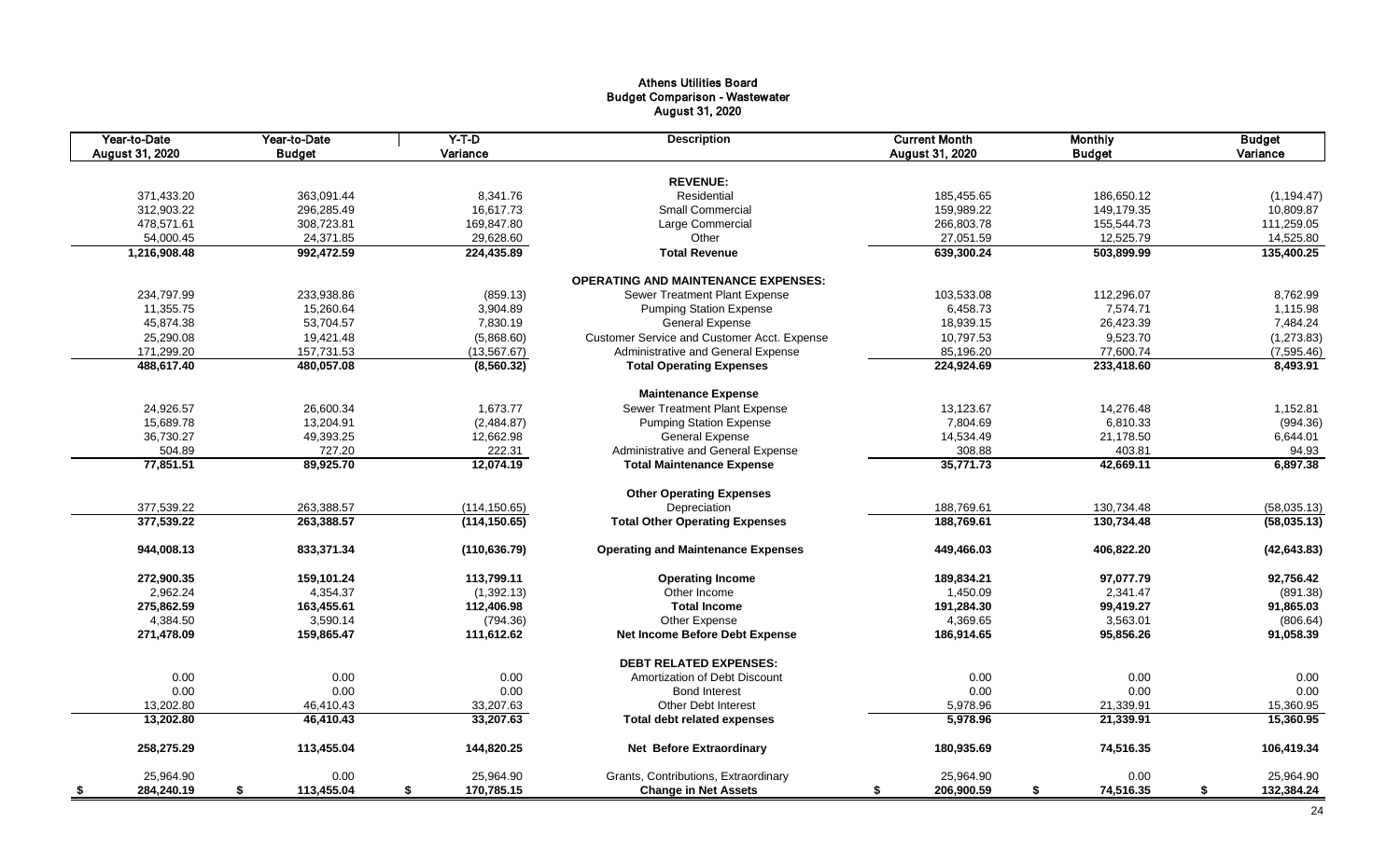#### **Athens Utilities Board Wastewater Division STATEMENTS OF CASH FLOWS August 31, 2020**

| Year-to-Date<br>August 31, 2020 | Year-to-Date<br><b>Prior Year</b> | Variance           |                                                                 | <b>Month to Date</b><br>August 31, 2020 |    | <b>Month to Date</b><br><b>Prior Year</b> | Variance         |
|---------------------------------|-----------------------------------|--------------------|-----------------------------------------------------------------|-----------------------------------------|----|-------------------------------------------|------------------|
|                                 |                                   |                    | <b>CASH FLOWS FROM OPERATING ACTIVITIES:</b>                    |                                         |    |                                           |                  |
| 258,275.29                      | 173,495.63                        | 84,779.66          | Net Operating Income                                            | 180,935.69                              |    | 39,388.85                                 | 141,546.84       |
|                                 |                                   |                    | <b>Adjustments to Reconcile Operating Income</b>                |                                         |    |                                           |                  |
|                                 |                                   |                    | to Net Cash Provided by Operations:                             |                                         |    |                                           |                  |
| 377,539.22                      | 260,689.41                        | 116,849.81         | Depreciation                                                    | 188,769.61                              |    | 130,331.36                                | 58,438.25        |
|                                 |                                   |                    | <b>Changes in Assets and Liabilities:</b>                       |                                         |    |                                           |                  |
| 85,668.18                       | 65,099.24                         | 20,568.94          | <b>Accounts Receivable</b>                                      | 39,564.62                               |    | 25,981.85                                 | 13,582.77        |
| 0.00                            | 0.00                              | 0.00               | Due from (to) Other Divisions                                   | 0.00                                    |    | 0.00                                      | 0.00             |
| 0.00                            | 0.00                              | 0.00               | Short Term Notes to Other Divisions                             | 0.00                                    |    | 0.00                                      | 0.00             |
| (148, 702.35)                   | (138, 825.87)                     | (9,876.48)         | <b>Prepaid Expenses</b>                                         | 16,142.09                               |    | 15,380.89                                 | 761.20           |
| 0.00                            | 133,642.68                        | (133, 642.68)      | <b>Deferred Pension Outflows</b>                                | 0.00                                    |    | 133,642.68                                | (133, 642.68)    |
| (78, 466.00)                    | 36,175.47                         | (114, 641.47)      | <b>Materials and Supplies</b>                                   | 27,181.77                               |    | 20,436.64                                 | 6,745.13         |
| (42, 825.29)                    | (170, 690.70)                     | 127,865.41         | <b>Accounts Payable</b>                                         | (22, 411.14)                            |    | 16,190.45                                 | (38,601.59)      |
| (2,754.55)                      | (3,321.11)                        | 566.56             | <b>Accrued Liabilities</b>                                      | (2,784.02)                              |    | (1,772.31)                                | (1,011.71)       |
| 11,214.18                       | 5,690.73                          | 5,523.45           | Retirements and Salvage                                         | 5,607.09                                |    | (443.46)                                  | 6,050.55         |
| 215.00                          | (990.00)                          | 1.205.00           | <b>Customer Deposits</b>                                        | 735.00                                  |    | 0.00                                      | 735.00           |
| 27,842.22                       | (110, 282.22)                     | 138,124.44         | <b>Net Pension Liability</b>                                    | 13,921.11                               |    | (121, 962.45)                             | 135,883.56       |
| 0.00                            | 0.00                              | 0.00               | <b>Deferred Pension Inflows</b>                                 | 0.00                                    |    | 0.00                                      | 0.00             |
| 488,005.90                      | 250,683.26                        | 237,322.64         | <b>Total Cash from Operating Activities</b>                     | 447,661.82                              |    | 257,174.50                                | 190,487.32       |
|                                 |                                   |                    |                                                                 |                                         |    |                                           |                  |
|                                 |                                   |                    | <b>CASH FLOWS FROM NONCAPITAL FINANCING ACTIVITIES:</b>         |                                         |    | 0.00                                      |                  |
| 0.00                            | 0.00                              | 0.00               | Changes in Bonds payable                                        | 0.00                                    |    |                                           | 0.00             |
| (22, 970.65)                    | (22, 428.70)                      | (541.95)           | Changes in Notes Payable                                        | (11, 496.75)                            |    | (11, 225.51)                              | (271.24)         |
| (22, 970.65)                    | (22, 428.70)                      | (541.95)           | <b>Total Cash from Noncapital Financing Activities</b>          | (11, 496.75)                            |    | (11, 225.51)                              | (271.24)         |
|                                 |                                   |                    | <b>CASH FROM INVESTING ACTIVITIES:</b>                          |                                         |    |                                           |                  |
| 0.00                            | 0.00                              | 0.00               | Prior Period Adjustment                                         | 0.00                                    |    | 0.00                                      | 0.00             |
| 25,964.90                       | 0.00                              | 25,964.90          | Grants Contributions & Other Extraordinary                      | 25,964.90                               |    | 0.00                                      | 25,964.90        |
| 0.00                            | 0.00                              | 0.00               | Adjust Net Pension Obligation                                   | 0.00                                    |    | 0.00                                      | 0.00             |
| (626.332.58)                    | (295.851.22)                      | (330, 481.36)      | Changes in Sewer Utility Plant                                  | (209, 740.35)                           |    | (181, 758.79)                             | (27, 981.56)     |
| (600, 367.68)                   | (295, 851.22)                     | (304, 516.46)      | <b>Total Cash from Capital and Related Investing Activities</b> | (183, 775.45)                           |    | (181, 758.79)                             | (2,016.66)       |
| (135, 332.43)                   | \$<br>(67, 596.66)                | \$<br>(67, 735.77) | <b>Net Changes in Cash Position</b>                             | £.<br>252,389.62                        | \$ | 64,190.20                                 | \$<br>188,199.42 |
|                                 |                                   |                    |                                                                 |                                         |    |                                           |                  |
| 4,519,440.75                    | 4,450,024.58                      | 69,416.17          | Cash at Beginning of Period                                     | 4,131,718.70                            |    | 4,318,237.72                              | (186, 519.02)    |
| 4,384,108.32                    | 4.382.427.92                      | 1,680.40           | Cash at End of Period                                           | 4,384,108.32                            |    | 4,382,427.92                              | 1,680.40         |
| (135, 332.43)                   | \$<br>(67, 596.66)                | \$<br>(67, 735.77) | <b>Changes in Cash and Equivalents</b>                          | 252,389.62<br>S.                        | S. | 64,190.20                                 | \$<br>188,199.42 |

Long-Term Debt \$14,251,371.68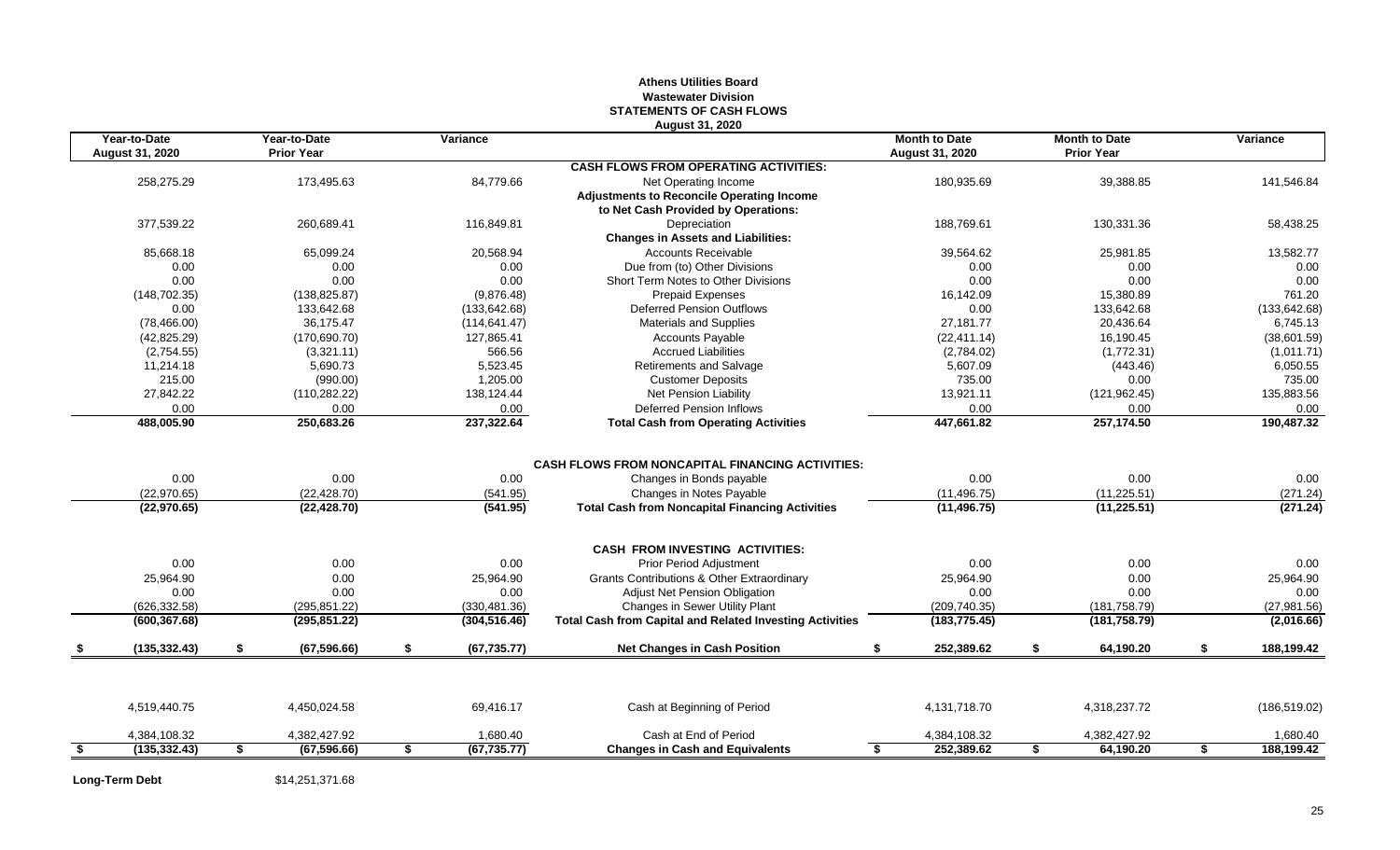#### Athens Utilities Board Statistics Report August 31, 2020

# Wastewater:

|                             | Current | Prior |          | # Accounts      |
|-----------------------------|---------|-------|----------|-----------------|
| <b>INumber of services:</b> | Month   | Year  | Change   | Change          |
| Residential - Inside City   | 4,382   | 4,354 | 0.64%    | 28              |
| Residential - Outside City  | 65      | 57    | 14.04%   | 81              |
| Commercial - Inside City    | 940     | 930   | 1.08%    | 10 <sup>1</sup> |
| Commercial - Outside City   |         |       | $0.00\%$ | ΟII             |
| <b>ITotal Services</b>      | 5,391   | 5.345 | 0.86%    | 46II            |

| <b>Sales Volumes:</b>      |           | <b>Current Month</b> | Year-to-Date |           |                   |          |
|----------------------------|-----------|----------------------|--------------|-----------|-------------------|----------|
| Gallonsx100                | 8/31/2020 | <b>Prior Year</b>    | Change       | 8/31/2020 | <b>Prior Year</b> | Change   |
| Residential - Inside City  | 168,206   | 157,913              | 6.52%        | 331,295   | 317,526           | 4.34%    |
| Residential - Outside City | 3,122     | 2,762                | 13.03%       | 5,563     | 5,171             | 7.58%    |
| Commercial - Inside City   | 222,601   | 217,298              | 2.44%        | 422,860   | 431,128           | $-1.92%$ |
| Commercial - Outside City  | 10,330    | 11,139               | $-7.26\%$    | 20,758    | 22,353            | $-7.14%$ |
|                            | 404.259   | 389.112              | 3.89%I       | 780.476   | 776.178           | 0.55%    |

| Employment         |                        |                   |                   |
|--------------------|------------------------|-------------------|-------------------|
|                    | <b>August 31, 2020</b> | <b>Prior Year</b> | <b>Difference</b> |
| Employee Headcount | 18.00                  | 19.00             | $-1.00$           |
|                    | 18.78                  | 19.93             | $-1.15$           |
| Y-T-D FTE          | 19.51                  | 20.06             | $-0.55$           |

| Total Company Employment |                        |                   |                   |
|--------------------------|------------------------|-------------------|-------------------|
|                          | <b>August 31, 2020</b> | <b>Prior Year</b> | <b>Difference</b> |
| Company Total Headcount: | 98.00                  | 100.00            | $-2.00$           |
| Company Total FTE        | 103.74                 | 107.35            | $-3.61$           |
| Company Y-T-D FTE        | 105.55                 | 107.36            | $-1.81$           |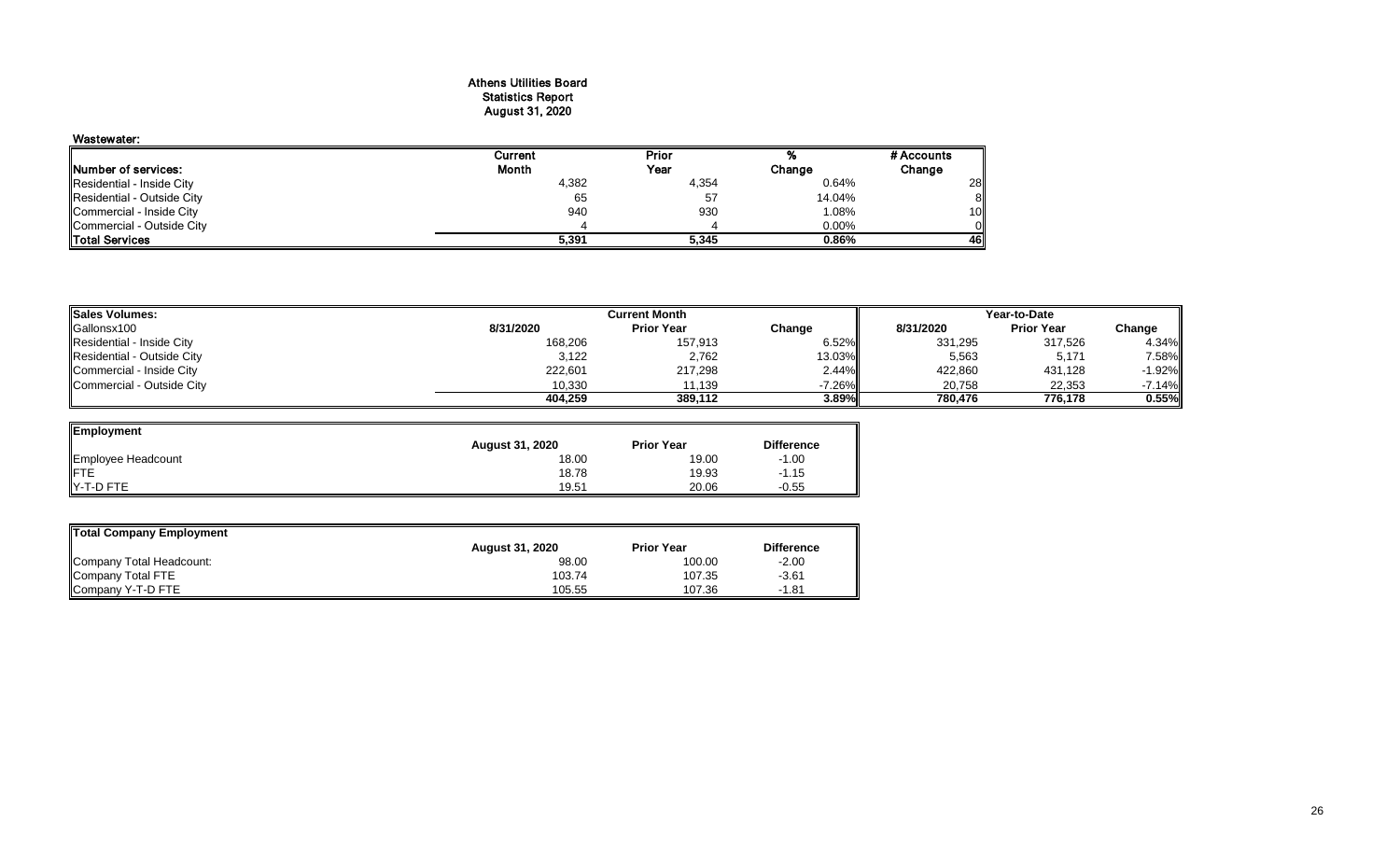#### **Athens Utilities Board Wastewater Division Capital Budget Month Ending as of August 31, 2020**

|                                                                |                         |                                         | Month Ending as of August 31, 2020 |              |     |                                                       |                                             |                                          |
|----------------------------------------------------------------|-------------------------|-----------------------------------------|------------------------------------|--------------|-----|-------------------------------------------------------|---------------------------------------------|------------------------------------------|
|                                                                |                         | <b>Budget</b>                           | <b>Actual</b>                      |              |     | <b>Variance to Date</b><br>Favorable<br>(Unfavorable) | <b>Estimated</b><br>% Project<br>Completion | <b>Percent Budget</b><br><b>Expended</b> |
| <b>Planned Capital Improvements:</b>                           |                         |                                         |                                    |              |     |                                                       |                                             |                                          |
| Replace Truck #42 (2012 F250)                                  |                         | 45,000                                  |                                    |              |     | 45,000                                                |                                             |                                          |
| Replace Truck #33 (Meter Reader)                               |                         | 30,000                                  |                                    |              |     | 30,000                                                | 100%                                        |                                          |
| Replace Truck #65 (Small Dump)                                 |                         | 65,000                                  |                                    |              |     | 65,000                                                | 100%                                        |                                          |
| Replace Cedar Springs Pump Station                             |                         | 750,000                                 |                                    |              |     | 750,000                                               | 90%                                         |                                          |
| Sterling Road Valves and Piping                                |                         | 75,000                                  |                                    |              |     |                                                       |                                             |                                          |
| Emergency Generator Sterling Rd. PS                            |                         | 175,000                                 |                                    |              |     | 175,000                                               |                                             |                                          |
| Oostanaula WWTP Refurbishment                                  |                         | 125,000                                 |                                    | 14,412       |     | 110,588                                               |                                             | 11.53%                                   |
| NMC WWTP Refurbishment                                         |                         | 100,000                                 |                                    | 24,457       |     | 75,543                                                |                                             | 24.46%                                   |
| Admin and Operators Buildings Maint. - Oost.                   |                         | 10,000                                  |                                    |              |     | 10,000                                                |                                             |                                          |
| <b>Laboratory Equipment</b>                                    |                         | 15,000                                  |                                    | 1,855        |     | 13,145                                                |                                             | 12.37%                                   |
| <b>Lift Station Rehabilitation</b>                             |                         | 35,000                                  |                                    |              |     | 35,000                                                |                                             |                                          |
| <b>Field and Safety Equipment</b>                              |                         | 15,000                                  |                                    |              |     | 15,000                                                | 50%                                         |                                          |
| <b>Collection System Rehab</b>                                 |                         | 500,000                                 |                                    | 221,198      |     | 278,802                                               |                                             | 44.24%                                   |
| <b>Material Donations</b>                                      |                         | 5,000                                   |                                    |              |     | 5,000                                                 |                                             |                                          |
| Technology (SCADA, Computers)                                  |                         | 35,000                                  |                                    | 638          |     | 34,362                                                |                                             | 1.82% Continuous                         |
| <b>Services</b>                                                |                         | 125,000                                 |                                    | 34,488       |     | 90,512                                                |                                             | 27.59% Continuous                        |
| Extensions                                                     |                         | 25,000                                  |                                    |              |     | 25,000                                                |                                             | Continuous                               |
| <b>Grinder Pump Core Replacements</b>                          |                         | 35,000                                  |                                    | 1,791        |     | 33,209                                                |                                             | 5.12% Continuous                         |
| <b>Rehabilitation of Services</b>                              |                         | 75,000                                  |                                    | 4,601        |     | 70,399                                                |                                             | 6.13% Continuous                         |
| <b>Manhole Rehabilitation</b>                                  |                         | 12,000                                  |                                    |              |     | 12,000                                                |                                             | Continuous                               |
| IT Core (Servers, mainframe, etc.)                             |                         | 20,000                                  |                                    |              |     | 20,000                                                |                                             | Continuous                               |
| <b>Total Planned Capital Improvements:</b>                     | \$                      | 2,272,000 \$                            |                                    | 303,440 \$   |     | 1,893,560                                             |                                             |                                          |
| <b>Other Assets:</b>                                           |                         |                                         |                                    |              |     |                                                       |                                             |                                          |
| Oost WWTP UV Bulbs (FY 2020 Budget Item)                       |                         | 45,000                                  |                                    | 59,227       |     | (14, 227)                                             |                                             |                                          |
| Madison Avenue Gravity Sewer Replacement (FY 2020 Budget Item) |                         | 750,000                                 |                                    | 240,624      |     | 509,376                                               |                                             |                                          |
| <b>Grinder Pump Project</b>                                    |                         |                                         |                                    | 350          |     | (350)                                                 |                                             |                                          |
| Denso Pump Station (FY 2020 Budget Item)                       |                         | 880,000                                 |                                    | 780,939      |     |                                                       |                                             |                                          |
| Other                                                          |                         |                                         |                                    | 1,770        |     | (1,770)                                               |                                             |                                          |
| <b>Total Other Assets</b>                                      | \$                      | $1,675,000$ \$                          |                                    | 1,082,911 \$ |     | 493.028                                               |                                             |                                          |
| Totals:                                                        | $\overline{\mathbf{s}}$ | 3,947,000                               |                                    | 1,386,351    | - 5 | 2,386,588                                             |                                             |                                          |
|                                                                |                         | Percentage of Budget Spent Year-to-date |                                    |              |     | 35.12%                                                | <b>Fiscal Year</b>                          | 16.67%                                   |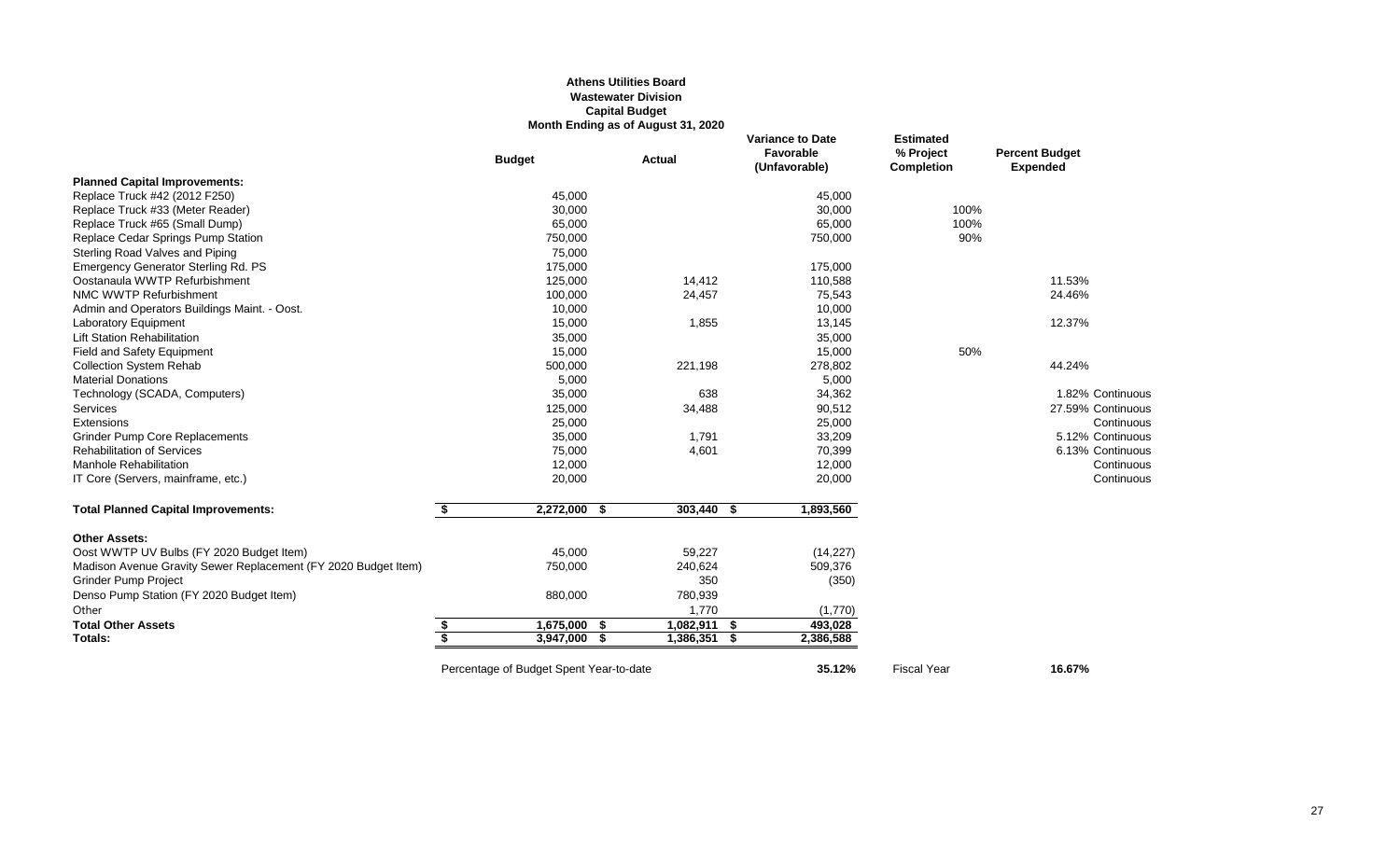|      |                       |    |                                   |    |                                  | <b>ATHENS UTILITIES BOARD</b>                  |                         |                  |    |                     |
|------|-----------------------|----|-----------------------------------|----|----------------------------------|------------------------------------------------|-------------------------|------------------|----|---------------------|
|      |                       |    |                                   |    |                                  | <b>FIBER</b>                                   |                         |                  |    |                     |
|      |                       |    |                                   |    |                                  | <b>BALANCE SHEET</b>                           |                         |                  |    |                     |
|      |                       |    |                                   |    |                                  | <b>August 31, 2020</b>                         |                         |                  |    |                     |
|      |                       |    |                                   |    |                                  |                                                | <b>Current Period</b>   | Prior            |    | Change              |
|      | <b>Current Period</b> |    | Year-to-Date<br><b>Prior Year</b> |    | Change from<br><b>Prior Year</b> |                                                |                         | Month            |    | from prior<br>Month |
|      | August 31, 2020       |    |                                   |    |                                  | <b>Assets</b>                                  | <b>January 31, 2016</b> |                  |    |                     |
|      | 106,771.06            |    | 87,352.16                         |    | 19,418.90                        | Services                                       | 106,771.06              | 106,771.06       |    | $\sim$              |
|      | 40,588.67             |    | 33,172.13                         |    | 7,416.54                         | <b>Accumulated Depreciation</b>                | 40,588.67               | 39,995.18        |    | 593.49              |
|      | 66,182.39             |    | 54,180.03                         |    | 12,002.36                        | <b>Total Fixed Assets</b>                      | 66,182.39               | 66,775.88        |    | (593.49)            |
|      |                       |    |                                   |    |                                  |                                                |                         |                  |    |                     |
|      |                       |    |                                   |    |                                  | <b>Current Assets</b>                          |                         |                  |    |                     |
|      | 208,026.75            |    | 145,684.56                        |    | 62,342.19                        | Cash                                           | 208,026.75              | 207,109.18       |    | 917.57              |
|      | 7,911.74              |    | 600.00                            |    | 7,311.74                         | <b>Accounts Receivable</b>                     | 7,911.74                | 2,285.00         |    | 5,626.74            |
|      | 215,938.49            |    | 146,284.56                        |    | 69,653.93                        | <b>Total Current Assets</b>                    | 215,938.49              | 209,394.18       |    | 6,544.31            |
| - \$ | 282,120.88            | £. | 200,464.59                        | £. | 81,656.29                        | <b>Total Assets</b>                            | 282,120.88              | 276,170.06       | £. | 5,950.82            |
|      |                       |    |                                   |    |                                  |                                                |                         |                  |    |                     |
|      |                       |    |                                   |    |                                  |                                                |                         |                  |    |                     |
|      |                       |    |                                   |    |                                  | Liabilities                                    |                         |                  |    |                     |
|      | $\sim$                |    |                                   |    |                                  | Payable to Other Divisions                     |                         |                  |    | $\sim$              |
|      |                       |    |                                   |    |                                  |                                                |                         |                  |    |                     |
|      | 282,120.88            |    | 200,464.59                        |    | 81,656.29                        | <b>Retained Earnings</b>                       | 282,120.88              | 276,170.06       |    | 5,950.82            |
|      |                       |    |                                   |    |                                  |                                                |                         |                  |    |                     |
| \$   | 282,120.88            | \$ | 200,464.59                        | \$ | 81,656.29                        | <b>Total Liabilities and Retained Earnings</b> | \$<br>282,120.88        | \$<br>276,170.06 | \$ | 5,950.82            |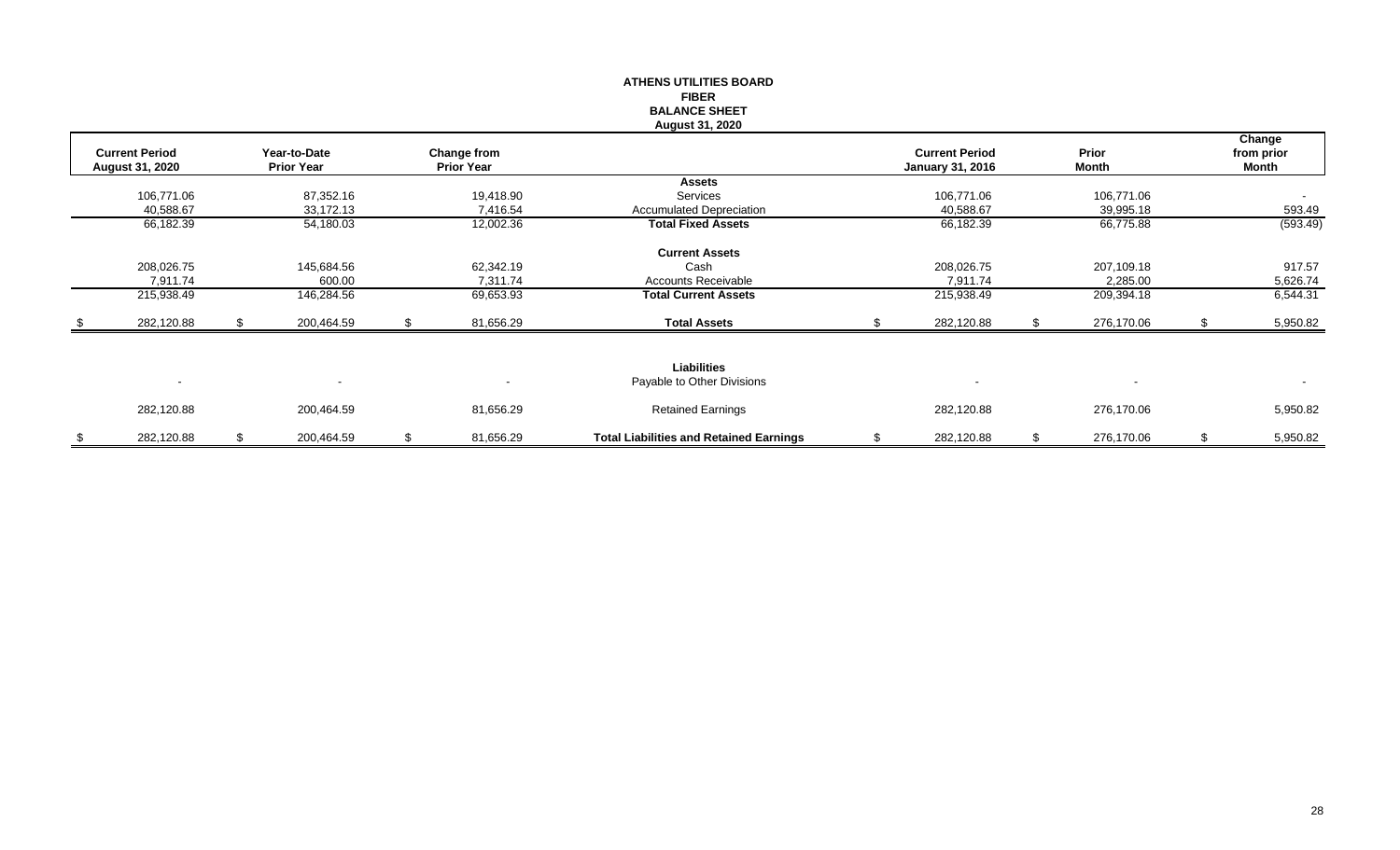| Year-to-Date<br>August 31, 2020 | Year-to-Date<br><b>Prior Year</b> | Variance<br>Favorable    |                                                 | Current<br>Month         | <b>Current</b><br>Month |          |
|---------------------------------|-----------------------------------|--------------------------|-------------------------------------------------|--------------------------|-------------------------|----------|
|                                 |                                   | (Unfavorable)            |                                                 | <b>August 31, 2020</b>   | <b>Prior Year</b>       |          |
| 21,248.00                       | 17,828.00                         | 3,420.00                 | Revenue                                         | 10,349.00                | 8,614.00                | 1,735.00 |
|                                 |                                   |                          | <b>Operating and Maintenance Expenses</b>       |                          |                         |          |
| $\overline{\phantom{a}}$        | $\overline{\phantom{a}}$          | $\overline{\phantom{a}}$ | Overhead Line Expense                           | $\overline{\phantom{0}}$ |                         | $\sim$   |
| 662.14                          | 662.14                            | $\overline{\phantom{a}}$ | Administrative and General Expense              | 331.07                   | 331.07                  | $\sim$   |
| 7,076.96                        | 9,829.38                          | 2,752.42                 | <b>Telecom Expense</b>                          | 3,539.18                 | 4,693.62                | 1,154.44 |
| 7,739.10                        | 10,491.52                         | 2,752.42                 | <b>Total Operating and Maintenance Expenses</b> | 3,870.25                 | 5,024.69                | 1,154.44 |
| 124.78                          | 93.62                             | 31.16                    | Interest Income                                 | 65.56                    | 47.78                   | 17.78    |
|                                 |                                   |                          | <b>Other Operating Expense</b>                  |                          |                         |          |
| 1,186.98                        | 1,212.04                          | 25.06                    | <b>Depreciation Expense</b>                     | 593.49                   | 606.02                  | 12.53    |
| 12,446.70                       | 6,218.06                          | 6,228.64                 | Net Before Extraordinary                        | 5,950.82                 | 3,031.07                | 2,919.75 |
| $\overline{\phantom{a}}$        | $\blacksquare$                    |                          | Grants, Contributions, Extraordinary            |                          | $\sim$                  | $\sim$   |
| \$<br>12,446.70                 | \$<br>6,218.06                    | \$<br>6,228.64           | <b>Change in Net Assets</b>                     | 5,950.82                 | 3,031.07                | 2,919.75 |

#### Athens Utilities Board Profit and Loss Statement - Fiber August 31, 2020